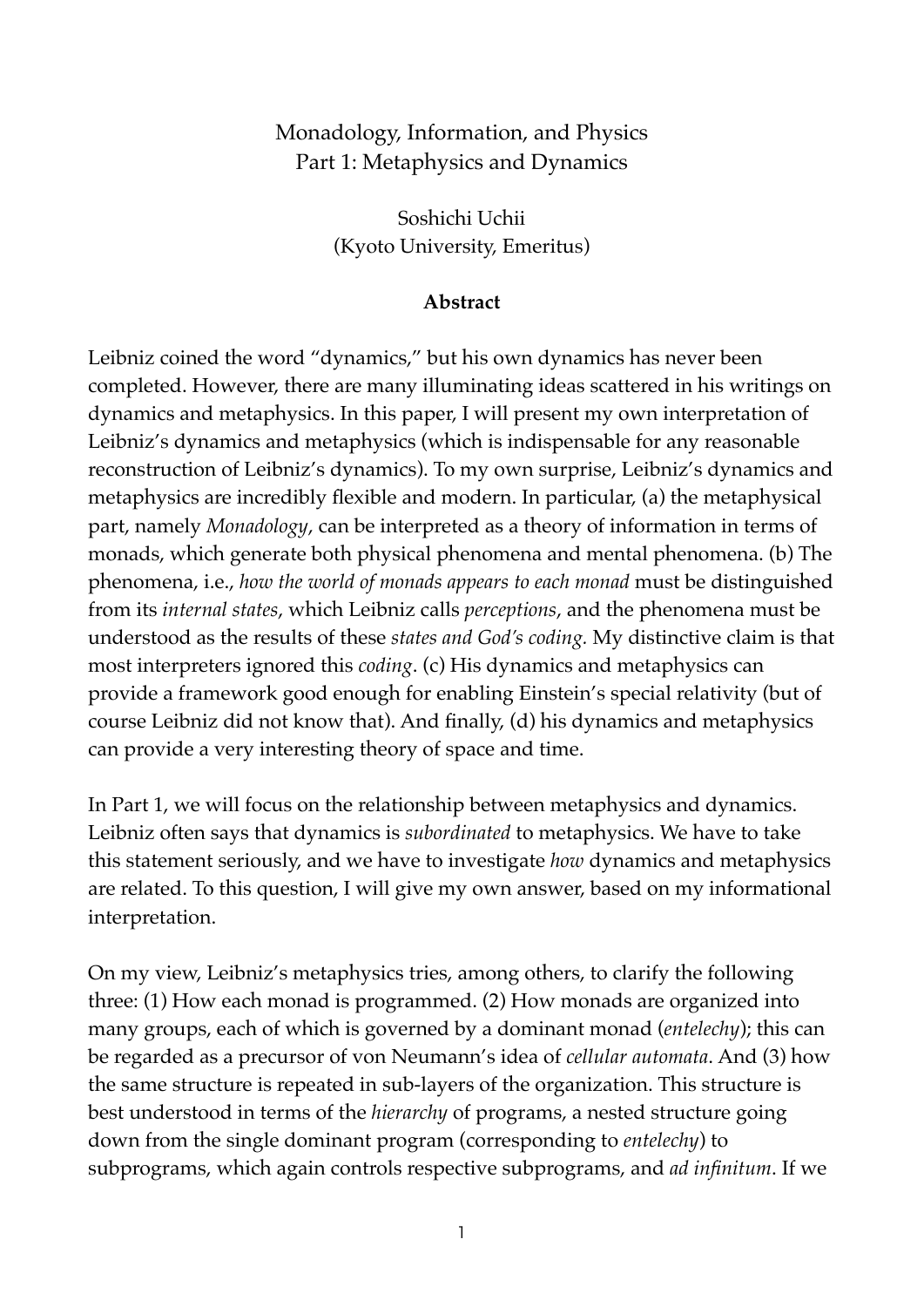may use a modern term, this is a sort of *recursion*, although Leibniz himself did not know this word.

And one of my major discoveries is that the *same recursive structure* is repeated in the phenomenal world, the domain of dynamical investigations. Recursion of *what*, you may ask. I will argue that it is *elastic collision*. For Leibniz, aside from inertial motions, dynamical changes of motion are brought about by elastic collisions, at *any level* of the infinite divisibility of matter. This nicely corresponds to the recursive structure of the program of a monad, or of the program of an organized group of monads. This is the crux of his claim that dynamics is subordinated to metaphysics. Moreover, the program of any monad is *teleological*, whereas the phenomenal world is governed by *efficient cause* of dynamics. And it is natural that the pre-established harmony is there, since God is the *ultimate programmer*, as well as the creator.

\* \* \* \* \*

### **1. Preliminaries**

Let me remind the reader of my previous paper on Leibniz (Uchii 2009). In that paper, I presented an outline of Leibniz's *Monadology* as a theory of information: (1) each monad can be regarded as an incorporeal automaton (infinite-state machine) programmed by God; (2) each monad has its own state-transition function governing the whole series of its change; and (3) the *phenomena* which appear to each monad are the result of its internal states *and* the coding God has prepared. I will explain each item in more detail.

### (1) *Leibniz's informational turn*

Beginning with *Discourse on Metaphysics* (1686), Leibniz developed his philosophical view, via *New System of Nature* (1695), to *Monadology* (1714). Initially, he concentrated on the notion of *individual substance*, depending on the traditional logic of "subject and predicate," thus claiming that the subject of an individual contains all predicates applicable to that individual in the actual world. However, soon he realized (during the correspondence with Arnauld) that "this complete individual notion involves relations to the whole series of things" (Ariew and Garber 1989, 69). And, as I see, he came to the following view in *New System of Nature*:

For why should God be unable to give substance, from the beginning, a nature or an internal force that can produce in it, in an orderly way (as would happen in a *spiritual or formal* automaton, but *free* in the case where it has a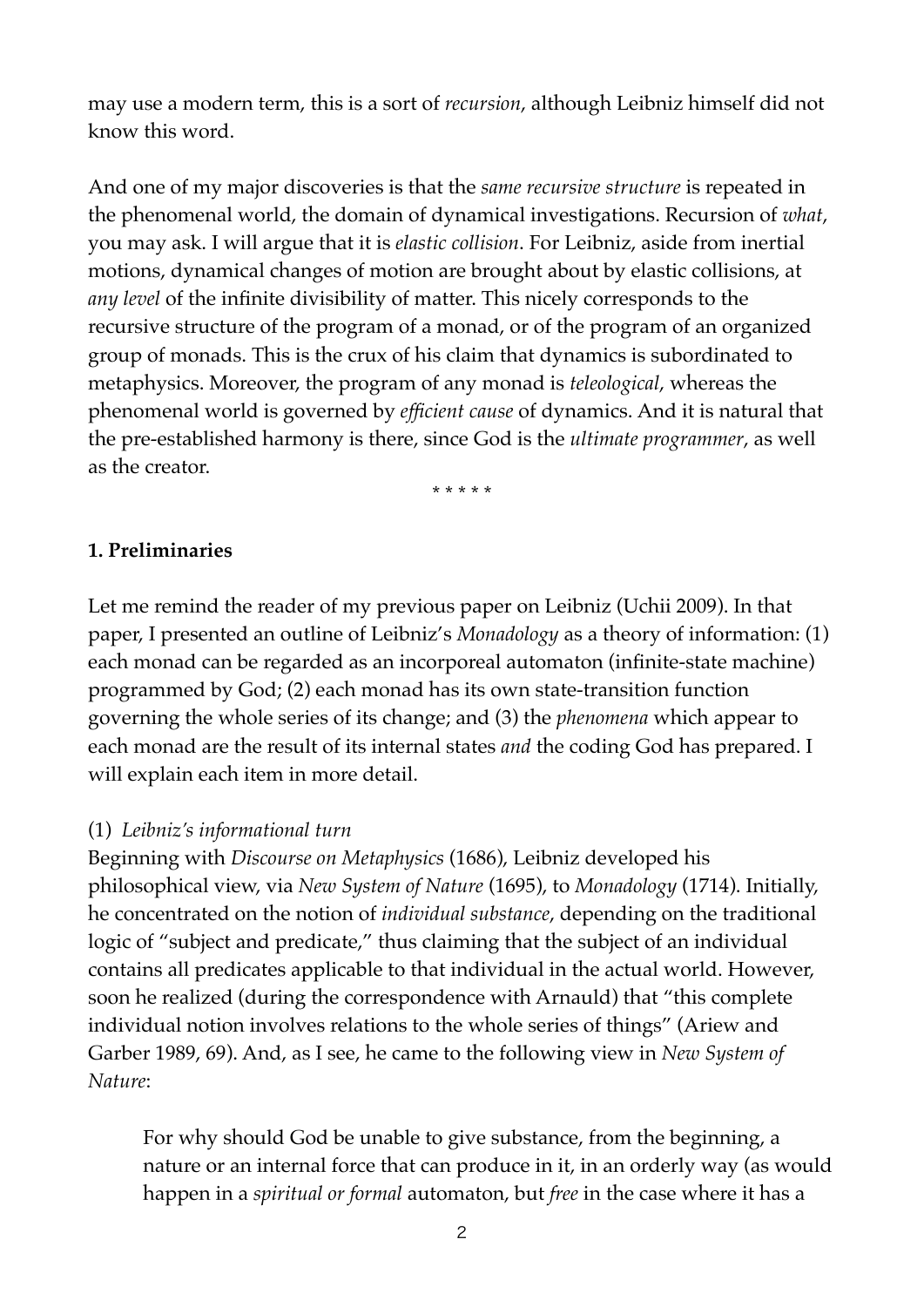share of reason), everything that will happen to it, that is, all the appearances or expressions it will have, without the help of any created being? (sect. 15)

Here, instead of the old-fashioned "subject-predicate form," Leibniz introduced the crucial concepts of "spiritual automaton" and its "transition function" (this is the modern term in information theory, corresponding to the "internal force" in the preceding quotation) which governs the change of its internal state. The word "formal" is related with the Aristotelian "form," the essential element responsible for the *unity* of substance. By means of these concepts, Leibniz could overcome the constraints of the "subject-predicate form," and handle the relations of internal states and even the relations among the individuals. But note that "relation" is always *ideal*, *not real*, according to Leibniz. Each monad is *self-sufficient*, and strictly there are *no communications* (hence no relations) between any two monads. However, Leibniz often allows an *ideal* mode of speech, so to speak, by saying that a monad is *active* or *passive* to another. Later I will clarify this point (from Section 9).

Further, the transition function of each monad can be interpreted as a *teleological law*, since God created and programmed each for attaining a certain *goal*. Even a program made by a human programmer is teleological, since it is a program *for* doing a certain job.

### (2) *Whole series of change given at once*

Each individual substance is later called "monad." And what is crucial here is the following: (i) Monads have *no extension*, and hence *no need for space*. (ii) God gave the whole series of change for each monad *at once*, when He created the world, and hence *no need for time*! In the realm of substances or monads, there are neither space nor time, so that whatever is real is given *without space*, and *atemporally* or eternally! That's one of the reasons why God could establish harmony among the created monads. And that's also one of the reasons why Leibniz continually says that space and time are both *ideal*, space and time are only for phenomena, not any part of reality. Then you may wonder: how do space and time arise from the atemporal reality without extension? Thus we now come to point (3).

#### (3) *Phenomena, space, and time*

In his later *Monadology*, Leibniz characterizes changes of monad (substance) in terms of *perceptions* and *appetitions* (*appetites*). "The passing state which involves and represents a multitude in the unity is nothing other than what one calls perception" (*Monadology*, sect. 14, Ariew and Garber 1989, 214). And, the "action of the internal principle which brings about the change or passage from one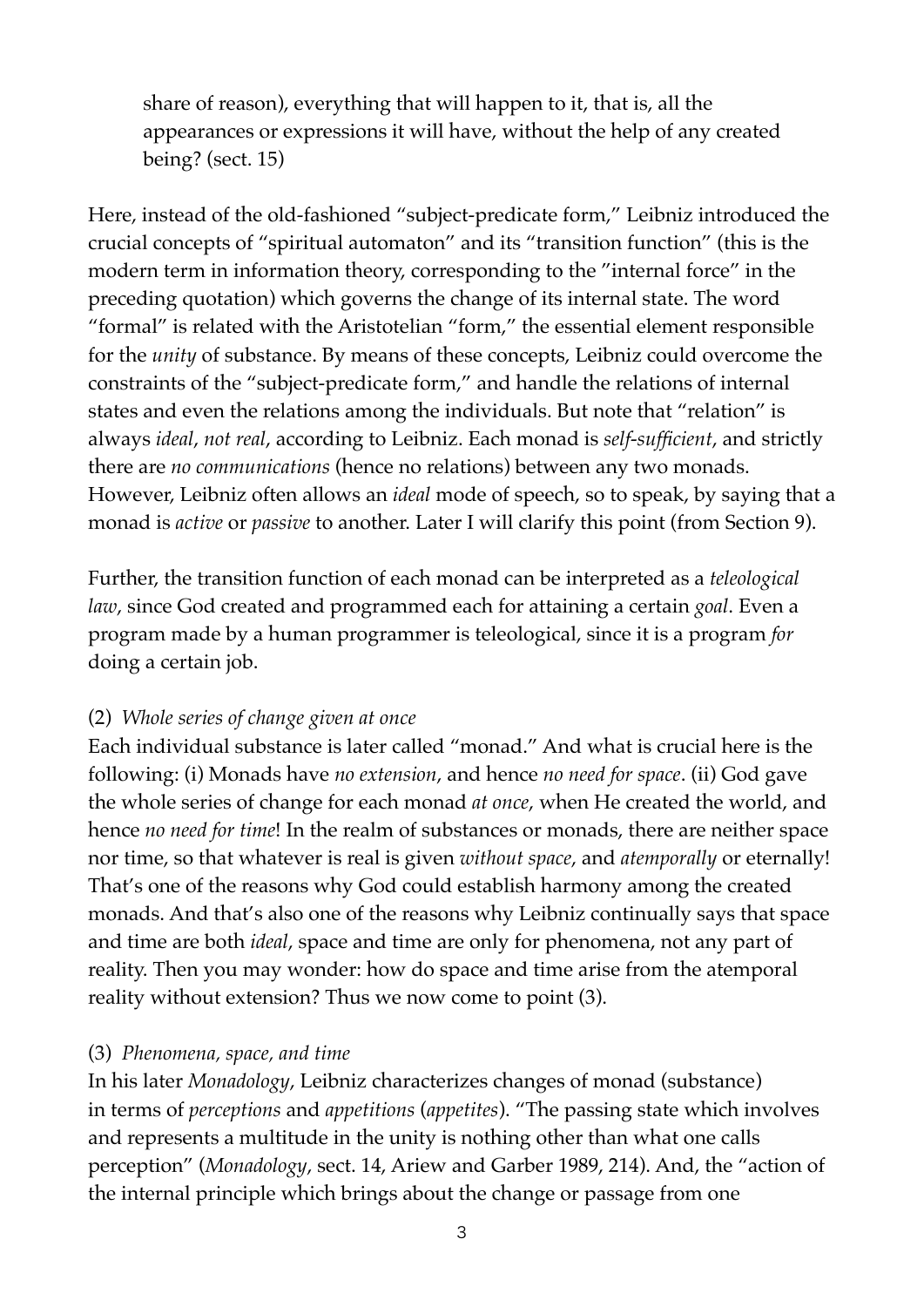perception to another can be called *appetition*" (*op.cit*., 215). The "internal principle" is nothing but what I called "transition function," and its "instantaneous action" is appetition.

But, here, we have to be very careful. Leibniz's "perception" is different from ordinary perception in our consciousness; it's a *technical* word for expressing a "passing state" of monad. Further, we have to keep in mind that perceptions occur in monads which exist in *timeless* realm! Thus our ordinary perceptions in our consciousness and in time must be sharply distinguished from the Leibnizian technical *perception*.

This distinction leads us to the question of the relationship between the reality and the phenomena. The reality is without space and without time, but the phenomena occur in space and time. To be more specific, physical phenomena (motion, in particular) take place within space and time, and mental phenomena (sensations, feelings, etc.) occur in time, at least. Moreover, it makes good sense to say that *mental phenomena*, such as sensations or thinking, need *spatial concepts* for their description. When I say "I feel a stab of pain in my head," my head of course has a spatiotemporal location! When I say "I think, therefore I am," my thinking occurs in some location. Leibniz himself points this out to de Volder (20 June 1703, Ariew and Garber 1989, 178).

Then we definitely need something *bridging* these two different realms. I claimed, in my previous paper, that God must have used *coding*, from reality to phenomena (how reality *appears* to humans, for instance, or to any other creatures); reality is *encoded*, and we humans have to *decode* in order to know any part of reality.

In addition to the fact that space and time exist *only* in the phenomenal world, take Leibniz's famous claim of *infinite divisibility of matter*. A collection of monads exists behind any phenomenal body with a *spatiotemporal* location; and this correspondence becomes unintelligible without some *coding*, bridging reality and phenomena, two entirely different realms. For, monads are ultimate atoms, *not divisible* at all! Thus you may see one of the essential points of my informational interpretation. In the realm of monads, there are *no quantitative* properties, only qualitative properties. The quantities in the phenomenal world are added, so to speak, by *coding*, when God encoded the realm of monads to the phenomena. Perceptions of a monad do have *real* basis, since they *represent* what is going on in all monads. But when we humans (or any other monads) see phenomena, we see many (qualitative) features of monads in a *disguised* form, containing *quantities* also. This clearly shows that we have to recognize the presence of coding, God's coding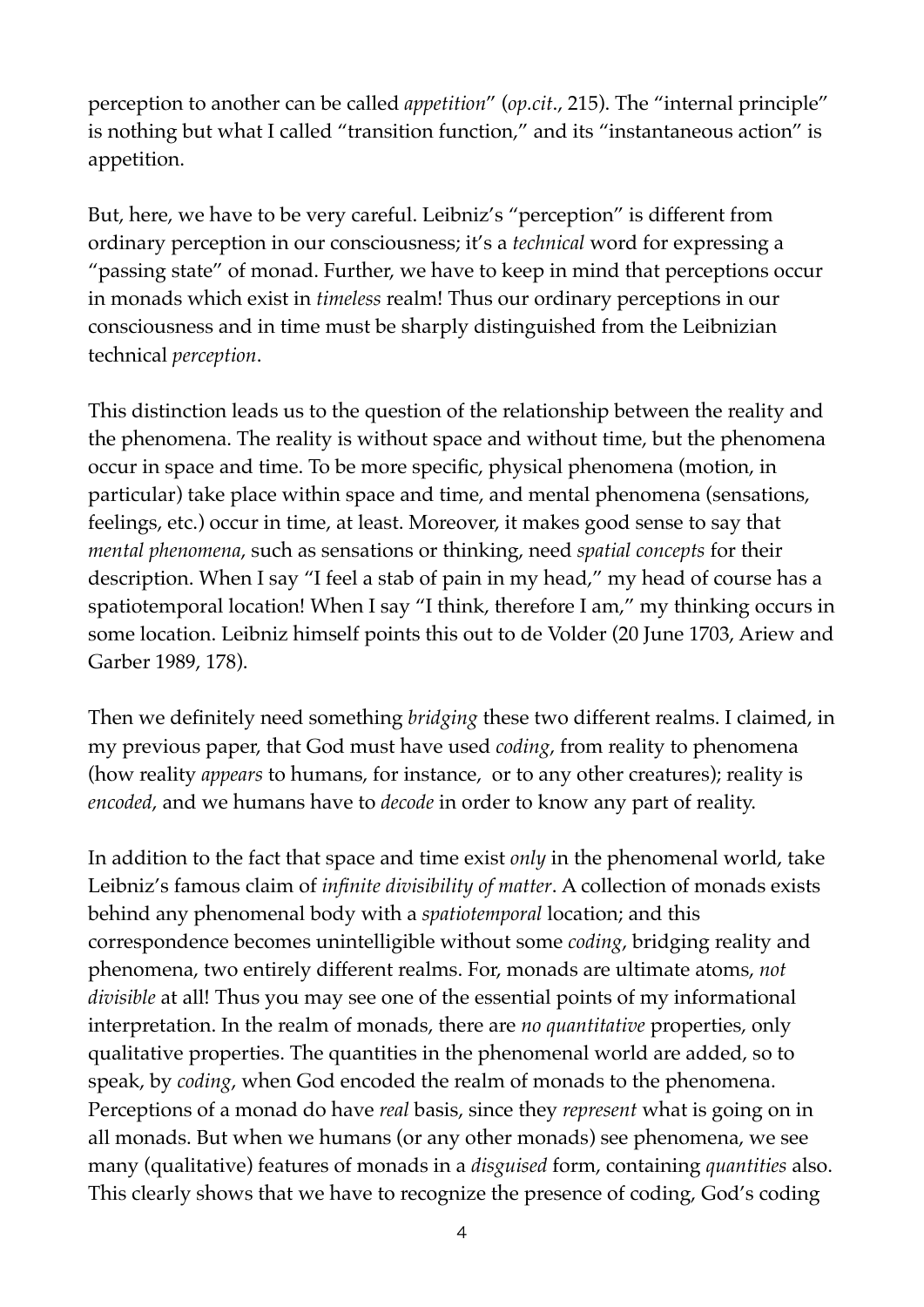(no one else can provide it!). Representation is not simple mirroring, but can have *various forms*, as long as it can secure a certain *correspondence*. That's what *coding* can accomplish.

Needless to say, the modern reader should immediately understand the need for *coding for programming*. For Leibniz, God is the ultimate programmer, *creating* monads, *determining* what they *do*, and what their activities *appear* to each other! The last *cannot* be identified with *perceptions (states)* of a monad. To repeat, in order to express something by something else, you've got to adopt some *coding*, and (rational) God is no exception!

Since this point is crucial for my informational interpretation, let me illustrate it in terms of a simple symbolism. Let us consider only two monads, *monad-1* and *monad-2*. The first has its own *sequence* of states (perceptions)  $s_1$  and the second has *s2*. Notice that these two sequences are not only different but *incompatible* (within the same monad), because of Leibniz's principle of *identity of indiscernibles* (monads are differentiated only by their states). And when *monad-1 appears* to *monad-2*, this appearance *cannot* be the same as *s1*. Thus this appearance must be something like *E(s1)*, which is an *encoded version* of *s1*. Thus the sequence of states and the sequence of appearances have a *different status*, respectively, in any monad. Hence, we need *decoding* in order to obtain information of reality from phenomena. This illustration is no doubt oversimplified, but it can show the *essential* point. It should be noted that, although a monad's perceptions (states) are themselves a representation, and hence they are encoded, the encoding for *perceptions* and that for *phenomena* must be different; the latter is *doubly* encoded, so to speak. That's the point of my argument.

Now, as De Risi has convincingly argued, Leibniz assumed that there are at least *homomorphisms* (partial isomorphisms) between phenomena and essential features of reality (De Risi 2007, ch. 3). This is perfectly consonant with my own informational interpretation of *Monadology*. For, by expressing a feature of reality in terms of phenomena via some coding, the correspondence between the two realms can be perfectly preserved, *although phenomena may contain something more as well, which does not exist in reality*, e.g., space, time, and infinitely divisible matter.

As regards the nature of space and time, Leibniz repeatedly claimed that "space is an order of coexistences, time is an order of successions," and they appear only in phenomena. This claim has to be reconstructed properly, and, *consistently with* any reconstruction of Leibniz's dynamics. To the best of my knowledge, this task is still largely left to be done, and I wish to make a significant contribution in this field. And, for this task, my informational interpretation can provide a useful framework.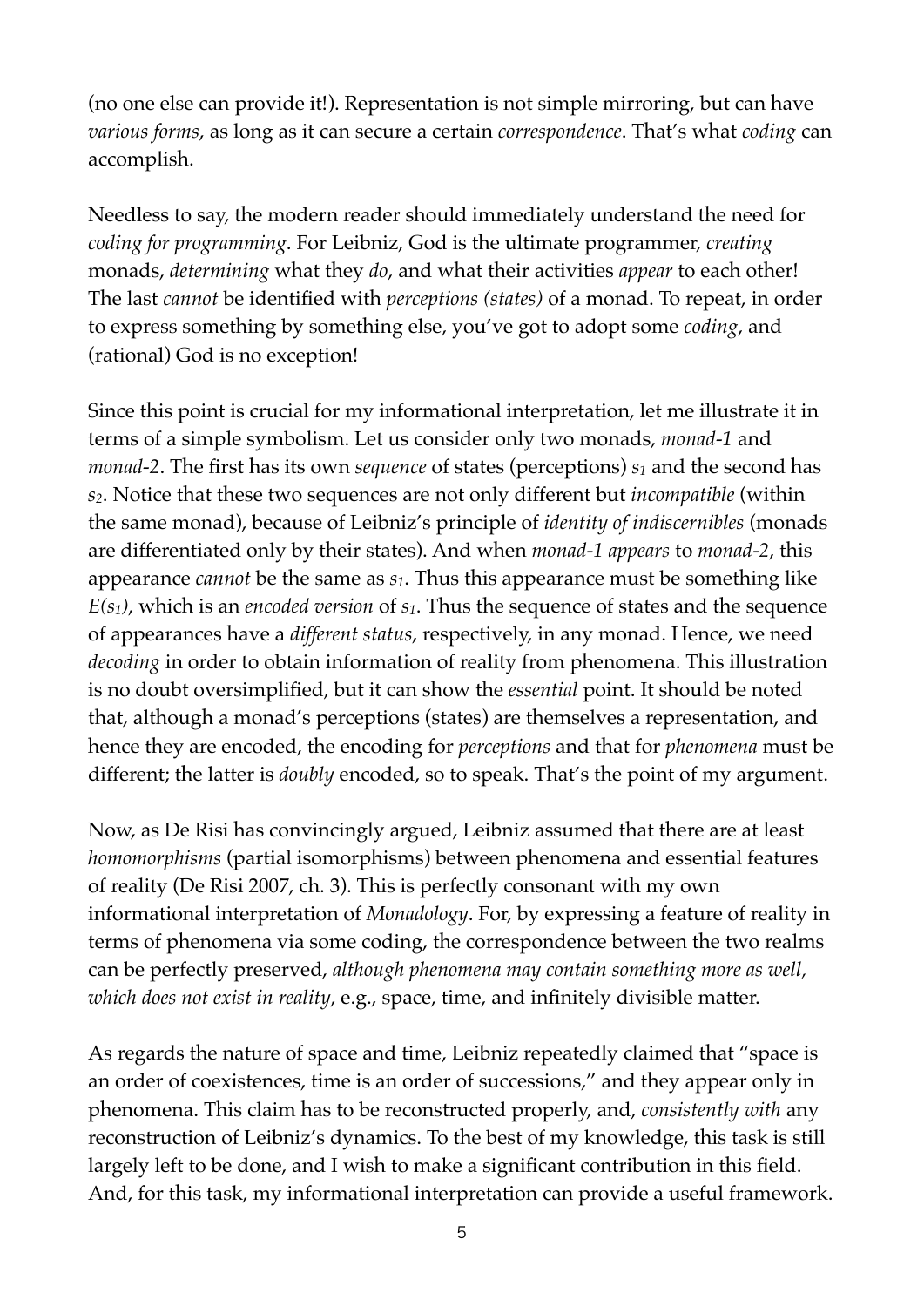And even at this preliminary stage, it should be clear to the reader that space and time (in the phenomenal world) are the products of certain features of monads *together with* God's coding!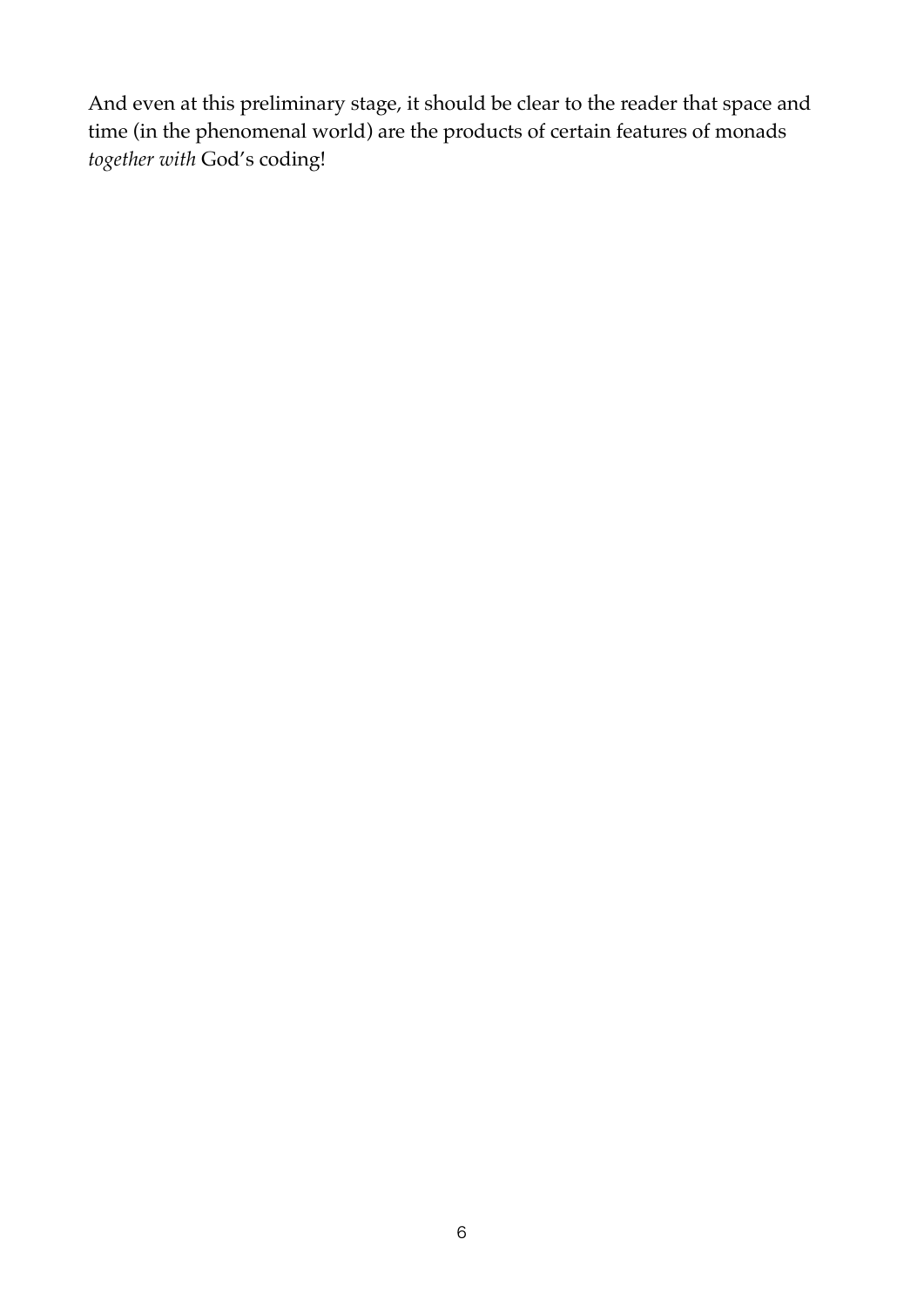#### **2. Leibniz on Forces**

With this background, we can begin to discuss Leibniz's dynamics. His mature views on mechanics and dynamics began to appear around 1686 (the famous criticism of the Cartesian physics). It may be instructive to inquire the reason why Leibniz came to the notion of force, in opposition to the Cartesian view that the essence of body is extension. For this purpose, his paper "On Body and Force, Against the Cartesians" (1702, included in Ariew and Garber 1989, 250-256) is quite instructive. Aside from Leibniz's emphasis on the notion of *living force* (*vis viva*), rather than the Cartesian *quantity of motion* (*momentum*), he spells out another reason for insisting on the notion of force.

According to Leibniz, Cartesians can explain neither the *nature of body* nor the *nature of motive force*. Our experience shows that physical bodies have two kinds of resistance, *impenetrability* and *inertia*. The former prevents, when one body collide with another, that one goes through the other; without this impenetrability, any collision and any change of motion would be impossible. Moreover, any change of motion by collision, the size (mass) of body is relevant, so that the degree of resistance against motion has to be considered. This is, in modern terms, inertia and inertial mass. And Leibniz argues nicely how we should combine these two properties with extension. He points out that extension "signifies a diffusion or repetition of a certain nature" (*op.cit*., 251). Body has extension just as abstract space has. And Leibniz further points out that "extension" is a relative term which *depends on* what is extended, or diffused or repeated. Spatial extension (length) depends, roughly speaking, on repeated use of unit length (rod), but the extension of a body depends on the preceding *two properties*, and this makes an essential difference from mere spatial extension!

However, resistance alone cannot *begin* any *new* motion. Thus Leibniz introduces *dynamicon*, or the innate principle of change and persistence (*ibid.*). You may suspect that *dynamicon* is twofold, in that *change* and *persistence* are mentioned. However, it may be rash to conclude so. Leibniz indeed say that *dynamicon* is twofold, *active* and *passive*; and these two corresponde to *active force* and *passive force*. But the relationship between "change/persistence" and "active/passive" is not straightforward, as we will see shortly. Anyway, the important point here is that in an extended body, these two kinds of force are inherent, and these two are repeated or diffused all over the same body.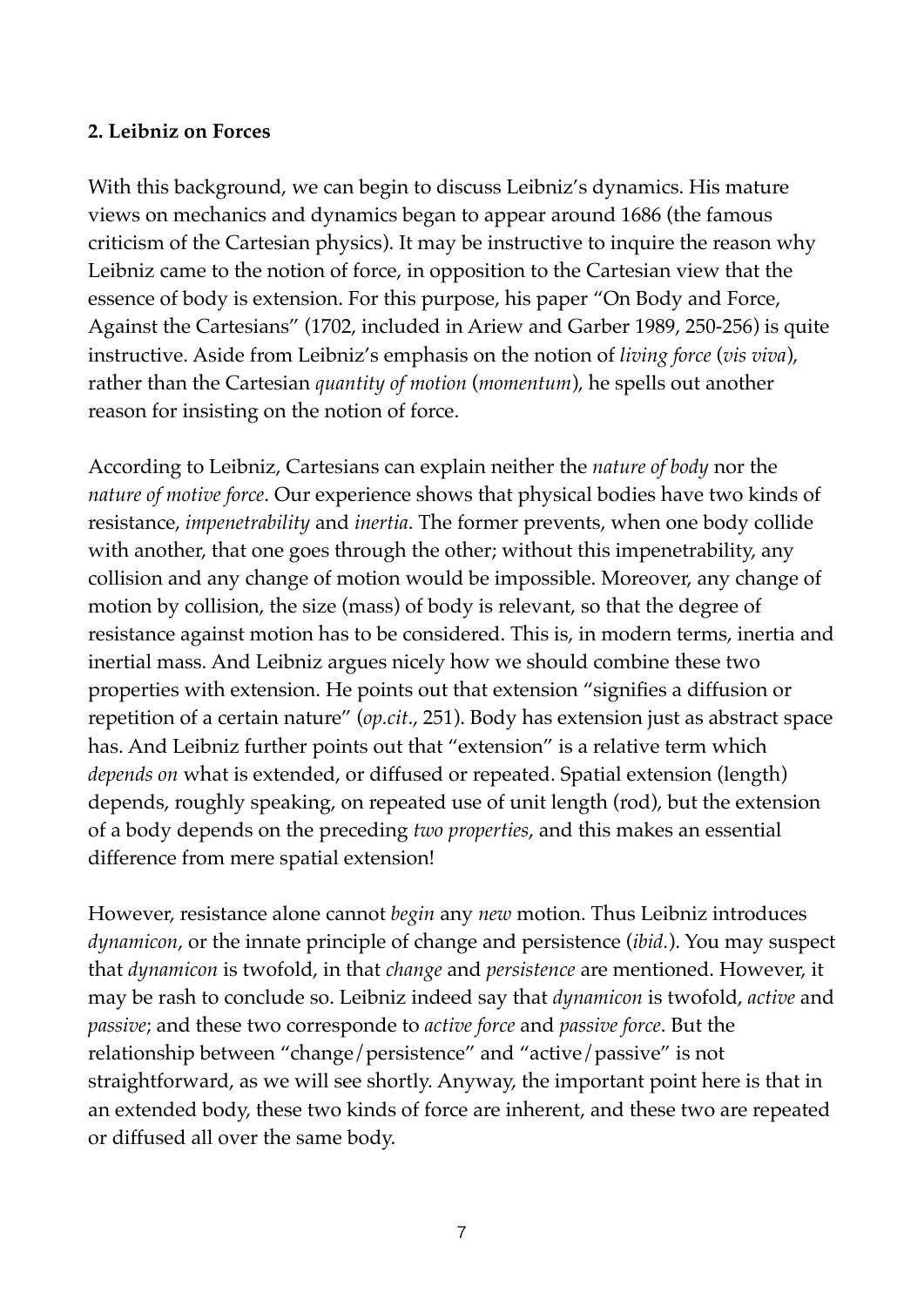### **3.** *Specimen Dynamicum*

The preceding is Leibniz's own summary written much later (1702) than his paper on dynamics (1695). But this can help us considerably, and we can now proceed to Leibniz's works on dynamics and related subjects. To mention only the most important works, (1) the famous claim of the conservation of force (energy, in modern terms), (2) works on planetary motion (1689-90), and (3) the manuscripts on dynamics (1691-95), of which only a part was published. For Leibniz's earlier works on physics, the reader is referred to Garber's excellent paper (1995), as well as the relevant parts (chh. 2 and 7) of Aiton (1985).

For convenience of exposition, let us begin with (3). The main text is *Specimen Dynamicum* (1695). This paper begins with a paragraph that contains the following striking statement:

... strictly speaking, motion (and likewise time) never really exists, since the whole never exists, inasmuch as it lacks coexistent parts. And furthermore, there is nothing real in motion but a momentary something which must consist in a force striving [*nitente*] toward change. Whatever there is in corporeal nature over and above the object of geometry or extension reduces to this. (Ariew and Garber 1989, 118)

At first, the reader may wonder what this means. But remember what we saw in the preceding Section 1, Preliminaries (2) and (3). In the "strict sense," time does not exist, because the reality is timeless. And, when one says an object *x* moves from place A to another place B, "*x* at A" and "*x* at B" *cannot coexist*, so that "the whole motion never exists"; this is what Leibniz is saying. Motion is a phenomenon we see in our conscious perception, not any part of reality. However, it has a basis in reality, and this basis can be called a "force striving toward change," which somehow expresses a force in monads (real substances).

With this explanation, it may become easier to understand Leibniz's classification of force into four categories. As we saw in Section 1, (1), a monad is given "an internal force that can produce everything that will happen to it"; this force is called "primitive force." However, the story is not that simple. For, in *Specimen Dynamicum*, this primitive force is divided into the *active* and the *passive*, and the reason for this will be explained shortly. Further, these forces must be reflected in *phenomena*, and therefore, there must be *derivative* forces, *active* and *passive*.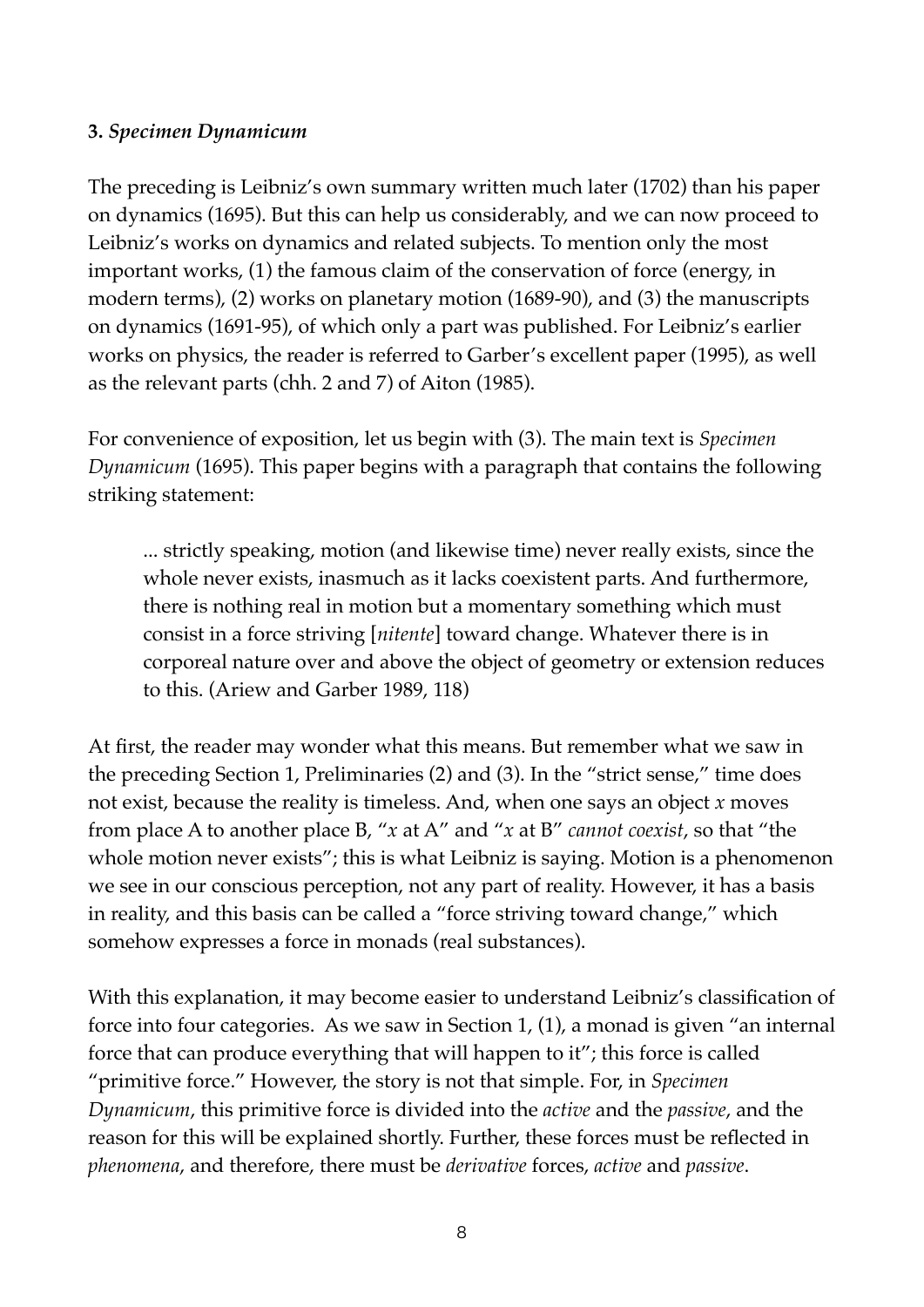The need for this division is already suggested in Section 2, but we will go into more detail, on the basis of the text of *Specimen Dynamicum*.

In physical phenomena, many thinkers assumed that the concept of *inertia* is indispensable. Thus Newton's First Law is the law of inertia: *By its innate force alone a body will always proceed uniformly in a straight line provided nothing hinders it*. By this property of inertia, a body at rest remains at rest, unless something hinders this state. And Newton's Second Law says that *a force can change the state of rest, as well as the state of motion*, and moreover, that *the change is proportional to that force*. Further, inertia works together with *inertial mass*, which is the measure of the *resistance against the change of motion*. In addition, the Second Law introduces *acceleration*, the rate of change of velocity when a force is impressed on a body; thus the Newtonian force can be expressed as the product of inertial mass and acceleration, *F = ma*. You may wonder how Leibniz would reconstruct this Newtonian mechanics, and that's exactly the question we address in the following.

Now, Leibniz likewise admits inertia, but also *impenetrability* (*antitypy*) as essential properties of a body, as we have seen in Section 2; these are the main expressions of the *derivative passive* force. However, he is quite reluctant to admit the notion of acceleration; and here, we may encounter a big obstacle against understanding the Leibnizian dynamics. But before getting into this topic, we have to say what *derivative active* force is. This is a rather hard job, since it is hard to find Leibniz's *unambiguous* and *decisive* texts on this issue, which, *at the same time*, looks reasonable to us, the *modern readers*.

One may suspect that it may be what Leibniz calls *vis viva* or *living force*, which corresponds to kinetic energy in modern terms. Leibniz takes pains for showing that this force is proportional to the *square* of speed (but we may neglect it here). However, we have to notice that the notion of kinetic energy (*mv*<sup>2</sup>*/2,* in modern

notation, where *m* and *v* are mass and velocity, respectively) involves both *resistance*  and *motion*, thus suggesting an amalgamation of *passive and active* forces. Moreover, kinetic energy is a *quantity* of force *resulting from* an *extended (in time) motion*. Recall that Leibniz is eager to talk about what is *real* in each *instant* of motion (see the preceding quotation). All we can infer may be that the velocity *v* of motion is essentially related with "active."

Another candidate is *impetus*, and indeed, Leibniz often mentions this, when he refers to derivative active force. However, *impetus* corresponds to the Cartesian notion of "quantity of motion" (but Leibniz's version incorporates the *direction* of motion, i.e., *vectorial* quantity), which is normally expressed as *mv*. But again, this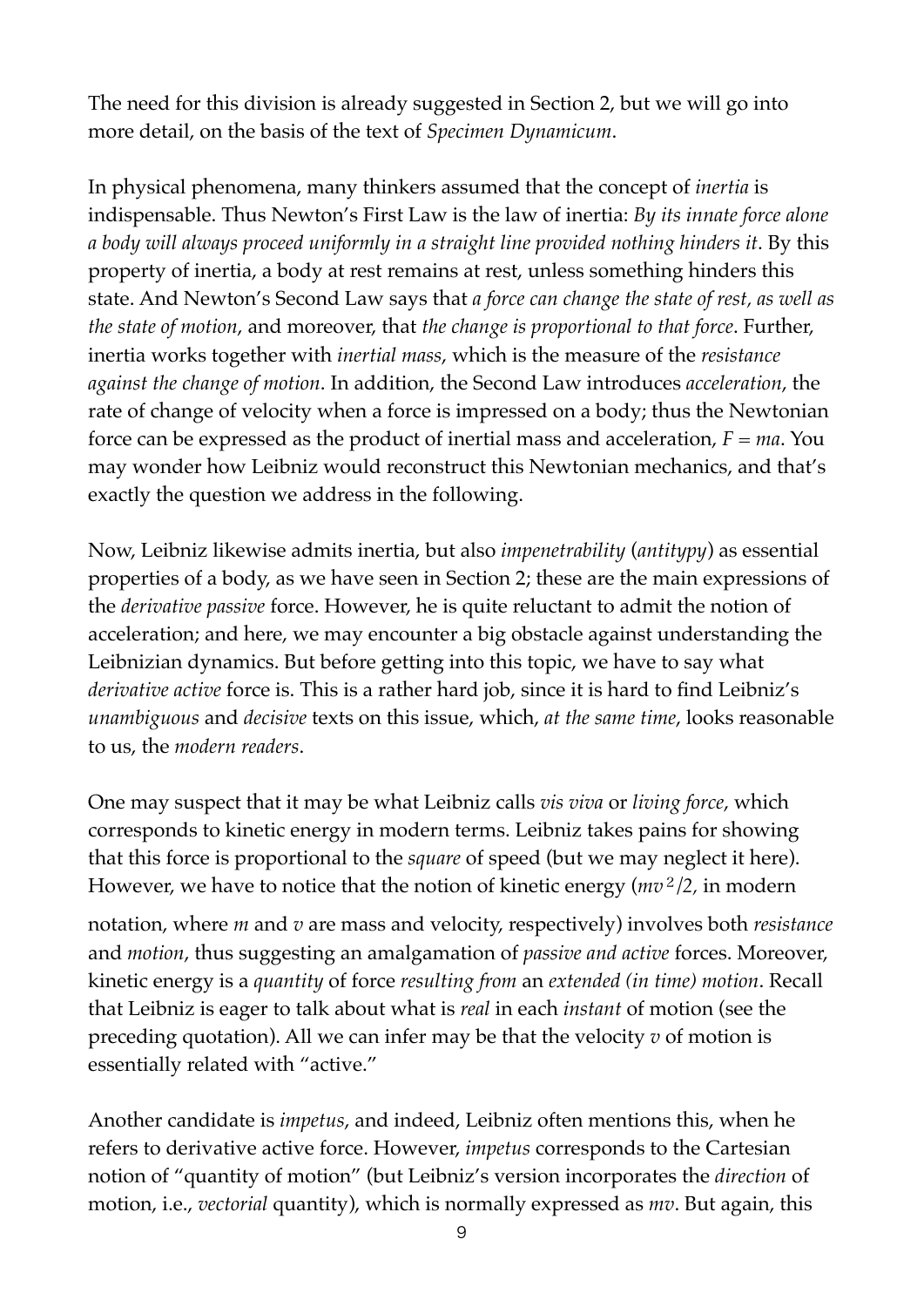involves both *passive and active* elements, to say the least. Moreover, again, Leibniz insists as follows (Ariew and Garber 1989, 120-121):

... we can distinguish the present or instantaneous element of motion from that same motion extended through a period of time ...

... the numerical value of a motion [*motus*] extending through time derives from an infinite number of impetuses ...

Thus, when he said "a momentary something" or "a force striving [*nitente*] toward change," it must be an *instantaneous (or infinitesimal) impetus*. Then, a derivative active force which exists at each moment, if we adopt this candidate, must be this instantaneous impetus. This proposal does have textual grounds (however, Leibniz seems sometimes sloppy, and for a sympathetic reading, see Bertoloni Meli 1993, 4.3). But this raises a serious problem especially for the modern reader. For, according to the classical (Newtonian) mechanics, *in any uniform* (*inertial*) *motion*, *there is no force*! According to the Second Law of Newton, force is related with acceleration, when a motion *changes* its velocity; thus *no acceleration*, *no force*. Therefore with this preconception, Leibniz's insistence on the existence of force, even when a body is moving uniformly, should be unintelligible.

However, in order to remove this difficulty, we have to remember that for Leibniz, "dynamics is subordinated to metaphysics" (his 1702 paper, referred to in Section 2, Ariew and Garber 1989, 252). And my informational interpretation of *Monadology* will be quite helpful in this context. But we will postpone this task for a while (see Section 4), and tentatively adopt the view that derivative active force corresponds to *impetus*. If we are focusing on motion at any instant, derivative active force corresponds to instantaneous *impetus*.

In sum, then, derivative forces are two in kind, the active which *acts on* another, and the passive which is *being acted on*. Motion is an interplay of these two forces. Notice that any change of motion, or rather, any *change of configuration* of bodies, are supposed to be the result of this *interplay* of the two forces. Because of this dual aspects, it is quite difficult to separate completely, in our description of such changes, the active and the passive. For instance, impetus is described as *mv*, a product of mass and velocity, containing both passive and active forces. Likewise, since inertial mass resists any change of motion, in proportion to that mass, both active and passive forces appear in this description. Thus, depending on which aspect we are interested in, the focus is sometimes on the active, sometimes on the passive.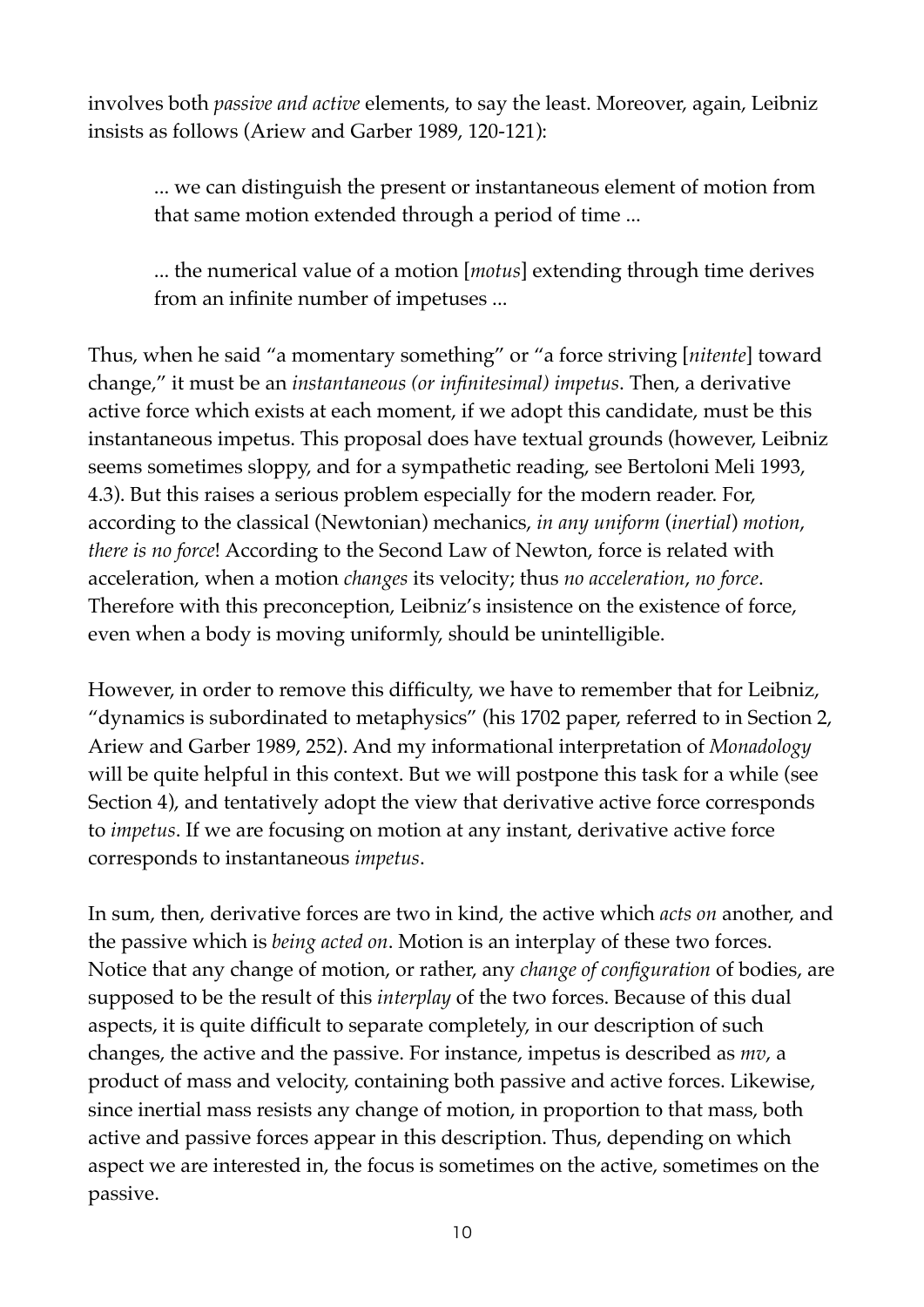Then, getting back to the realm of monads again, why do we need the distinction of active and passive? Unless a monad is perfect (that is God), it is a created being with limitations (it is limited in the faculties of knowing, and often called a *finite* substance). In a letter to de Volder (June 20, 1703), Leibniz clarifies his position as follows:

Therefore I distinguish: (1) the primitive entelechy or soul; (2) the matter, namely, the primary matter or primitive passive power; (3) the monad made up of these two things; (4) the mass [*massa*] or secondary matter, or the organic machine in which innumerable subordinate monads come together; and (5) the animal, that is, the corporeal substance, which the dominating monad makes into one machine. (Ariew and Garber 1989, 177)

Obviously, the active force comes from the entelechy or soul, the passive from the primary matter. Thus, roughly speaking, the primary active force is responsible for derivative active force, and the primary passive force for derivative passive. However, in the context of dynamics, we have to be more careful, as was pointed out above.

The preceding is Leibniz's classification of force, mainly in terms of his metaphysics. However, when he steps into specific problems of dynamics, he translates these derivative forces into mathematical concepts, and utilizes differential calculus, often with geometrical figures (e.g., Leibniz's works on planetary motion). And in these contexts, several technical concepts are introduced with mathematical connotation.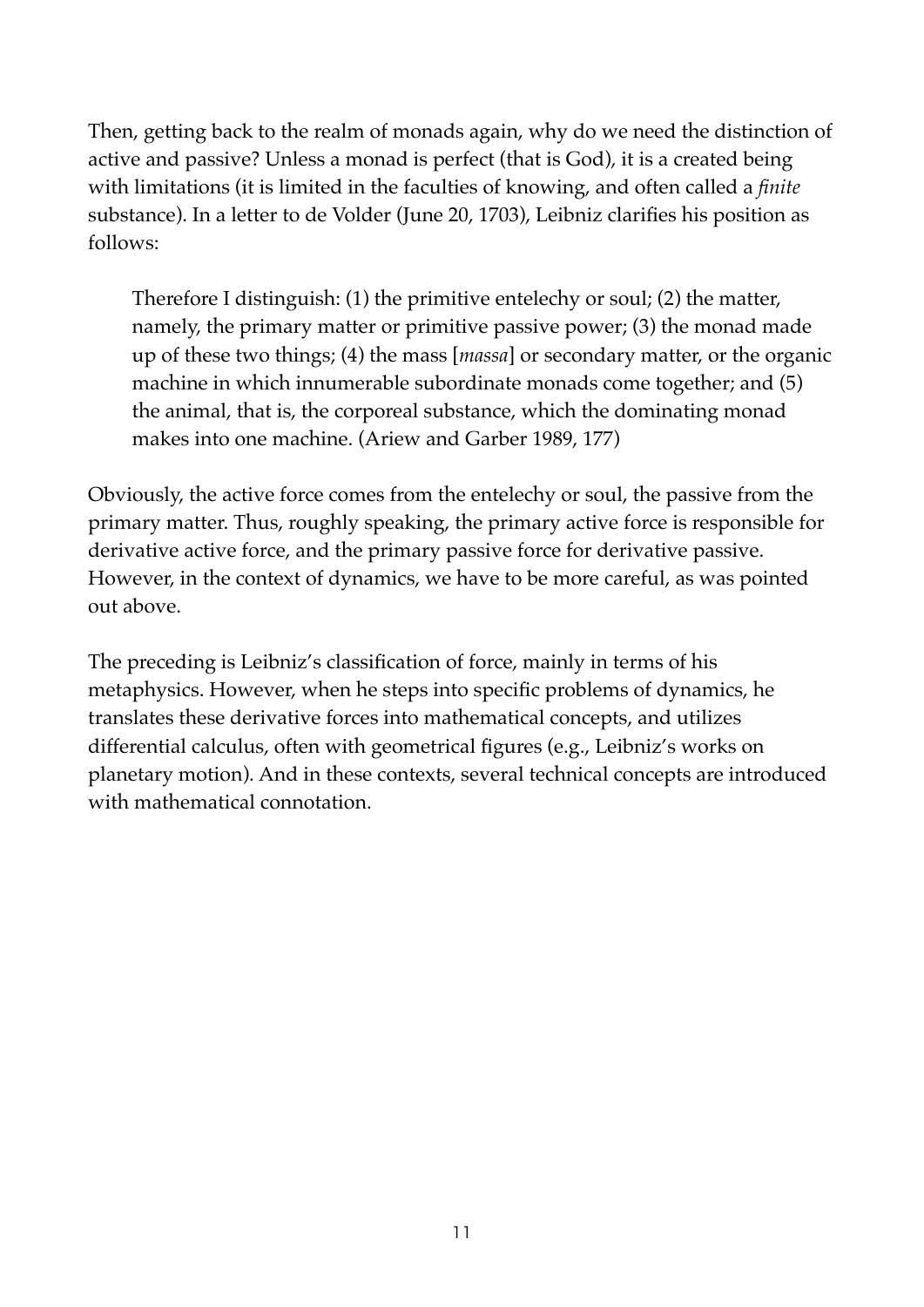## **4. How does Dynamics correspond to Metaphysics?**

As we have already seen, the primitive forces of a monad have counterparts in phenomena, i.e., derivative forces. And Leibniz repeatedly insists that dynamics is indispensable for knowing reality, the realm of monads. So here is a key for understanding Leibniz's view, and removing the preceding difficulty mentioned in Section 3. As I have already suggested in Section 1, there are homomorphisms (via coding) between the realm of monads and the realm of phenomena. De Risi's excellent work (2007) clarified the significance of *Analysis Situs* (Leibniz's work on geometry); this is a new branch of geometry based on analysis of situations, and focusing on *qualitative* aspect. In phenomena, *coexistent* bodies can have various relations with each other, and a "situation" is, roughly speaking, a set of such relations. In the preceding Section 3, I have used the word "configuration of bodies," in order to suggest "situation." (This word is borrowed from Julian Barbour's illuminating discussion of the "Machian problem"; see Barbour 2001, 7-10. A more popular exposition is in Barbour 2000, ch. 5)

But why is this important? Because, bodies correspond to a set of monads, and hence a *situation* involving many bodies provides us with information of the relations among those monads. All right, then, *what kind* of information? The *qualitative, and not quantitative,* information of situations. Space and time are products of *coding*, and they are loaded with quantitative information (metric), such as distance or length of duration. Since such quantitative information has nothing to do with the realm of monads, Leibniz tried to create a new branch of geometry that captures qualitative features of geometry. That way, essential relations among monads can be more conspicuously represented.

Moreover, any *changes of situation* correspond to *motions* of those bodies. In other words, motions are *changes of situation* through time. Leibniz was clearly aware of the importance of combining geometry and dynamics. In his 1702 paper on body and force, after pointing out that there must be *dynamicon* (innate principle of change and persistence) in body, Leibniz continues as follows:

From this it also follows that physics makes use of principles from two mathematical sciences to which it is subordinated, geometry and dynamics. ... Moreover, geometry itself, or the science of extension, is, in turn, subordinated to arithmetic, since as I said above, there is repetition or multitude in extension; and dynamics is subordinated to metaphysics, which treats cause and effect. (Ariew and Garber 1989, 251-252)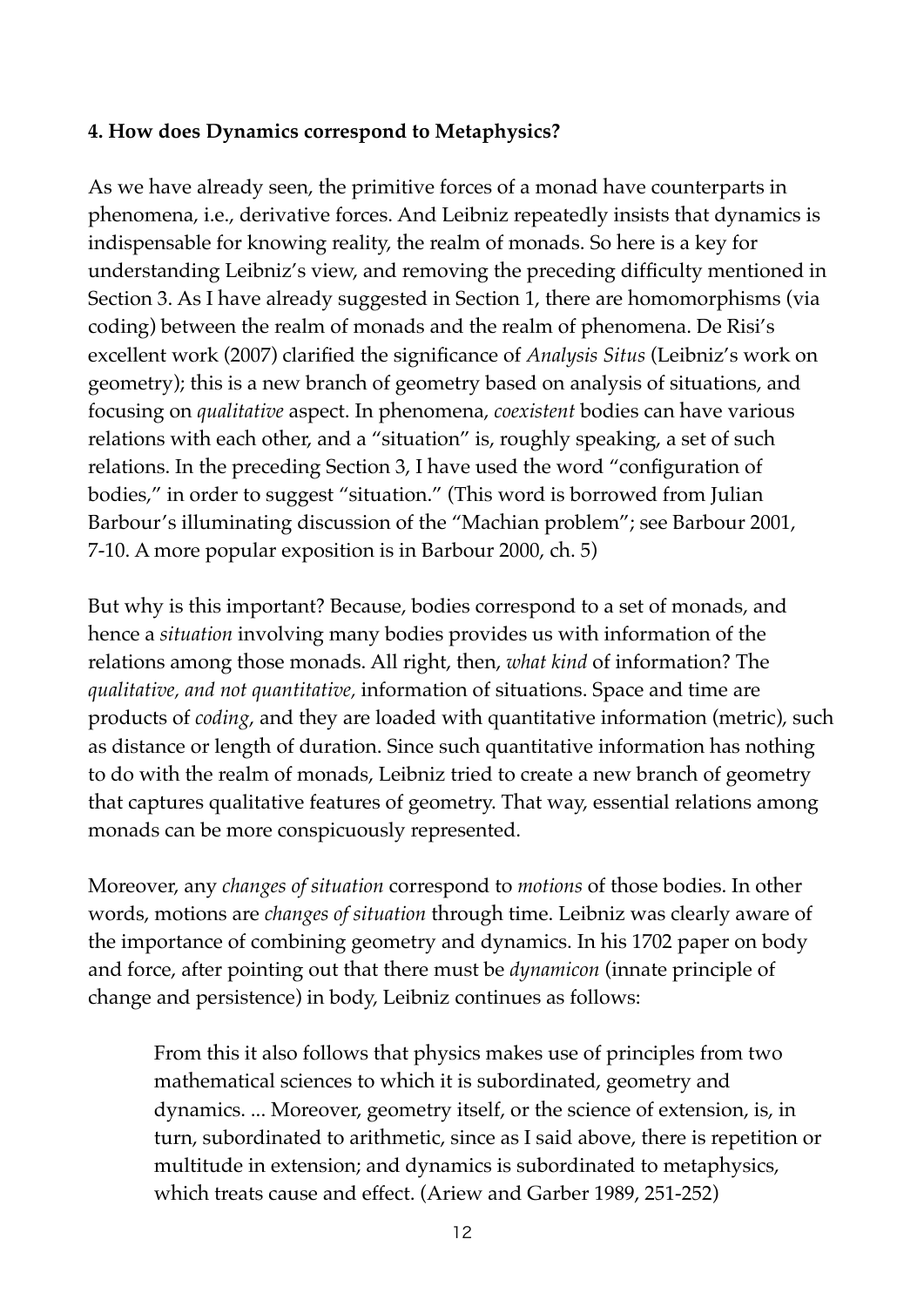In this context, Leibniz seems to mean by "geometry" *Analysis Situs* mentioned above. It begins with the notions of congruence and similarity, and tries to construct a system of geometry independent of *analytical* geometry. We have to notice in the preceding quotation, Leibniz mentioned *arithmetic* rather than analysis, and mentioned *repetition* as his reason. This implies, among other things, that the quantity of extension (e.g., distance) can be constructed and measured by *repeated use* of unit rod (each use is *congruent*), and hence *arithmetic*, rather than analytical mathematics is in order. For a thorough study of Leibniz's *Analysis Situs*, the reader is referred to De Risi (2007).

Now, let us get back to the main line of my argument. According to my informational interpretation, the *state-transitions* of monads underlie these changes of situation, motions. And recall that the state-transitions of any monad are governed by the primary active force due to entelechy. Thus, this is the *decisive* reason for Leibniz to insist on the existence of derivative active force, in *any changes* of situation (i.e., motion), even when these changes are *inertial* motions with *no* changes of velocity. See the following Figure 1. When three objects A, B, and C moves inertially to A', B', and C' respectively, the situation obviously changes, as the two triangles are quite different (notice this difference is *qualitative*). If one grasps this point, one can see that Leibniz is perfectly consistent, and *within* his theory of dynamics, there *must* be the difference of the notion of force from the Newtonian force. Thus the apparent difficulty mentioned in the preceding section is removed.



Figure 1: Inertial Motions change Situation

However, we also have to notice that the state-transition of a monad involves *both* active and passive force, because of the *dual* nature of the monad: it has both activity and passivity. Therefore, even though the notion of *impetus* is expressed in terms of both *m* (mass, due to passive force) and *v* (velocity, due to active force),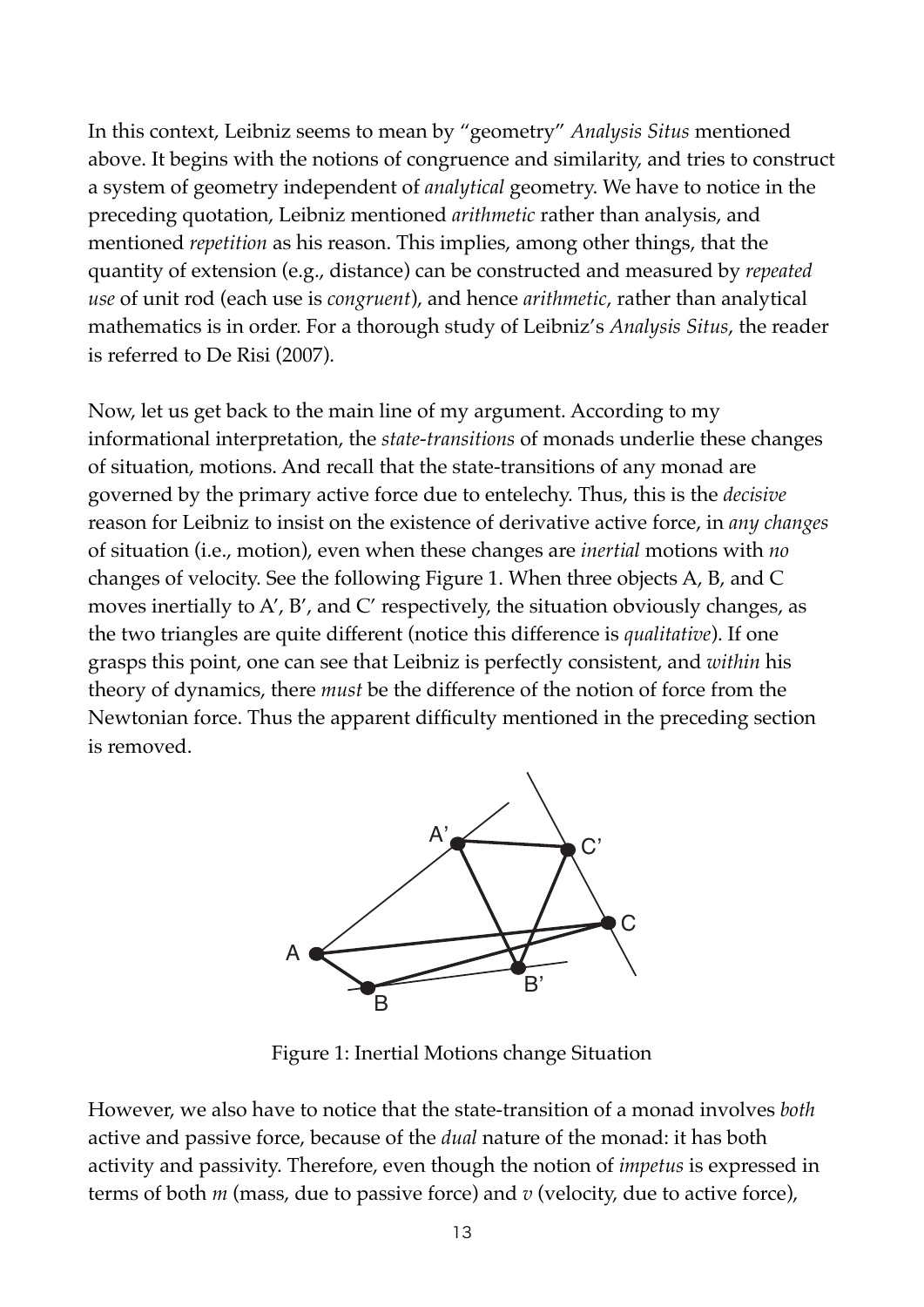there should be no problem. The same dual nature is reflected in phenomena, and in dynamics which describes these phenomena.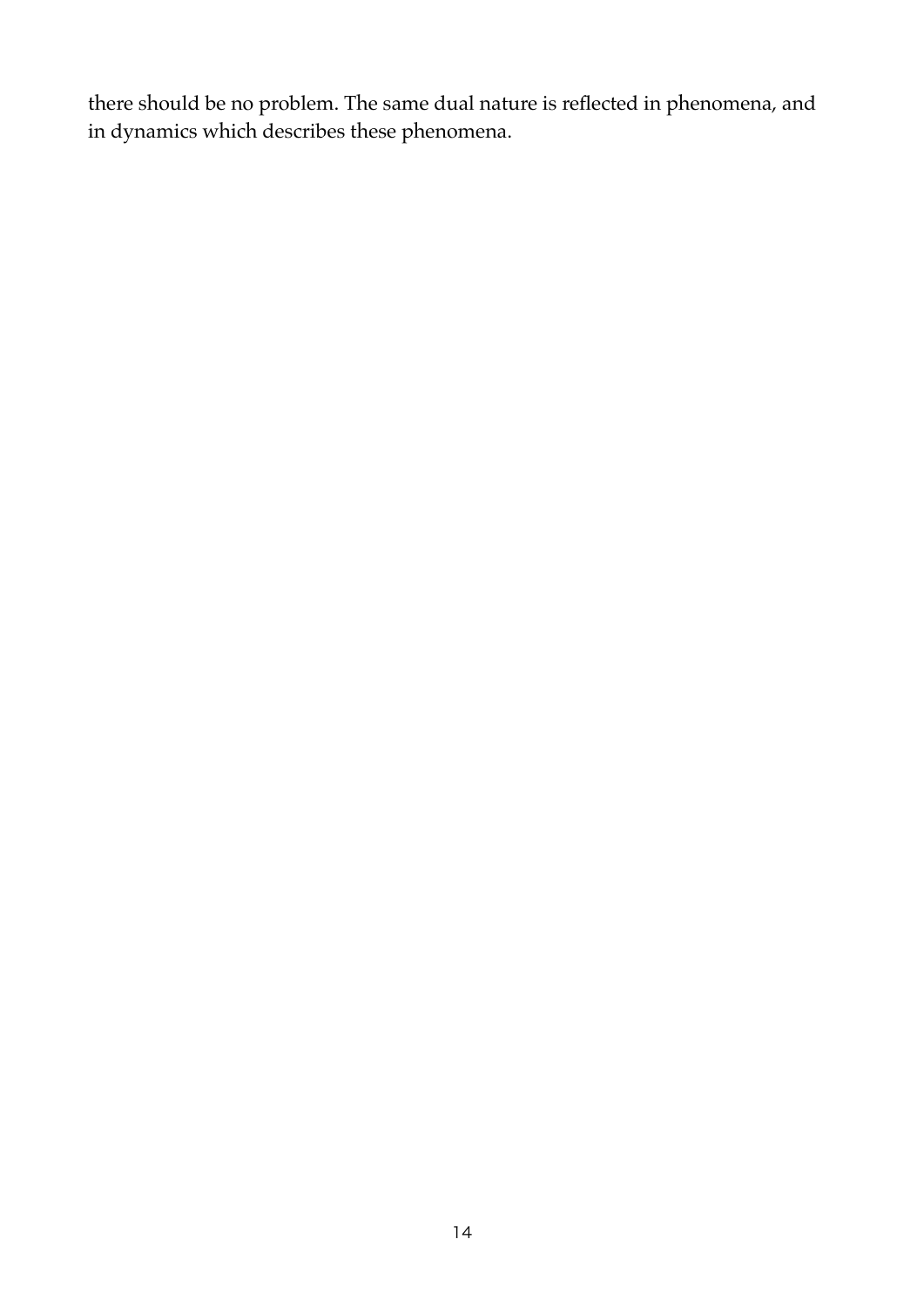# **5. Living Force and Dead Force**

In *Specimen Dynamicum* (1695), his famous distinction between *living force* and *dead force* is stated and illustrated (not in terms of analytical method) by a few examples, including centrifugal force, gravity, and elasticity. But more technical treatment was established and used several years before, in his paper on planetary motion, *Tentamen de Motuum Coelestium Causis* (1689, abridged as *Tentamen* henceforth). This paper, and all related works have been thoroughly studied by Bertoloni Meli (1993), and I will heavily depend on his study. We can see that Leibniz, drawing on this previous paper, summarizes and explains in non-technical language, some of the main results obtained by a more rigorous and analytical method.

*Living force* corresponds to kinetic energy (in modern terms), but *dead force* looks very strange to the modern reader: it is "an infinitely small urge," or *solicitatio*, to motion. The idea is that by adding such urges repeatedly (notice "repetition" again), the speed of any motion increases. Notice that *both* living and dead forces are *active*, since they are essential for *change*. This is the way Leibniz chose for describing motion, *in conformity with his metaphysical concept of force*, "a force striving [*nitente*] toward change." As a result, Leibniz's dynamics may look strange, and harder to understand than the standard Newtonian mechanics, with the concept of force in terms of mass and *acceleration*. However, acceleration can be reconstructed, as a macroscopic effect of repeated increment of speed, in terms of *solicitatio*, infinitely small urge.

 I think the best example for illustrating Leibniz's way of constructing dynamics comes from his later writing, titled *Illustratio Tentaminis de Motuum Coelestium Causis* (1705, abridged as *Illustratio*) . The reader should be quite familiar with the motion of free fall, an example of *uniformly accelerated motion*. How does Leibniz reconstruct this motion in terms of dead force, obtaining finally a motion with acceleration, speed, and living force?

To illustrate this problem, let me adapt Leibniz's third figure in *Illustratio*. More technical reconstruction in terms of differential calculus has been masterfully made by Bertoloni Meli (1993), chapter 4, including curvilinear motions.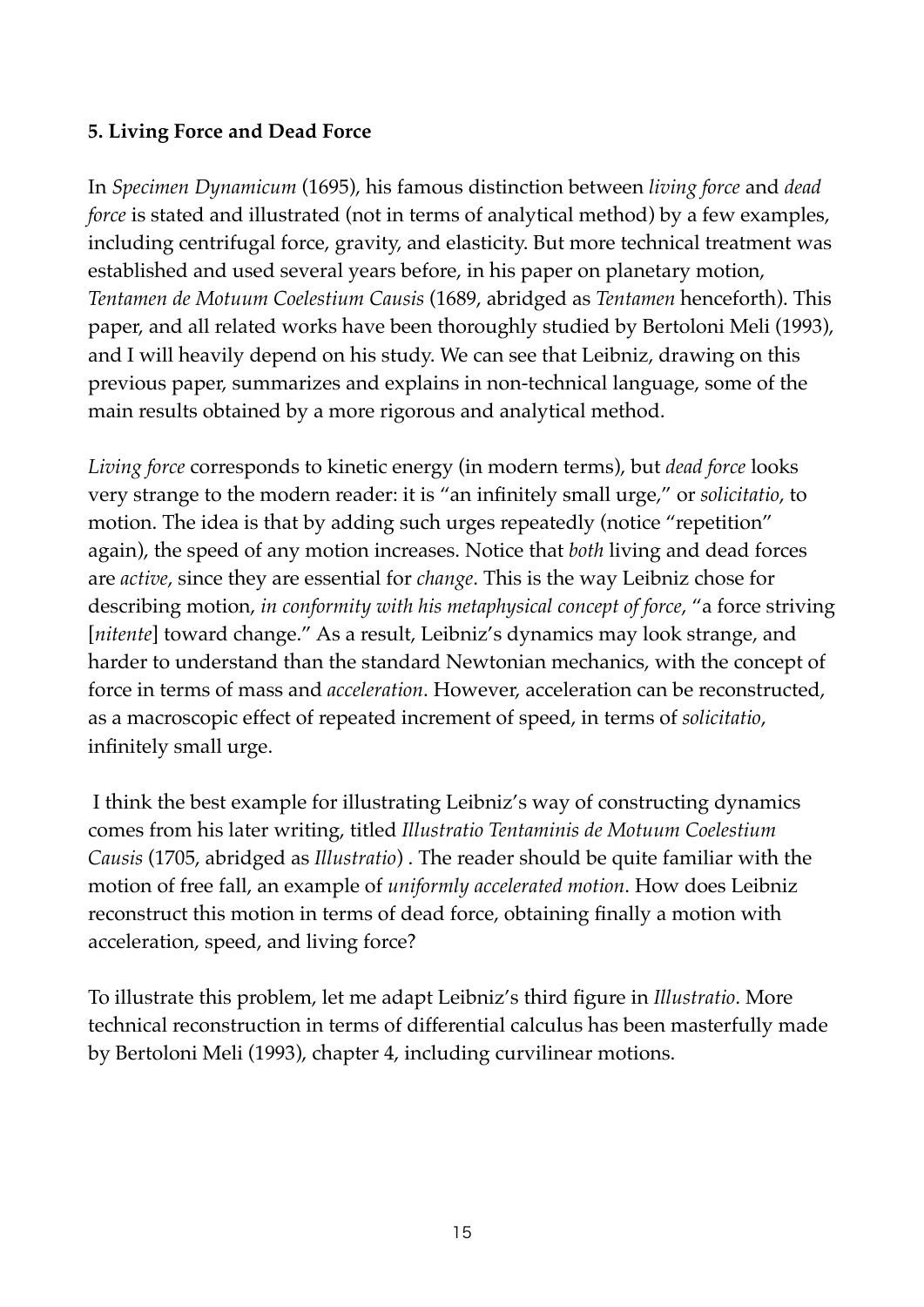

Figure 2: Leibniz's reconstruction of Acceleration

In Figure 2, time flows from top to bottom, and the increment of speed is expressed by a horizontal line. An urge to change, *solicitatio*, is an infinitesimal quantity; but in the Figure, a short line is used, meaning an infinitesimal amount of increment, called impulse. Leibniz believes that gravity (which is a kind of dead force, according to Leibniz) is due to impulses from ether surrounding and penetrating objects, such as earth or moon; so that he means that such representation of motion as this Figure is closer (*qualitatively closer*, say) to actual phenomena, than the Newtonian picture in terms of *continuous* attraction and acceleration (see Section 7). Although several authors criticized that Leibniz didn't have any correct understanding of the relationship between dead and living force, Bertoloni Meli has argued against them, and convincingly reconstructed Leibnizian dynamics of planetary motions in terms of analytical method (Bertoloni Meli, 1993, chh. 4-6). Since *Specimen Dynamicum* is written in a non-technical way, the reader may often be misled. That's the reason why I presented Figure 2, to help the reader's intuitive understanding.

Moreover, as Bertoloni Meli (1993, 88) has pointed out, there is a clear evidence that Leibniz had the correct understanding of the relationship between dead and living forces (recall that these two fores are both *active*). In an undated letter to de Volder, written at least after November 1698 (Gerhardt vol. 2, 153-163), he discussed the motion of free fall, and pointed out the relationship between the s*ocilitatio* of gravity and the *living force* of a falling body, as follows.

Accumulation of *solicitatio* increases the amount of speed, as we have already seen in Figure 2. And the body continues to fall with increasing speed. Thus, the *solicitatio* needs *time* to increase the speed, and the body needs *time* also, for falling with the increased speed (thus, *square of time*!). So let s*olicitatio* be expressed by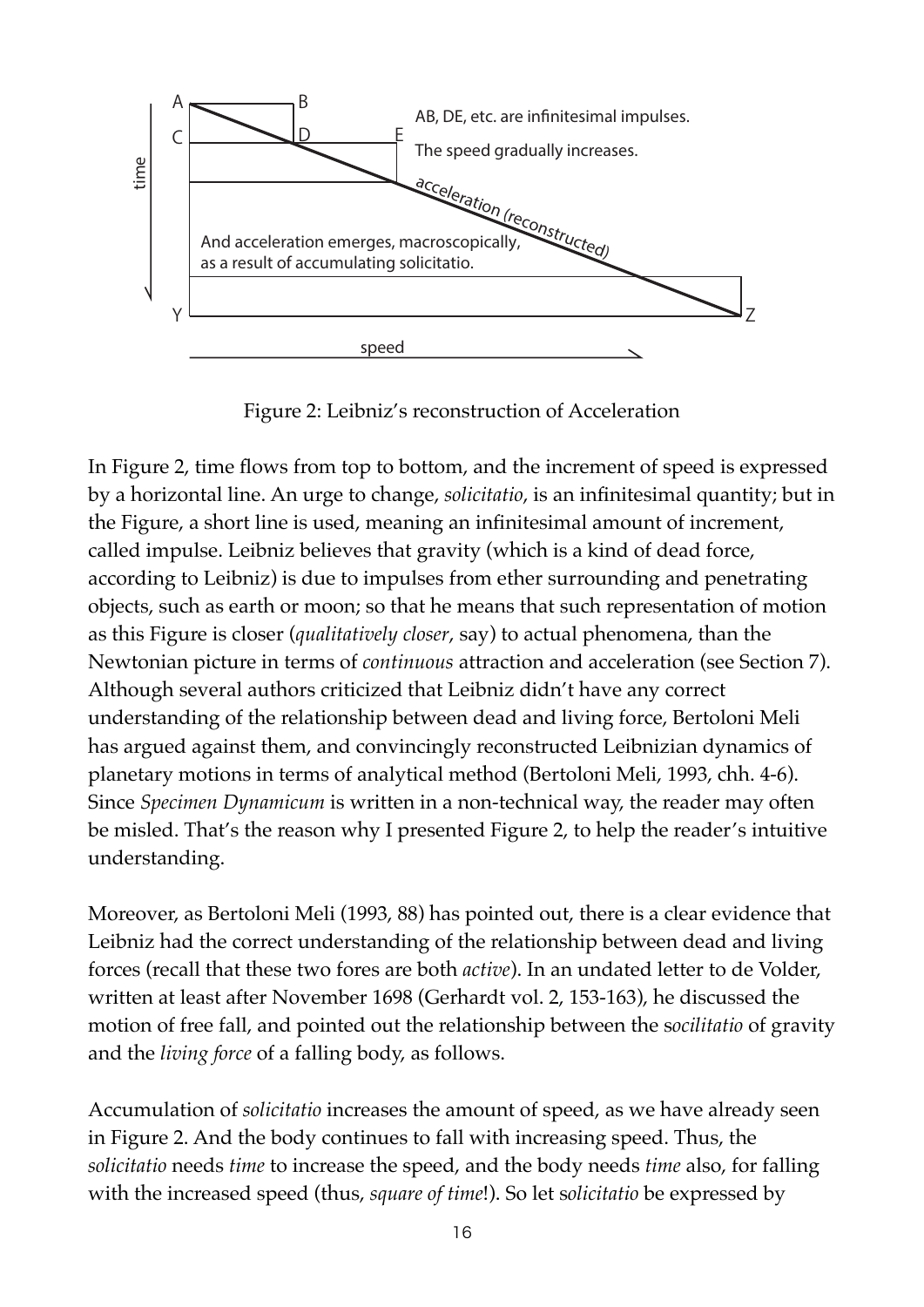infinitesimal *dx*, speed by *x* (which *increases* with time); then, in order to obtain the living force of the body, we have to consider some quantity that depends on the *square of time*, and that quantity is nothing but the *distance* the body has fallen; in short, the *square of speed*, the crucial quantity, is obtained, technically by an integration of product of *solicitatio* and (infinitesimal) distance. Since Leibniz often ignores constant factor, he uses "*x2*" for expressing living force, in the letter to de Volder. Of course this corresponds to the *kinetic energy* of classical mechanics (in the standard notation, *mv*<sup>2</sup>*/2*).

In this way, Leibniz's dynamics can reconstruct Newtonian mechanics, starting from a different set of basic concepts. For, Newton's First Law (of inertia) is supported by Leibniz, and also Third Law (equality of action and reaction). And, unlike Newton, Leibniz emphasizes the notion of *living force* (corresponding energy), which can be obtained by *repetition* and accumulation of dead force, expressed by *solicitatio*. Schematically, "dead force → *impetus* → living force"; thus I think we should include *solicitatio* into derivative active force, as well as *impetus*.

However, Leibniz was consistently opposed to Newton's Law of Gravitation, which apparently assumes "action at a distance." Leibniz tried to explain gravitation, sometimes in terms vortices, at other times by interactions between a body and the surrounding ether, but his attempts remained a mere hypothesis. But before discussing such problems, we have to see Leibniz's treatment of elastic collisions, and his analysis of elasticity itself. Despite the appearance of "old-fashioned topic," Leibniz's discussion of elasticity, if combined with his metaphysical view, contains remarkable ideas and insights, as we will see shortly.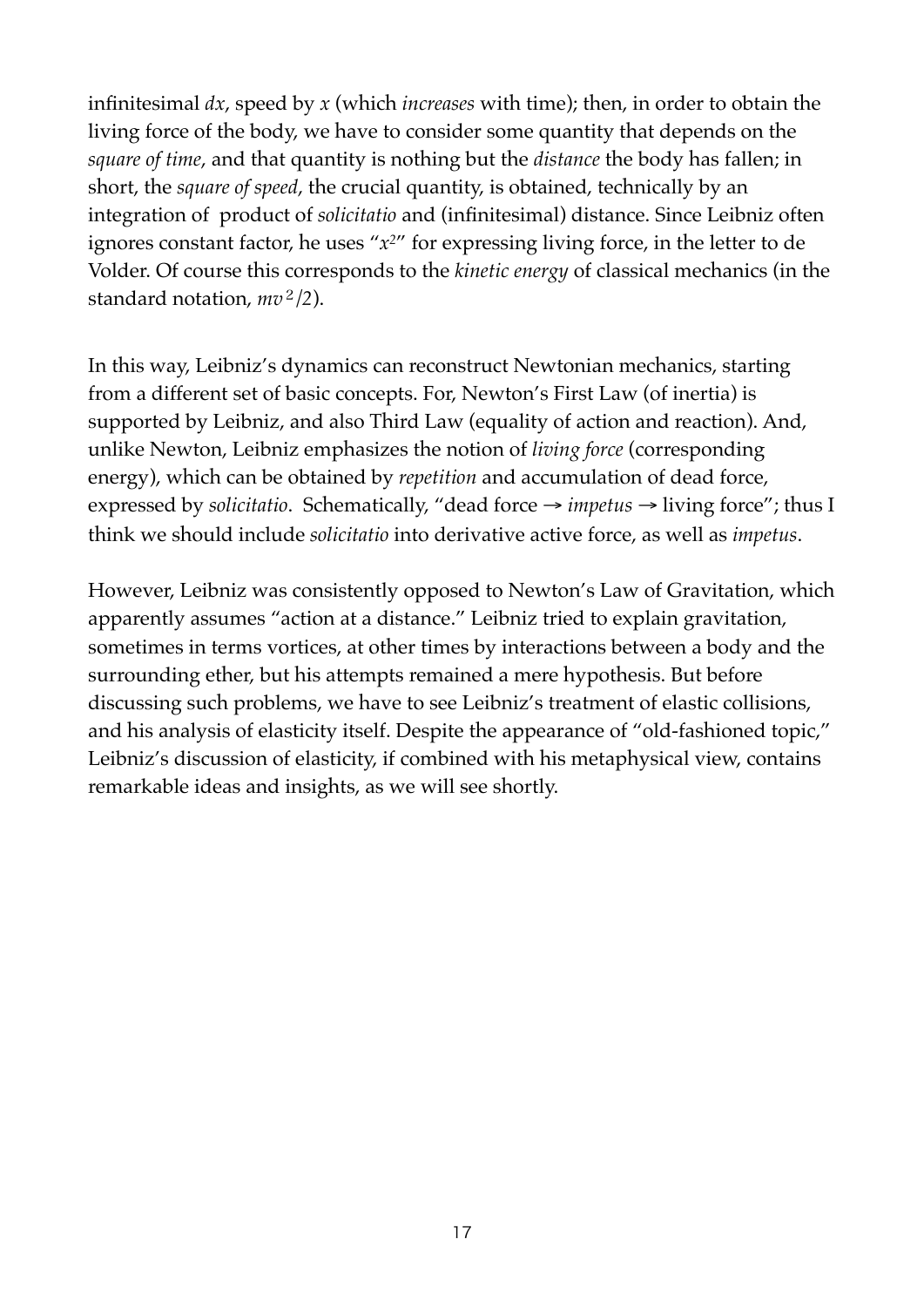# **6. Collisions and Relativity of Motion**

First, we have to remember that, for Leibniz, a material body is a *well-founded phenomenon*, resulting from a set of innumerable monads. In Leibniz scholarship, there are unsettled controversies over the nature of body, but we do not have to worry about them. All we need is that a body has a good basis in the realm of monads (via coding, of course) , and a body is *infinitely divisible*, according to Leibniz.

From these two assumptions, it follows that any material body has an *internal structure* (indeed an infinity of layers, so to speak), which cannot be exhausted in the realm of phenomena; hence Leibniz refuses atomism, as regards the physical (phenomenal) world. And at any stage of that structure, derivative forces (active and passive) are working. If we keep this in mind, Leibniz's discussion of collisions and elasticity becomes much easier to understand.

Now, Leibniz's discussion of collisions and elasticity begins in Part 2 of *Specimen Dynamicum*. He asserts again that "force is something absolutely real, even in created substances"; so that, he means, the study of motion, dynamics can touch on what is real by dealing with the laws governing (derivative) forces in bodies. In contrast,

motion as it is taken to contain only geometrical notions (size, shape, and their change), is really nothing but the change of situation, and ... *as far as the phenomena are concerned, motion is a pure relation*, ... (sect. 37, Ariew and Garber 1989, 130)

He points out that this leads to the "equivalence of hypotheses," the relativity of motion, in our words. As regards this idea, he owes a great deal to his teacher, Huygens (see Barbour, 2001, 462-468).

From this follows ..., that *the equivalence of hypotheses is not changed even by the collision of bodies with one another*, and thus, that the laws of motion must be fixed in such a way that the relative nature of motion is preserved, so that one cannot tell, on the basis of the phenomena resulting from a collision, where there had been rest or determinate motion in an absolute sense before the collision. (*ibid.*)

Consequently, Leibniz concludes "that *the mutual action or impact of bodies on one another is the same, provided that they approach one another with the same speed*" (*ibid.*).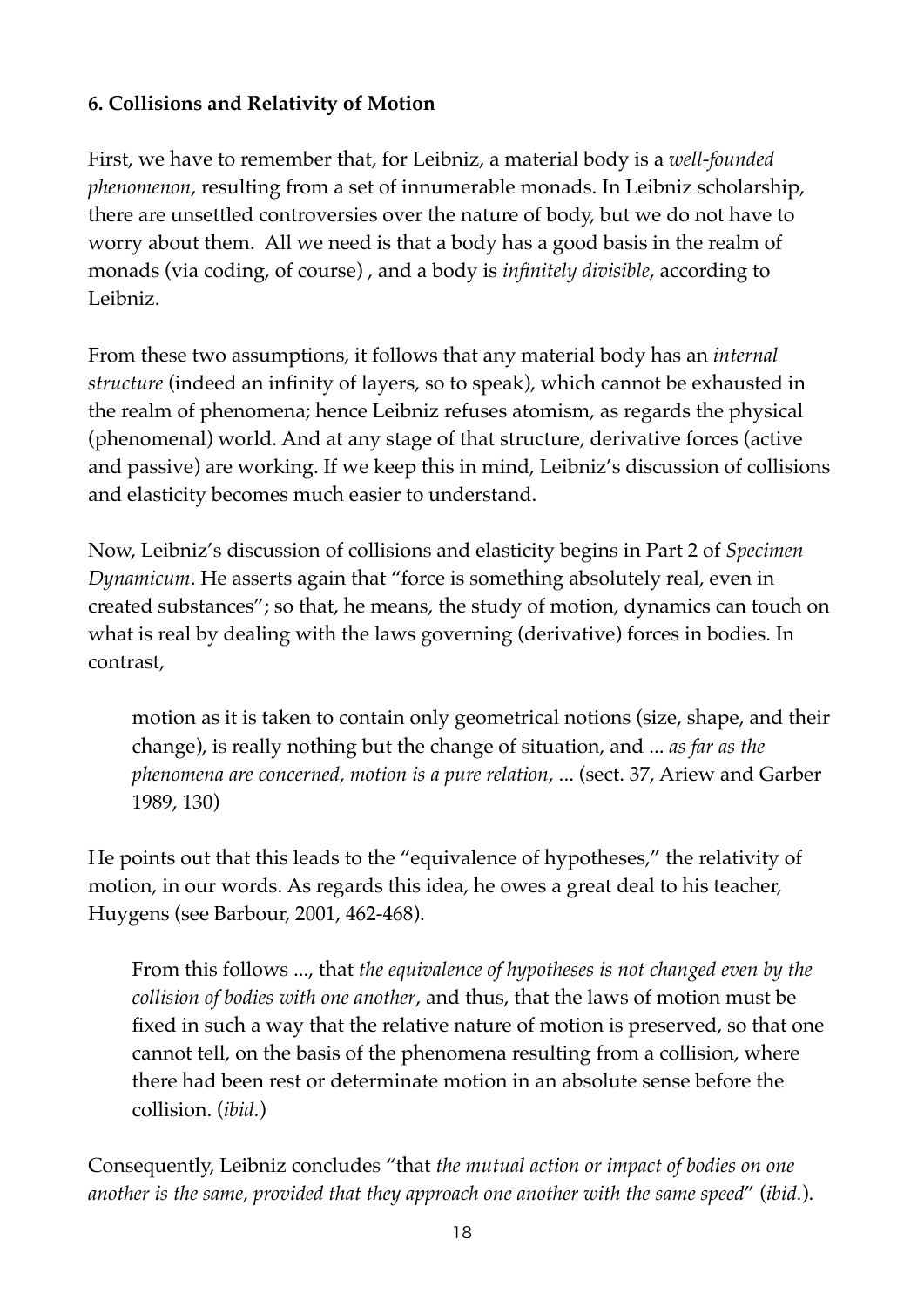Further, Leibniz draws two more consequences from his notions of bodies and forces: (1) what happens in a body (or substance) can be understood to happen spontaneously and in an orderly way, and (2) no change happens through a leap (the principle of continuity). Then, comes an example of collision.



Figure 3: Collision of Two Bodies

Suppose two bodies A and B collide on a straight line, and then rebound (here, it may be assumed that the two bodies have the same mass; another case where this assumption is dropped will be discussed in Figure 4). Leibniz argues that the change of motion can neither happen instantaneously nor discontinuously. When the two bodies collide each other, both begins to deform continuously, and the relative speed of the two decreases until it becomes zero and the internal pressure (due to deformation) becomes maximal. Let this state be A' and B'. The change from A to A' must be continuous, and likewise for B and B'. Then rebound begins and its force is due to the internal pressure, that is, the (relative) motion of the two bodies is transformed into their elastic force, and then released as the driving force of rebounding to the opposite direction, again continuously. See Figure 3 (I have changed Leibniz's original Figure, in order to make it simpler).

Thus it is clear that the *living force* of motion (before and after the collision) is closely related with the force due to *elasticity*. When A and B are at rest with each other (A'B'), the living force before the collision has been transformed into the dead force of elasticity; and then as rebounding motion begins, the dead force (*solicitatio*) of elasticity is released, and the speed increases until the deformation disappears. If A and B are equal in size (mass), rebounding motion recovers the same living force as before. Deforming and rebounding occur *spontaneously* and in an orderly way, Leibniz says.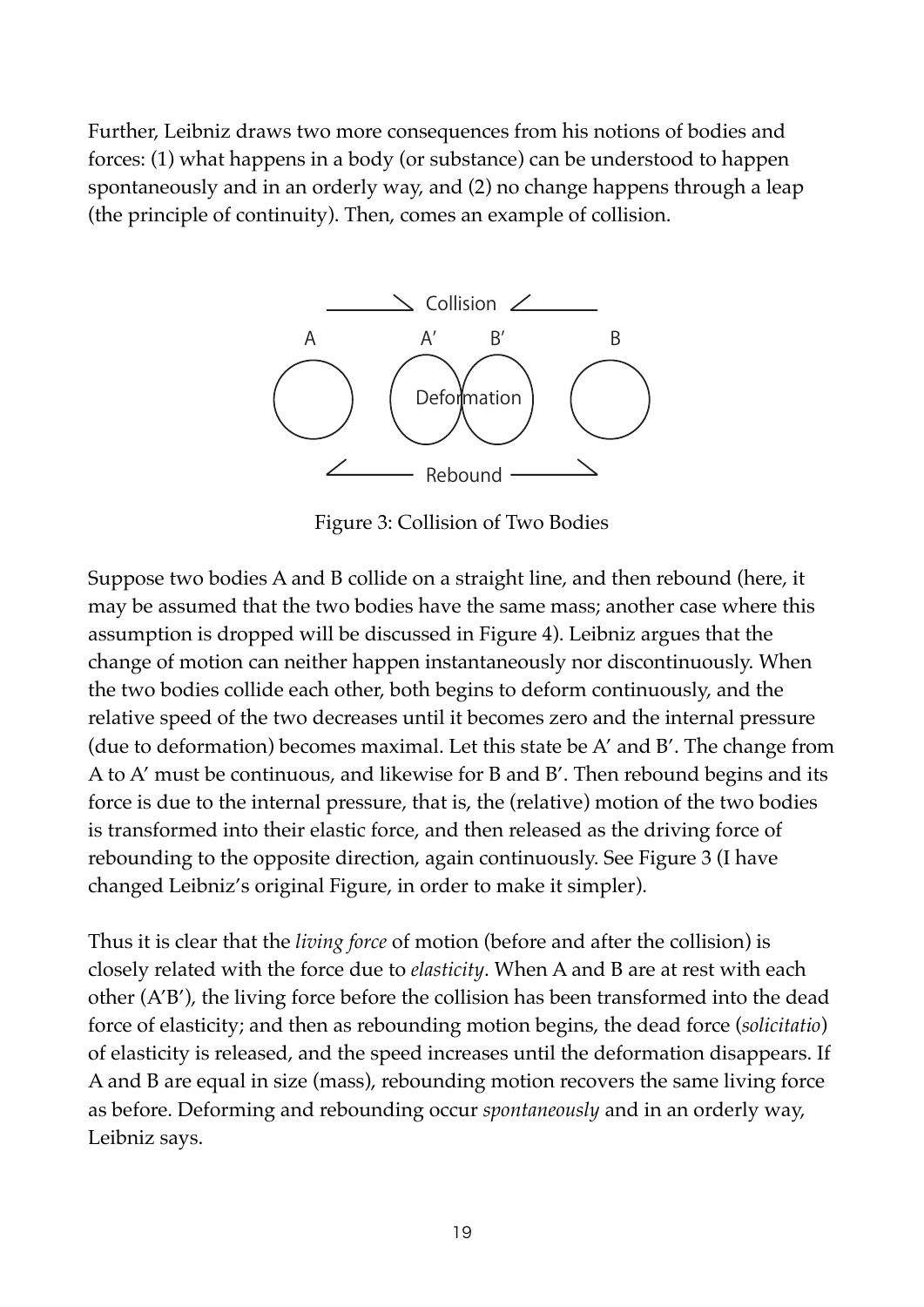But what does "spontaneously" mean here? In any monad, any change of its state occurs spontaneously and in an orderly way. But in the context of dynamics, we are dealing with a phenomenal motion. And Leibniz is saying that every active or passive state of a body is spontaneous, arising from an internal force, even if occasioned by something external (Ariew and Garber 1989, 134). Thus he says:

that *in impact, both bodies are equally acted upon, and equally act*, and that half the effect arises from the action of the one, and half from the action of the other. (Ariew and Garber 1989, 135)

In short, because of the relativity of motion, the law of collision depends only on the relative speed of collision, irrespective of motion or rest of colliding bodies, and if the collision is elastic, *the conservation of living force holds for each body*, taken by itself.

But, of course, the reader may feel that it is too rash to generalize from the preceding simple example. So, let me supply an additional example (not in *Specimen Dynamicum*), basically due to Huygens (see Barbour, 2001, 9.4-9.5, for an excellent exposition of Huygens' theory of collisions). He was Leibniz's teacher of mathematics in Paris, and he was one of the first who gave brilliant results on the problem of collisions. Suppose two objects, one is larger (its mass is greater) than the other, collide on a straight line (to make the example as simple as possible). We can describe this collision, from the point of view of what Leibniz called *common center of gravity* (*op. cit*., sect. 51. The modern term is "center of mass." See Barbour 2000, 80). See the following Figure 4, and let us consider the motions of this system (we consider only these two objects, for the sake of simplicity). Notice that the center of gravity *does not change* during the whole process of collision and rebound; moreover, this center coincides with the point of contact of the two objects, when the elastic stress (deformation) is maximal. Then, viewed from this center, the two objects approach this center with respective velocities, collide, and *rebound with their velocities reversed and undiminished*! Thus the kinetic energy of each, *viewed from this center*, is conserved individually. This is basically one of Huygens' discoveries, and when Leibniz made the preceding claim that the living force of each object is individually conserved, he must have grounded this claim on such discoveries as this.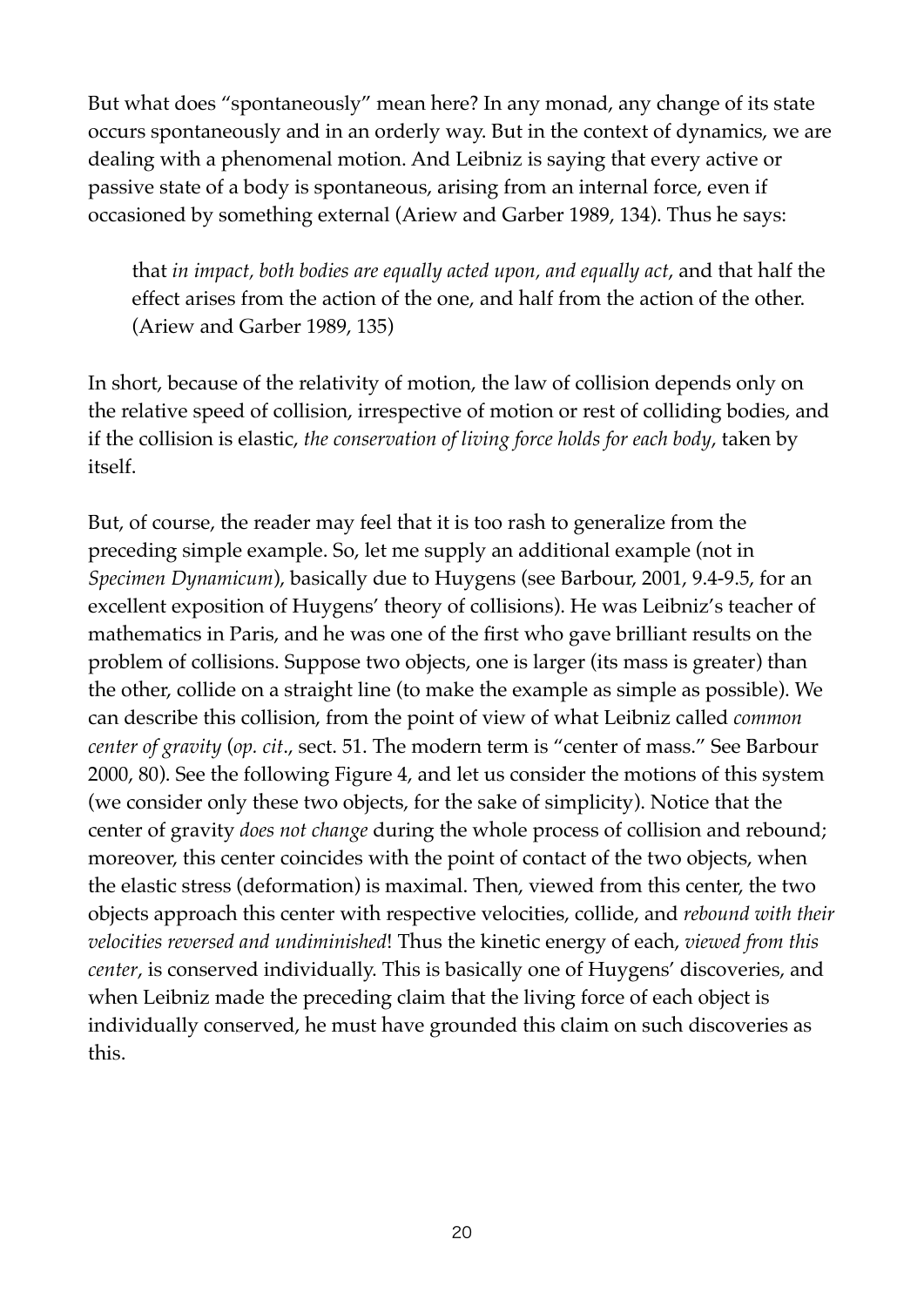

Figure 4: Collision and the Center of Gravity

Now it may not always be the case that collisions are like this, and there may arise a case the deformation by collision does not recover completely. But then, Leibniz claims that the seemingly "lost" living force is transformed into another form, within deformed bodies. This problem will be discussed later (Section 8), when we examine Leibniz's distinction between *total* and *partial*, as regards living force.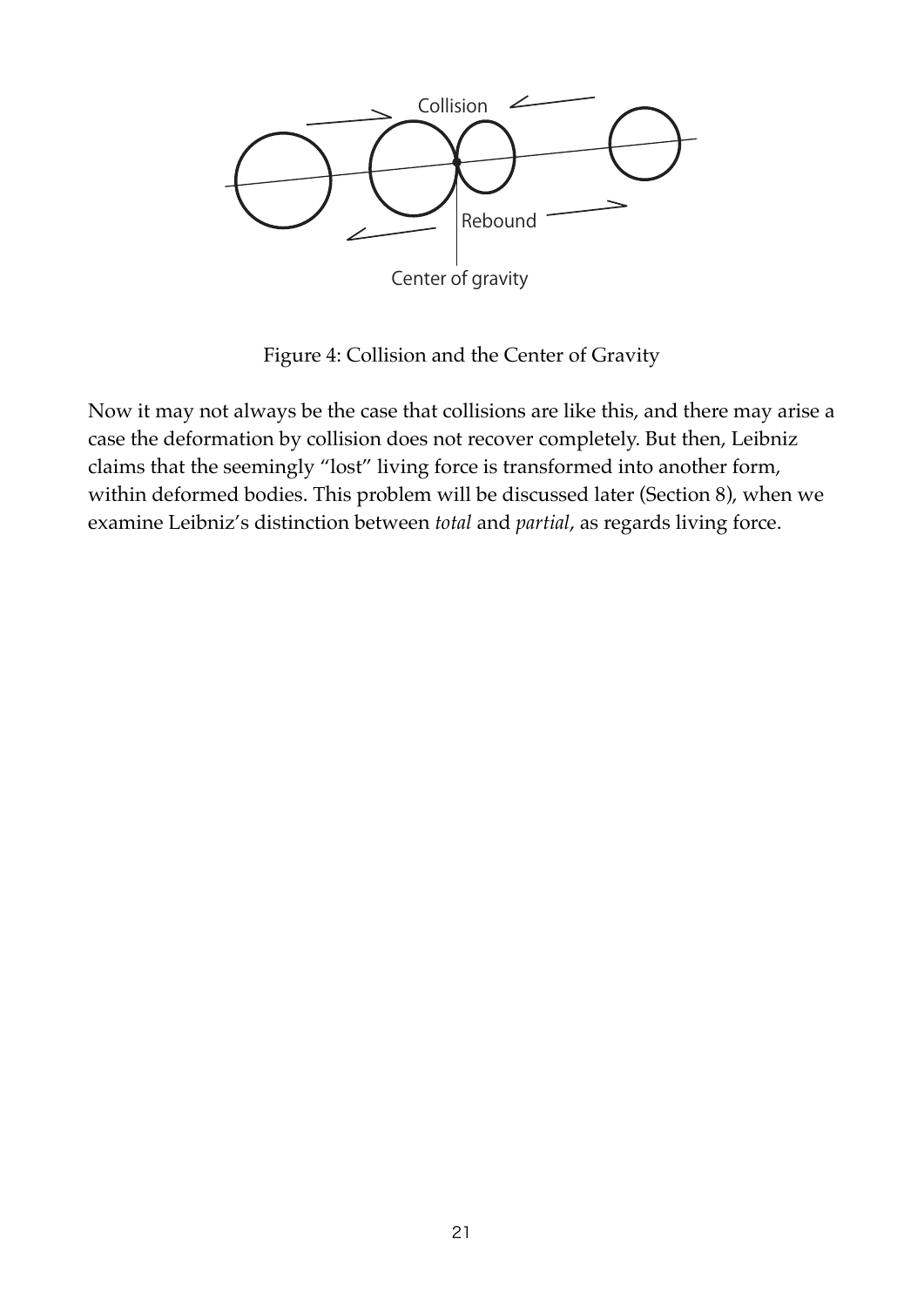# **7. All Motion is Rectilinear or composed of Rectilinear Motions**

Towards the end of *Specimen Dynamicum*, Leibniz repeats an important claim, which probably first appeared in his paper on planetary motion, *Tentamen* (1689). Since this claim is indispensable (whether or not you like it) for understanding Leibniz's theory of motion, let me quote:

Also, since only force and the *nisus* [effort] arising from it exist at any moment (for motion never really exists, as we discussed above), and since every *nisus* tends to in a straight line, it follows that *all motion is either rectilinear or composed of rectilinear motions*. (Ariew and Garber 1989, 135)

This is the true reason why he tried to dispense with Newtonian notion of acceleration, and to reconstruct acceleration and curvilinear motions, in general, in terms of rectilinear motions, including *solicitatio* which is a mathematical expression of *nisus*. Recall the Figure 2 in Section 5. He consistently adheres to his metaphysical view. Thus, if one ignores this point, Leibniz's dynamics may look cumbersome or even unintelligible. And, we cannot deny that, because of this feature, Leibniz's dynamics became much harder to understand than the Newtonian mechanics, especially to the modern reader. Nevertheless, his dynamics is, on a closer look, consistent and moreover nicely connected with metaphysics, which is, on my reading, nothing but a *theory of information* in terms of monads. This novelty is really amazing.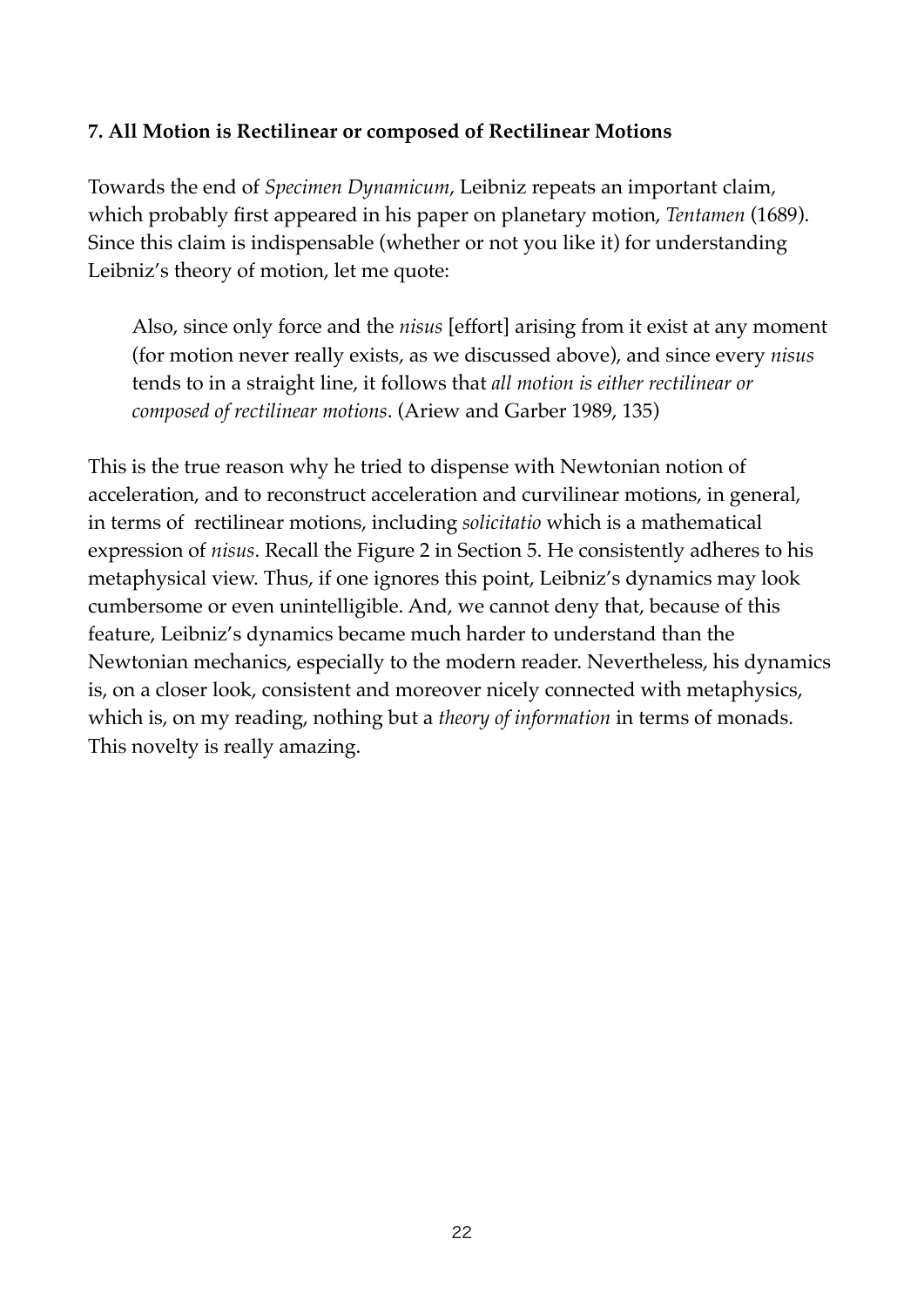# **8. Living Force: Total and Partial**

Another important feature in *Specimen Dynamicum* is the distinction between *total* and *partial* living force. Partial force is further divided into (a) "relative/proper" and (b) "directive/common": (a) belongs to the parts, and (b) is common to the whole. What does this distinction mean, and what significance does it have? Relative or proper living force is simply the *force of interactions* between the parts (of a single body), and directive or common force is the force that which contributes to the determination of the *relative velocity (*speed and direction*)* when two bodies collide. Further, Leibniz means that (a) plus (b) equals the *total living force* of a body.

Now, this is not a mere "pedantic" distinction. In the classical mechanics, the kinetic energy of a body is determined by its mass  $m$  and velocity  $v$ , i.e.  $mv^2/2$ . But

Leibniz is saying, in effect, that aside from the kinetic energy of a moving body, we also have to consider its *internal energy*, and that is (a)! Thus, if any deformation caused by collisions or any other ways does not recover, and if the living force of a body may seem to be lost, Leibniz can refer to this *partial (relative) living force*. Notice that, according to Leibniz, a body is *infinitely divisible*, and at any stage of division, *motions of parts* exist *within the body*. This view is really amazing in that it may be regarded as a precursor of Einstein's notion of "rest energy" (Einstein 1905b),  $E = mc^2$  (*c* is the velocity of light). But, of course, in order to substantiate this claim, we have to examine Leibniz's metaphysical view also. Let us turn now to Leibniz's metaphysics, *Monadology*. (In order to discuss the relevance of Leibniz's dynamics to Einstein's theory of special relativity, we have to clarify the scope of his dynamics, together with his theory of *space and time*; so that we still have to wait.)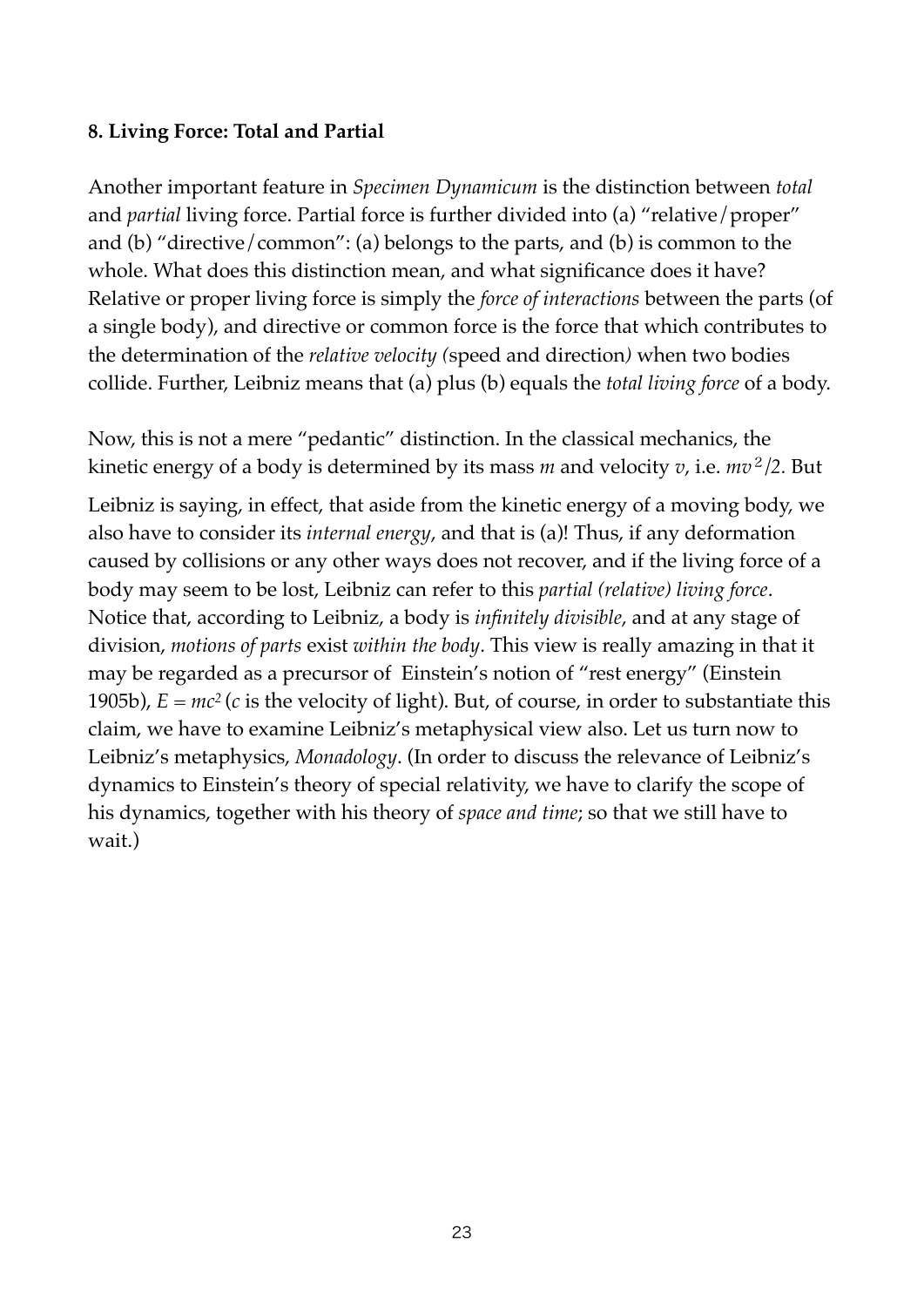# **9. Active vs. Passive in** *Monadology*

When we turn from Leibniz's work on dynamics, *Specimen Dynamicum*, to *Monadology*, the last summary of his metaphysics, we are somehow puzzled by the *absence* of the word "force," which was crucial in dynamics. There is only one section (48), where the word "power" appears. Instead, the pair of "active/action" and "passive/passion" appears frequently. Thus we have to understand that Leibniz is continuing his discussion of "active force and passive force" in a somehow different terminology. Recall his descriptions of dynamical interaction in terms of "act on" and "to be acted on." Therefore, despite the difference of terminology, we have no reason to suspect that Leibniz abandoned the concept of force in his later metaphysics.

As I understand, Leibniz is promoting his "informational turn" of 1695, and in *Monadology*, he seems to be emphasizing the *informational* features, and thus the concepts relevant to dynamics are now hidden from the foreground. This is presumably the reason why he characterizes the distinction between active and passive, in terms of *perceptual distinctness*. Here are two typical statements (Ariew and Garber 1989, 219):

The creature is said to *act* externally insofar as it is perfect, and *to be acted upon* [*patir*] by another, insofar as it is imperfect. Thus we attribute *action* to a monad insofar as it has distinct perceptions, and *passion*, insofar as it has confused perceptions ... (sect. 49)

And one creature is more perfect than another insofar as one finds in it that which provides an *a priori* reason for what happens in the other; and this is why we say that it acts on the other. (sect. 50)

But, of course, this manner of speaking is only *ideal*, since there are neither mutual communications nor influences between monads, in reality; God manipulates them, *as if* there are mutual influences, via His *programming*.

Now, in the preceding two statements, there is an important problem to be clarified. First, Leibniz presents (1) the distinction between *perfect* and *imperfect* monads. Second, he refers to (2) the distinction between *distinct* and *confused* perceptions. Third, he evokes (3) the distinction between "*act on"* and "*to be acted on"* among monads. Fourth, (4) he states, as a basis of saying that a monad is "more perfect" than another, that "something being an *a priori* reason for what happens in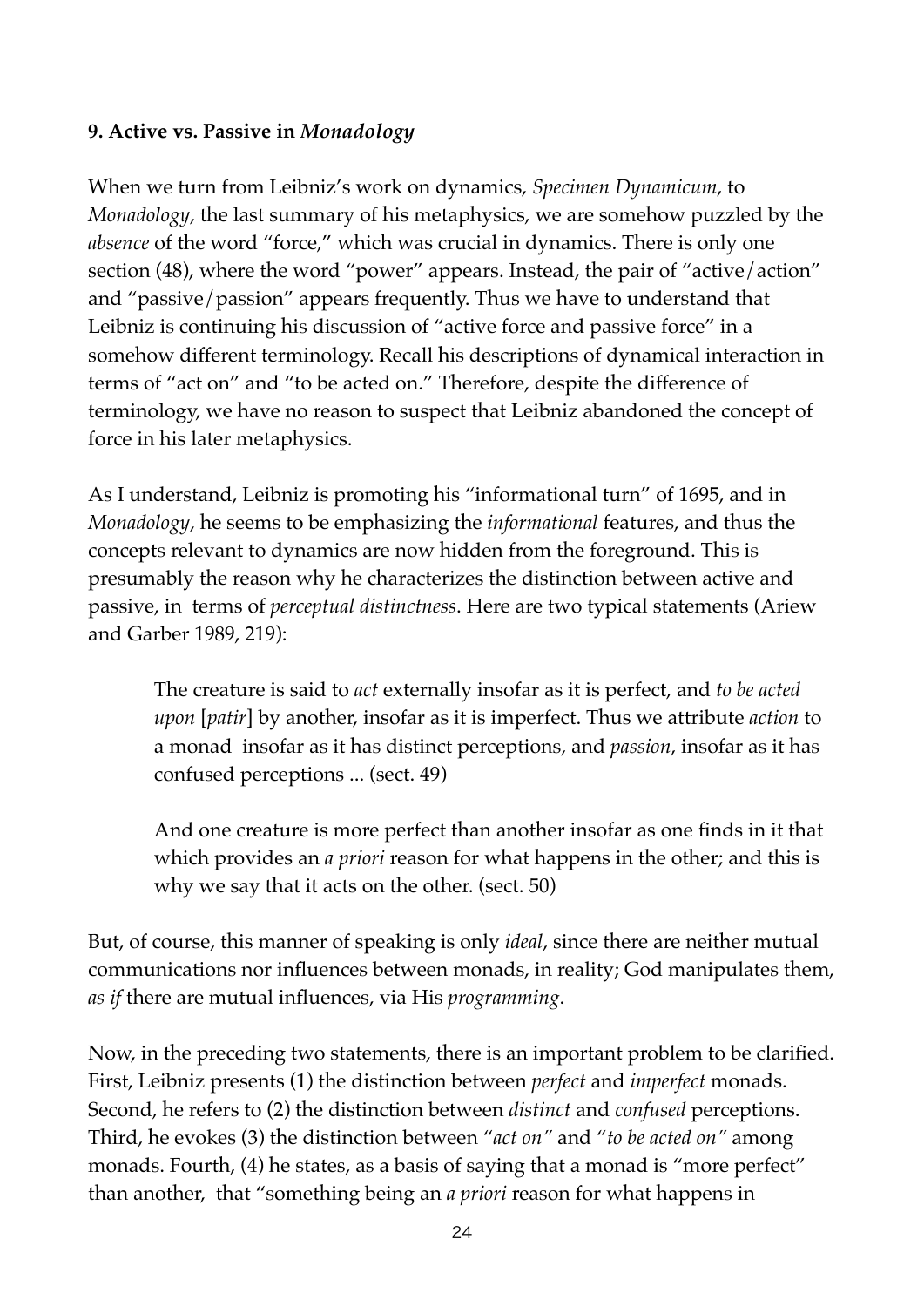another." Offhand, it seems hard to see any clear connections among these four distinctions.

As regards (1), Leibniz suggests another sense, somehow different from the sense related to (2). In sections 41 and 42 of *Monadology*, he says "God is absolutely perfect---*perfection* being nothing but the magnitude of positive reality," and that "creatures derive their perfections from God's influence, but they derive their imperfections from their nature." This magnifies our problem: how are *distinct perceptions* related with *perfection* of these sections?

It seems that Leibniz is talking about *absolute sense* of perfection, when he refers to the perfections of God and creatures, in sections 41 and 42. Whereas when he tries to define perfection in terms of distinct perceptions, he seems to *relativize* the notion of perfection. For instance, a monad is more perfect than another in such-and-such respect, but it may be more imperfect than another, in another different respect. For it is quite natural that some of a monad's perceptions are more distinct and others are more confused, in comparison with another monad's perceptions. Moreover, this relativization is consonant with the relativity of "act on" and "to be acted on"; a monad, or a body (in phenomena), sometimes can act on another, and it may be acted on by another at other times. As we have already seen, in elastic collisions, one body act on, and is acted on, by another, so that action and passion are mutual. So, for a while we will try this reading, and we will see the results soon, after my presentation of details of my informational interpretation.

However, even at this stage, one thing is clear. The relative sense of perfection (according to my tentative reading) is obviously *informational*, in that it is dependent on distinctness of a perception, a state of a monad. Distinctness suggests that informational content of perception is well-articulated, more informative; confusedness suggests the contrary, i.e. more noise, less informative. And we have to keep in mind that the created monads are *all* limited in the capacity of perception.

Monads are limited, not as to their objects, but with respect to their knowledge of them. Monads all go confusedly to infinity, to the whole; but they are limited and differentiated by the degrees of their distinct perceptions. (section 60, Ariew and Garber 1989, 220-221.)

Then, one feature of the relative perfection may be (a) more informative. But this alone does not seem to serve as a basis of saying that one *acts on* another, i.e., (3)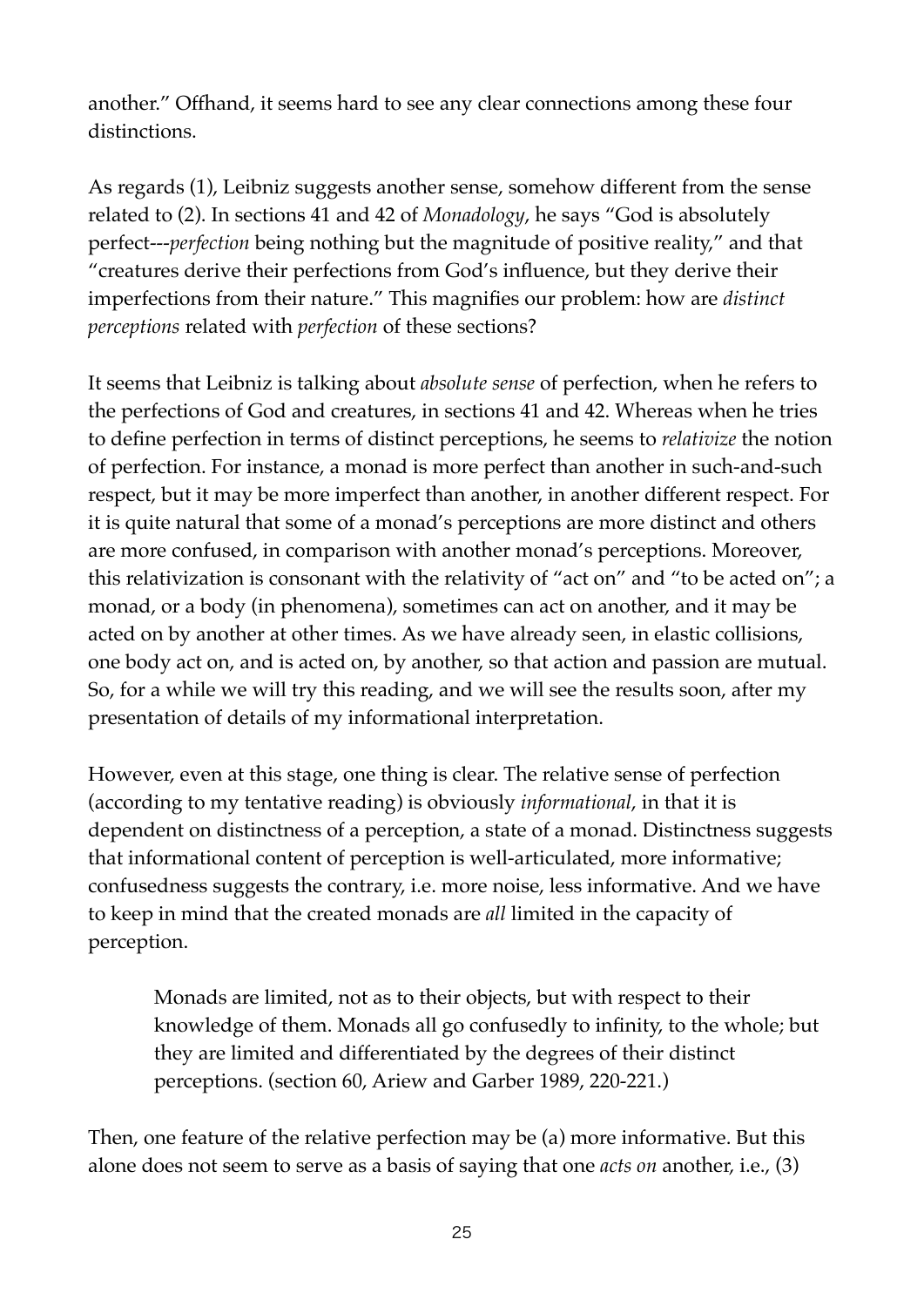above. No doubt, "action" is a crucial key word for Leibniz, both in dynamics and metaphysics.

In view of this, (4) seems much better in that it refers to "a reason for what happens in the other." In dynamics, the motion of two bodies in collision was explained, according to Leibniz, as follows: "that in impact, both bodies are equally acted upon, and equally act, and that half the effect arises from the action of one, and half from the action of the other" (see Section 6). Thus action and passion are mutual, which clearly shows the *relativity* of action. And his explanation referred to active and passive forces, the "innate principle of change and persistence."

I think we should take Leibniz's explanation seriously. He was saying, in effect, that after the contact of two bodies in this collision, each body changes according to *its own forces of action and passion*, that is, deformation, rebound, and then modified motion with a constant velocity. This must be interpreted as the change according to the law of dynamics, without evoking the teleological laws of monads.

But this was a story in the *phenomenal world*. What story is there, in the realm of monads, corresponding to this? The changes in the monads must be the ultimate basis for what happens in the phenomenal world. And in this context, Leibniz is talking about "more perfect," "action and passion," and "*a priori* reason" for saying one monad is more perfect, acting on another.

Here, the word "*a priori* reason" strikes me. Since this is the most important clue for clarifying the relation between active and passive, let me dwell on this point. As we have already seen, the monads are created and *programmed* by God, *as if* there were mutual communications among them, but in reality each is self-sufficient, changing its state spontaneously according to its own *transition function* (programmed by God). God's programming is the ultimate source of the pre-established harmony. Thus, Leibniz's qualification "*a priori*" becomes quite natural, if he has the *program of each monad* in his mind. Leibniz, of course, *did not have* this word "program," but what he says about primitive active force, the internal principle for changes of state, perfectly matches what we mean by "program" or "transition function." Above all, any *activity* (source of changes) and *passivity* (resistance to change) of a monad should originate from its program or transition function.

Now, although he refers to "distinct perceptions" many times, it seems rather hard to make sense of this reference. Since a perception is a mere transitory state of monad, it determines the next state *only together with its transition function*, and the *source of change* is in the latter, its operation being called *appetition* (see Section 1, (3);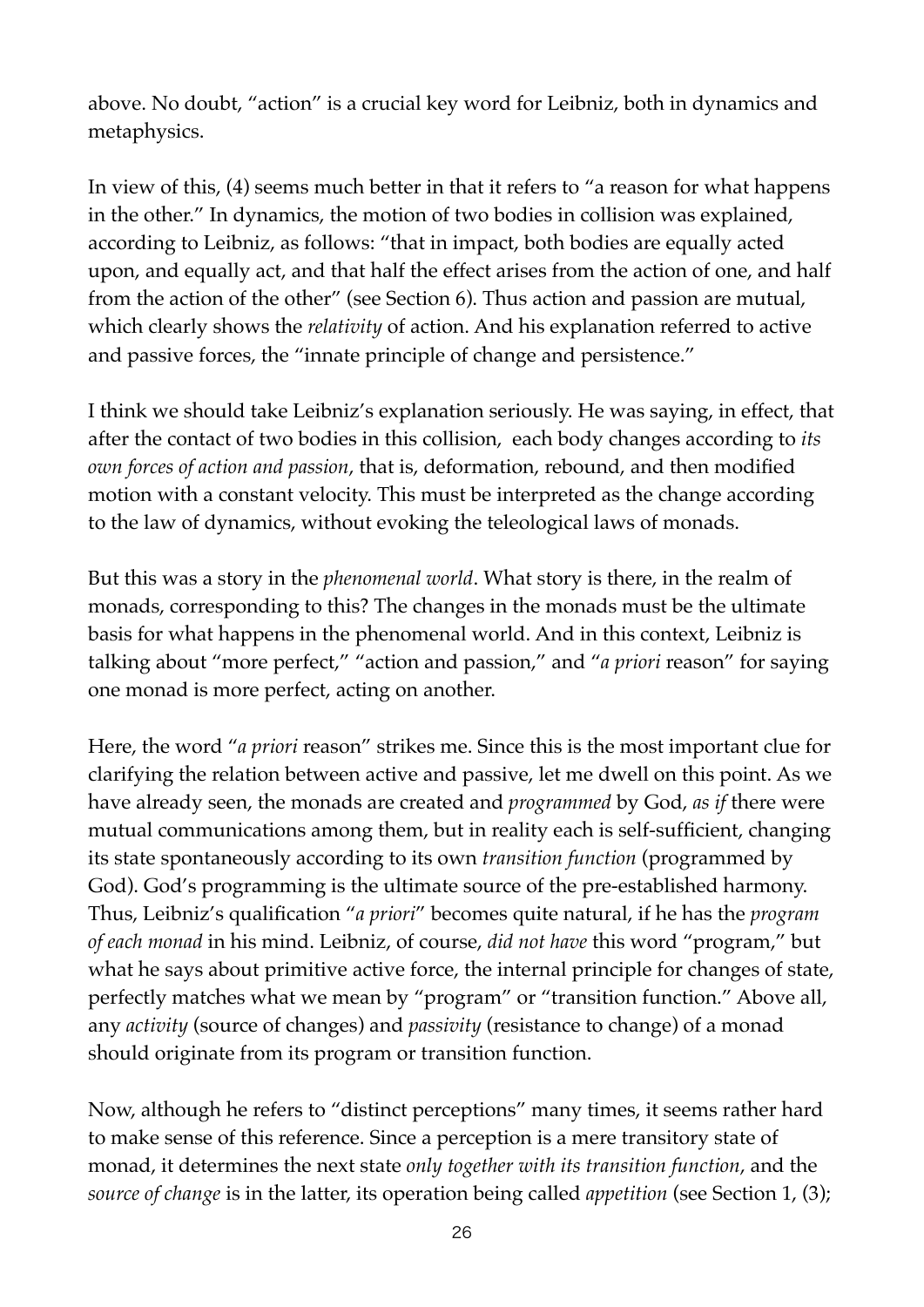this is already pointed out in Adams 1993, 380). Therefore, if we wish to talk about any "a priori reason" for what happens in one monad and another, we are *inevitably* led to transition functions and appetitions. As was actually the case with dynamic collisions, any change must be seen as a *process*, rather than as an instantaneous event. This makes our task much easier, and I think this is one of the virtues of my informational interpretation.

But in order to continue my exposition, let me insert a brief note on the structure of programs. Taking a simplest example of programming, let us see how a Turing machine is programmed, and how it works. This will help a great deal, in order to understand what Leibniz is trying to say, *without* using the terminology of the theory of information in the 20th and 21st century. (If the reader is familiar with this, just skip the next section. For all those who are unfamiliar with this topic, let me advise that learning the theory of information is quite useful for understanding Leibniz's metaphysics! In this connection, I am delighted that Davis' book (2011) on Turing begins from Leibniz!)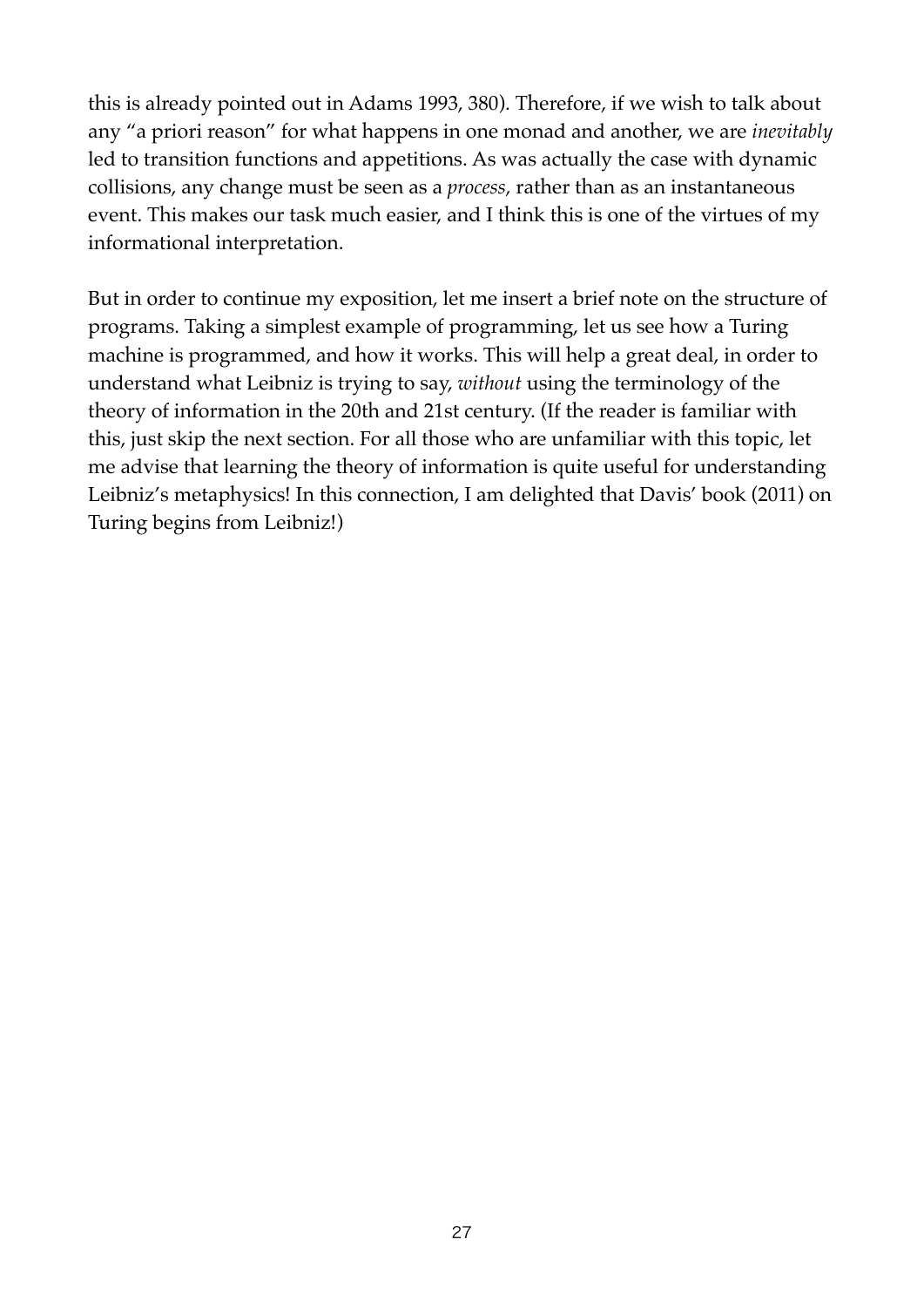# **10. The Structure of a Program: Turing Machine**

Alan Turing's famous paper (1936) on computability introduced an imaginary machine, later called "Turing Machine,"consisting of a *control unit* (an automaton that can have only a finite number of states, i.e., a finite automaton) with a tapehead, and an *infinite tape* that can store discrete information (0 or 1) on each square of it. It can (1) "read" the square under scan, (2) "write" 1 or 0 ("erase" 1 on the square), and (3) "move" either to the right square or to the left square. Each natural number can be *coded* on the tape; for instance, zero by single"1" (other squares are all "blank (0)", the tape-head on the immediate left square of the marked one. Likewise, any *n*-tuple of natural numbers  $\langle m_1, ..., m_n \rangle$  can be represented (encoded) on the tape, e.g., by a sequence of *n* groups of marks, a blank square in between two groups playing the role of "comma," but details do not matter, for our purpose. The important point is that the whole system (including the tape) is an *infinite-state* machine, although the control unit is a finite machine. This means, it is *possible* for this machine to store *potentially* infinite amount of information, because of the infinite tape. See Figure 5.



Figure 5: Turing Machine

Later, Hao Wang (1957) proposed a "program-version" of this machine. Instead of what a machine *does* and what it produces as the final result, Wang focuses on its *program*, a sequence of instructions. The primitive instructions are only 6 in kind, as follows:

*right:* go to right (one square) *left:* go to left (one square) *mark:* write "1" (if "1" is there, leave it as it is) *erase:* erase the mark on the square (if no mark, leave it as it is) *transfer to k:* if "1" is on the square, jump to the *k*-th instruction *stop:*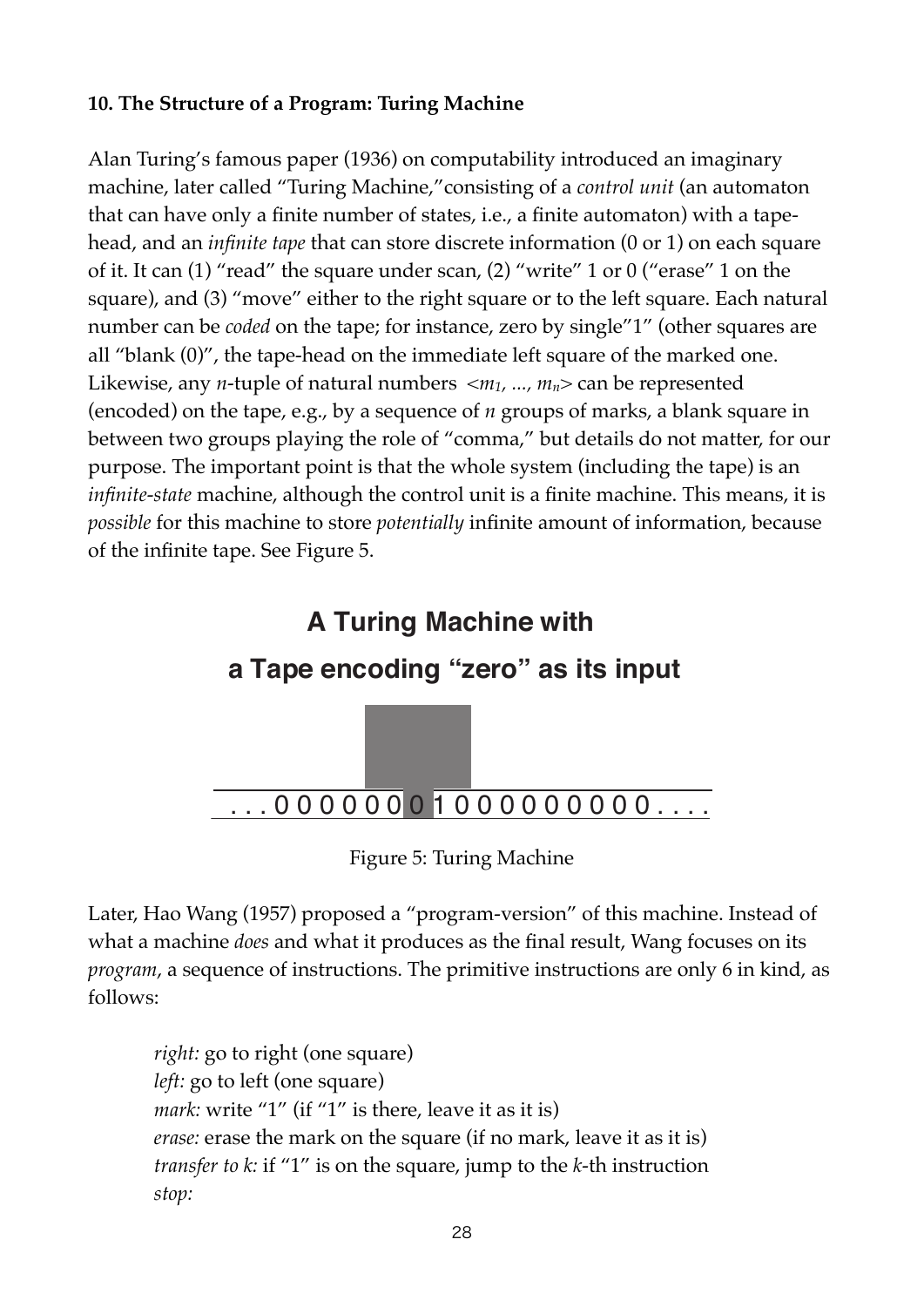A program is a sequence of these instructions, and the last instruction must be "*stop.*" Of course, there must be a certain grammer in any program; e.g., in order for "*transfer to k*" to be meaningful, the program has to contain at least *k* instructions. This instruction of "*transfer*" is very important, because this is the key for *recursion*, as we will see shortly. But again, details do not matter for our purpose.

Most Leibniz scholars may be disappointed by this Turing machine. But I am not saying that a monad is a Turing machine. All I wish to say is that to know the structure of a program for this machine is quite illuminating for understanding *many* of Leibniz's important texts. Let us see what a Turing machine does, when it is given an initial configuration (input) on the tape. For instance, suppose given a natural number *m* (*encoded* on the tape), program *P* starts and ends with an output *n*. This can be written as follows:

 $m P \rightarrow n$ 

This is not interesting. But if this program *P* is such that, *given any natural number n, it ends with the value of the function f, i.e., f(n), as its output*, we can say "*P computes function f,*" and this is certainly significant. For instance, if, for *any n*,

$$
n S \rightarrow n+1,
$$

then *S* computes the successor function  $f(n) = n+1$ . This is of course a function with one variable, but we can easily handle a function with any finite number of variables, and write a program that computes that function. Thus, a computable (i.e., Turing computable) function can be represented by a program that computes it. In essence, this is the definition of *computability* in terms of a program for the Turing machine.

In order to accomplish this task, all we need is a few more procedures. It is easy to *compose* a more complex program from two or more subprograms. If we have two programs *P* and *Q* such that

*n P*→ *f(n)* and *n Q*→ *g(n),*

we can compose larger programs ("*stop*" instruction must be deleted for the first program) <*P, Q*> and <*Q, P*>, and the order of programs makes a big difference:

$$
n < P, Q \rightarrow g(f(n))
$$
 and  $n < Q, P \rightarrow f(g(n)).$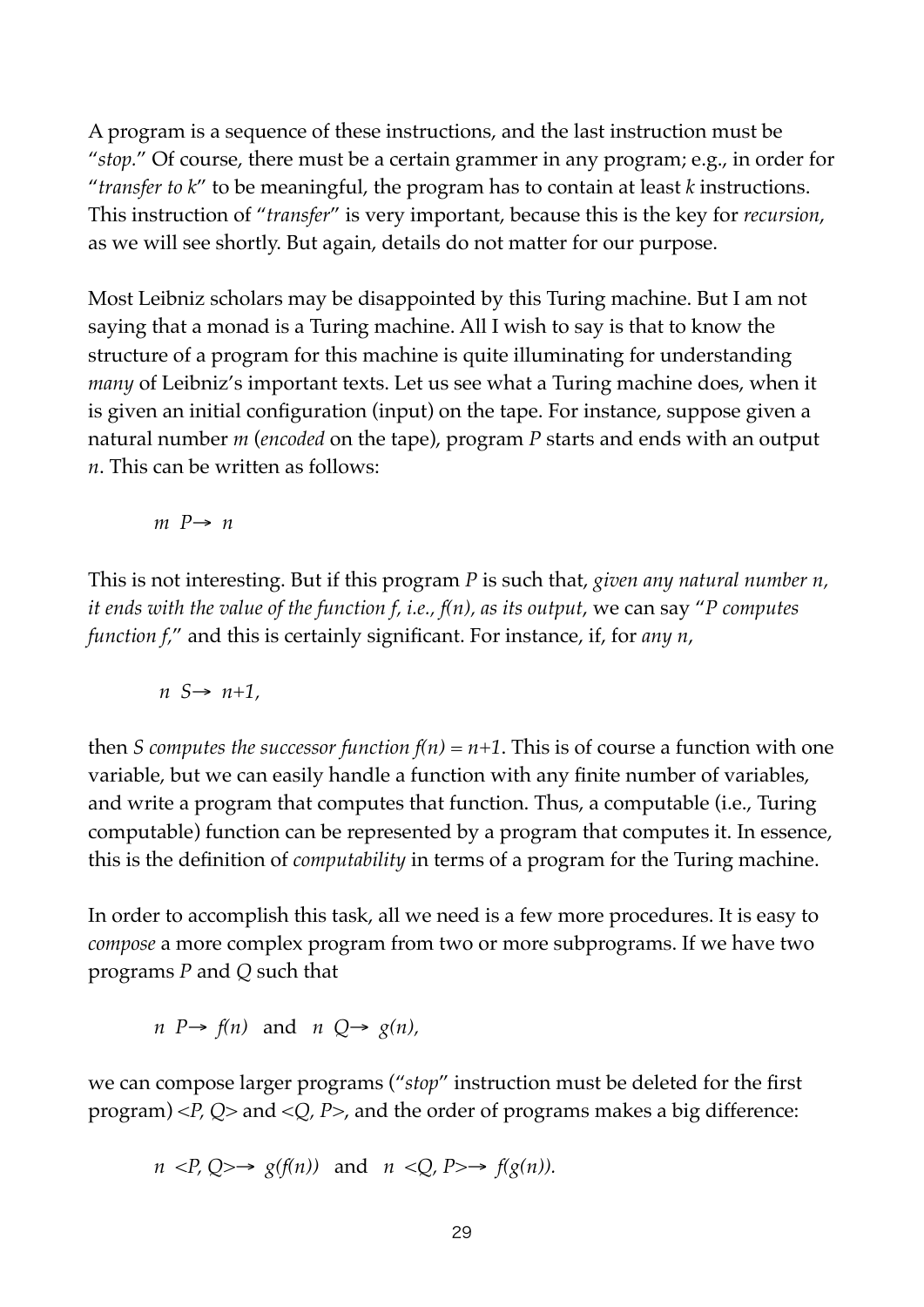Thus we easily see that a *hierarchy* of functions, *f within g* and *g within f*, can be represented by an *ordered composition* of programs.

Next, we need a program for deleting a part of input. Given *k+1* numbers ( in encoded configuration on the tape), this program *E1* deletes the first item:

 $n, m_1, ..., m_k$   $E_1 \rightarrow m_1, ..., m_k$ 

This program is not trivial but indispensable, because, without it, we have no means for deleting unnecessary information. In order to make something conspicuous, one has to delete other things. In order to show the final output, we have to delete whatever remains in the process of computation (and our *coding* requires that).

Finally, we need a program which constitute an essential part of recursion, that is, *repeating* something and *accumulating* results. This program *I(P) iterates* program *P*, *n* times (*n* is a specified number). Supposing *P* acts on an input *m* (which may be an ordered set of *k* numbers), and ends with output *f(m)*,

*n, m*  $I(P) \rightarrow n$ ,  $f^{n}(m)$  where  $f^{n}(m)$  is the result of repeated computation of the same function  $f$ ,  $n$  times,  $f(f(...f(m)...))$ .

The power of recursion becomes powerful, when this program is applied to *itself*, thus when *nested recursion* occurs. For instance, although successor function (its program version is *S*) may look trivial, if you iterate this *m* times, you can accomplish addition *n+m.* This can be shown as follows: Suppose *S* is applied to input *n*. Then you obtain *n+1*.

*n S*→ *n+1*

So, next, suppose *I(S)* is applied to input *m, n*; then *S* (applied to *n*) is repeated *m* times, and the result is:

$$
m, n \ I(S) \to m, n+m
$$

Thus by adding program  $E_1$ , the larger program  $\langle I(S), E_1 \rangle$  can compute addition *n +m*.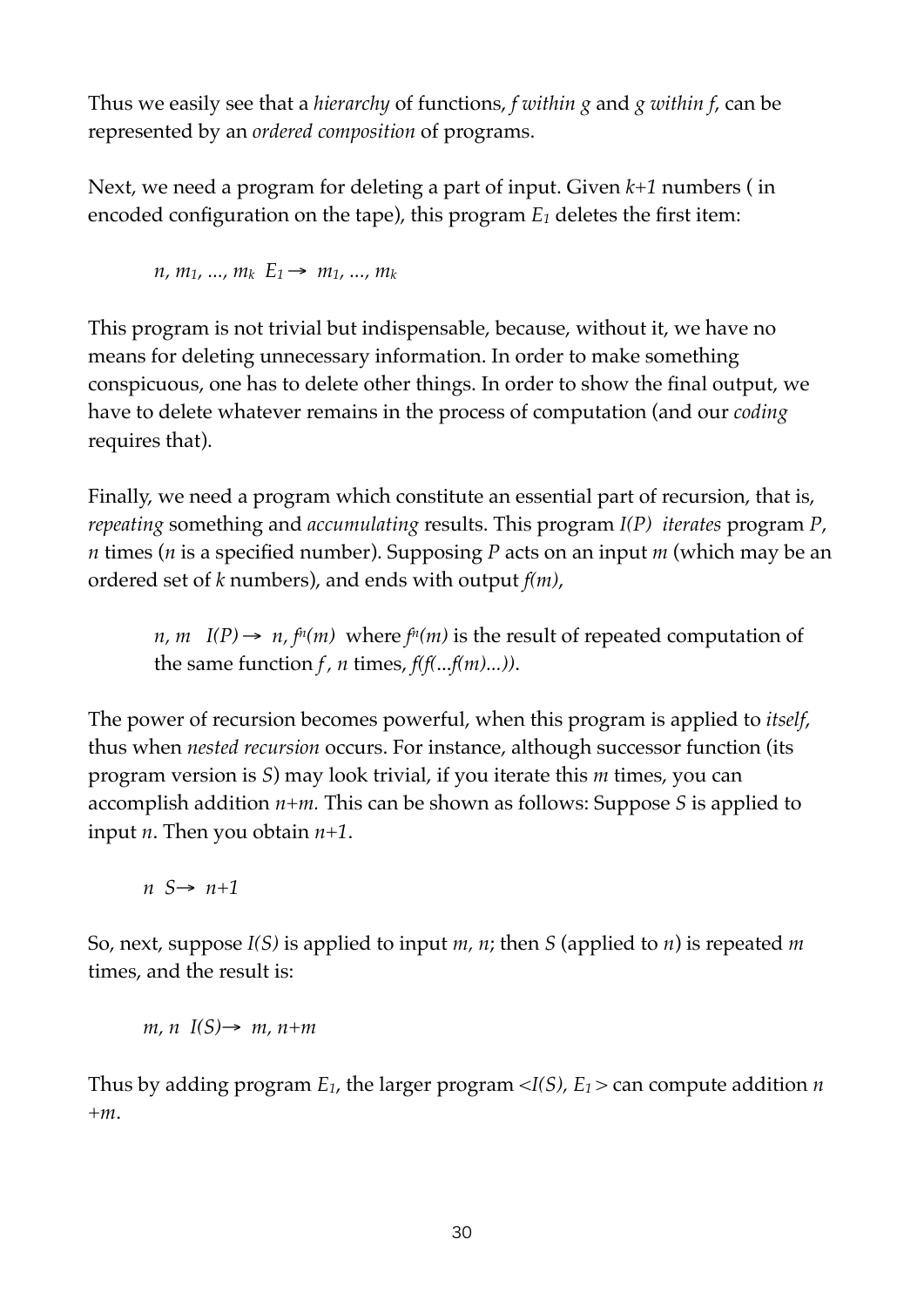Multiplication can be obtained by *repeated* addition, thus another recursion (i.e., a recursion of another recursion). But we need a little technique. First. let us notice the following chain of operation:

$$
n, 0 \quad I(S) \to n, n \quad I(S) \to n, 2n \quad I(S) \to n, 3n \ldots
$$

Thus, if we repeat this process *m* times, *mn* can be obtained. *I(S)* is applied to input *n, 0*. And since we wish to repeat this application *m* times, *I(I(S))* must be applied to input *m, n, 0*. That is,

 $m, n, 0$   $I(I(S)) \rightarrow m, n, mn$ 

Then, by deleting the first two numbers, the final output can be made the result of multiplication. However, we wish to start from input *m, n*, not a triplet. So, starting from the pair, just add the third element *0* at the outset (making a *new entry*, so to speak, for storing the result of computation); then apply *I(I(S))*. This composition makes a perfect program for multiplication.

This is enough for our purpose. But I wish to emphasize this: If you think this is *merely* an elementary lesson of arithmetic, you are wrong! Later, I will argue that Leibniz was trying to construct his dynamics on the foundations of arithmetic, geometry of situations, and his theory of information (*Monadology*). Notice that arithmetic is certainly abundant in recursion. This is my conjecture, but Leibniz must have been aware of the importance of recursion, when he emphasized the process of *repetition*.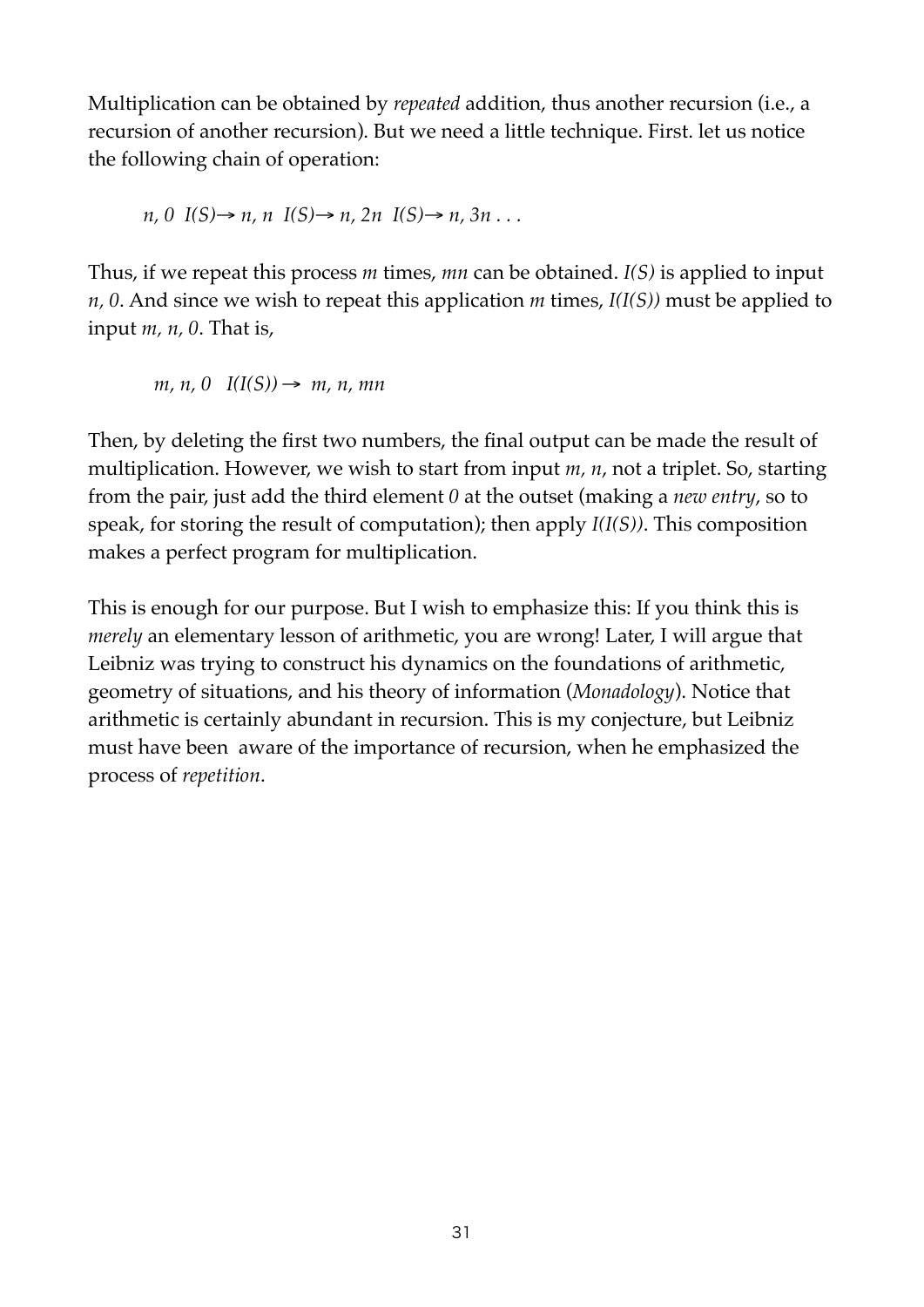## **11. A Program has a Structure with many Layers**

Getting back to *Monadology*, let me speak for a while in the *ideal* ("as if") *mode* without inserting this qualification, for the sake of brevity, in order to talk about "communications" among monads. I have already said that matter is infinitely divisible, and this implies that there are *infinitely many sub-layers* within a body. An organized body (or organism, for short) is often called "natural or divine machine," and since it is governed by a monad called "*anima*" (or soul), it is also called "animal." Further, recall that any such natural machine or animal is the "result" of an organization of innumerable monads. Each of such monads *must* be *individually* programmed by God, *in view of* the whole organization, and this is the preestablished harmony. I have been surprised that very few (if any) Leibniz-scholars are aware of the close connection between *machines* and *automata*; presumably because they are not interested in the theory of information.

Many layers and *organized*: this certainly produces a *hierarchy of programs*. That is, there must be, on the top, the program of the monad which governs the whole organism, and under this, many and various programs or subprograms follow, *ad infinitum*. Needless to say, these programs correspond, respectively, to the *transition functions* of those monads which are the source of the whole organism.

Strictly speaking, program and transition function must be distinguished: a program is a *sequence of instructions* for *realizing* the corresponding transition function; the same transition function can be realized by several different programs, especially when the programmer uses different coding. But we may often use these two words, "program" and "transition function," interchangeably, when there is no danger of confusion. In information theory, any (finite) automaton governed by a transition function can be described in terms of a corresponding program. And as I have explained in Section 10, even an infinite automaton, such as Turing machine (with unlimited tapes), can be identified with its program, for most purposes (the general nature of infinite automata is not clear to date).

Now we have been concerned with the distinction between *active* and *passive* in *Monadology*. I suggest that there may be several different ways to define the distinction between active and passive, based on the preceding *hierarchy of programs*. But the most straightforward way woud be: basically, if a program (in the whole) is subordinated to another as a *subprogram*, it may be called *passive* and the other *active*, and the same is true of each monad corresponding to these programs. This distinction is of course *relative*, so that, e.g., program *A* may be active relative to *B*, but passive relative to *C*. Moreover, this distinction *depends on context*; a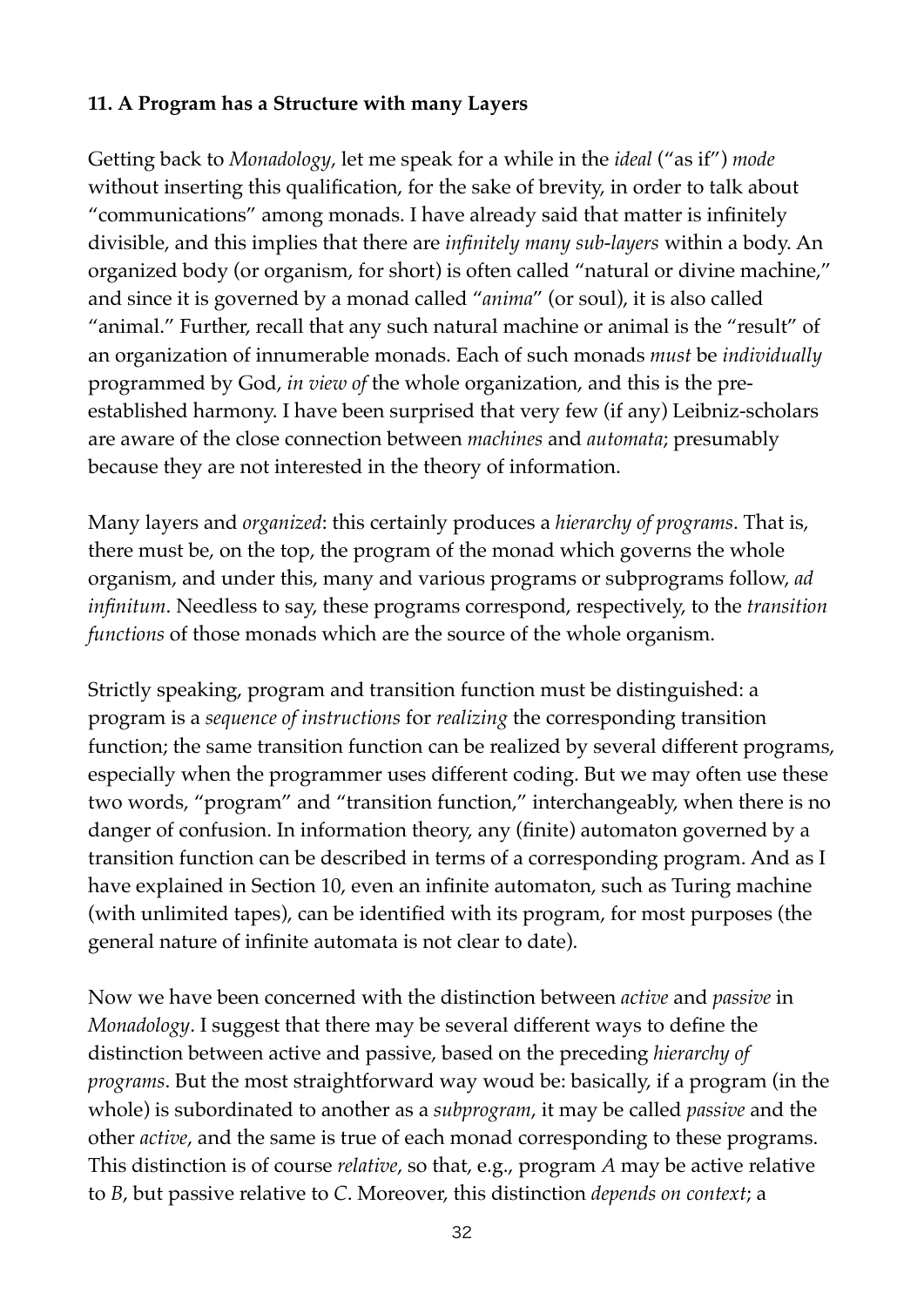program *P* may contain a subprogram *Q*, but *P* may also appear in *Q*; i.e., *recursion* occurs (often, as in our computer programs). For example, as we have seen in Section 10, there is a program *I* which *iterate* a subprogram *S* a specified number of times, which is expressed as *I(S)*. Namely, if we apply this program to number *n*, this program repeats *S*, *n* times. Thus it roughly says, in our ordinary language (since instructions are expressed in imperative mood), "S, you repeat your job *n* times." The important technical point is that the *procedure* of *I* is *exactly the same*, even when it is applied to any natural number (i.e., the program, which is *a series of instructions*, does not change at all).

Now we come to the crucial point: *S* can be *I(S)* itself, so that *I(I(S))* is meaningful; this is *recursion*. Thus, according to my proposal, the master program, outer *I* is active, and subprogram *I(S)* is passive; this *contextual dependence* is all right, because a program can have a *recursive* structure. Despite the fact that Leibniz did not use the word "recursion," he was well aware of this, as we will see shortly.

Although this proposal works only within individual organic body, it can capture at least some important aspects of Leibniz's distinction. For a program imposes a certain task to several subprograms under its control; so that "an *a priori* reason" why any subprograms are doing what they do, can be given by that program. Above all, the *anima* of an organism is a "miniature" of God, in that it unifies the whole, the *most perfect* in that organism. If we may use an analogy in terms of an animal (like dog, cat, or human), it can have *most distinct perceptions* of the external world, despite the fact that many physical, physiological, and unconscious processes are underlying such perceptions in consciousness; here I am assuming that the governing program reside in consciousness (this seems to be close to Leibniz's own view, since he called such a governing monad *anima* or *soul*).

And finally, let me add that Leibniz himself was aware of the *recursive structure* in the organized monads, although he never used such words as "recursion" or "recursive function." As a strong evidence for this claim, let me quote this (*Monadology* section 67, Ariew and Garber 1989, 222):

Each portion of matter can be conceived as a garden full of plants, and as a pond full of fish. But each branch of a plant, each limb of an animal, each drop of its humors, is still another such garden or pond.

Many readers may regard this as a poetic metaphor. It is poetic, all right. But its content is perfectly *logical* also, in that Leibniz is here suggesting that the infinite divisibility of matter corresponds to the *recursive structure* of an organization of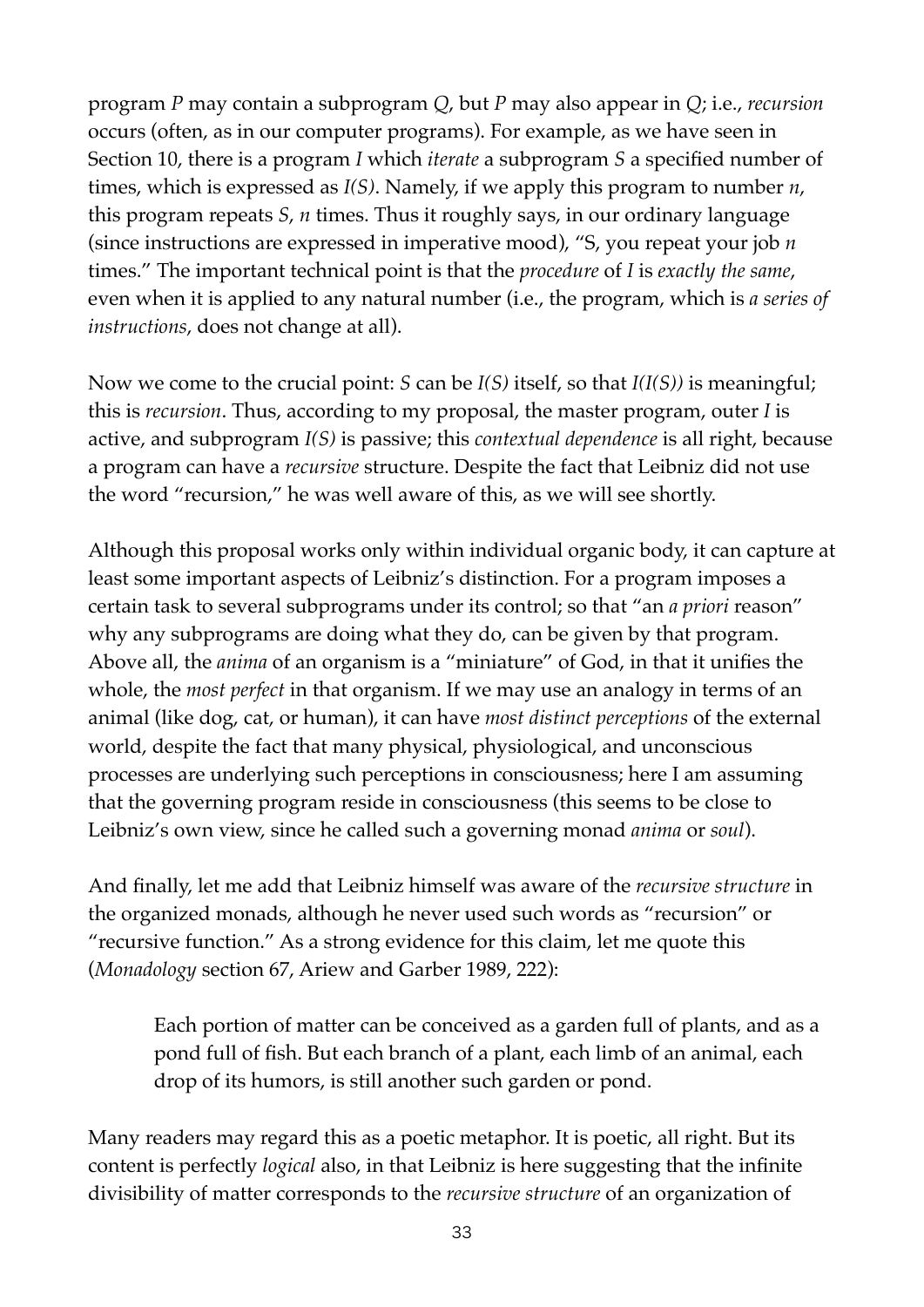monads, the recursive structure of the program and subprograms governing such an organization! Thus this poetic quotation strongly supports my informational interpretation of *Monadology*.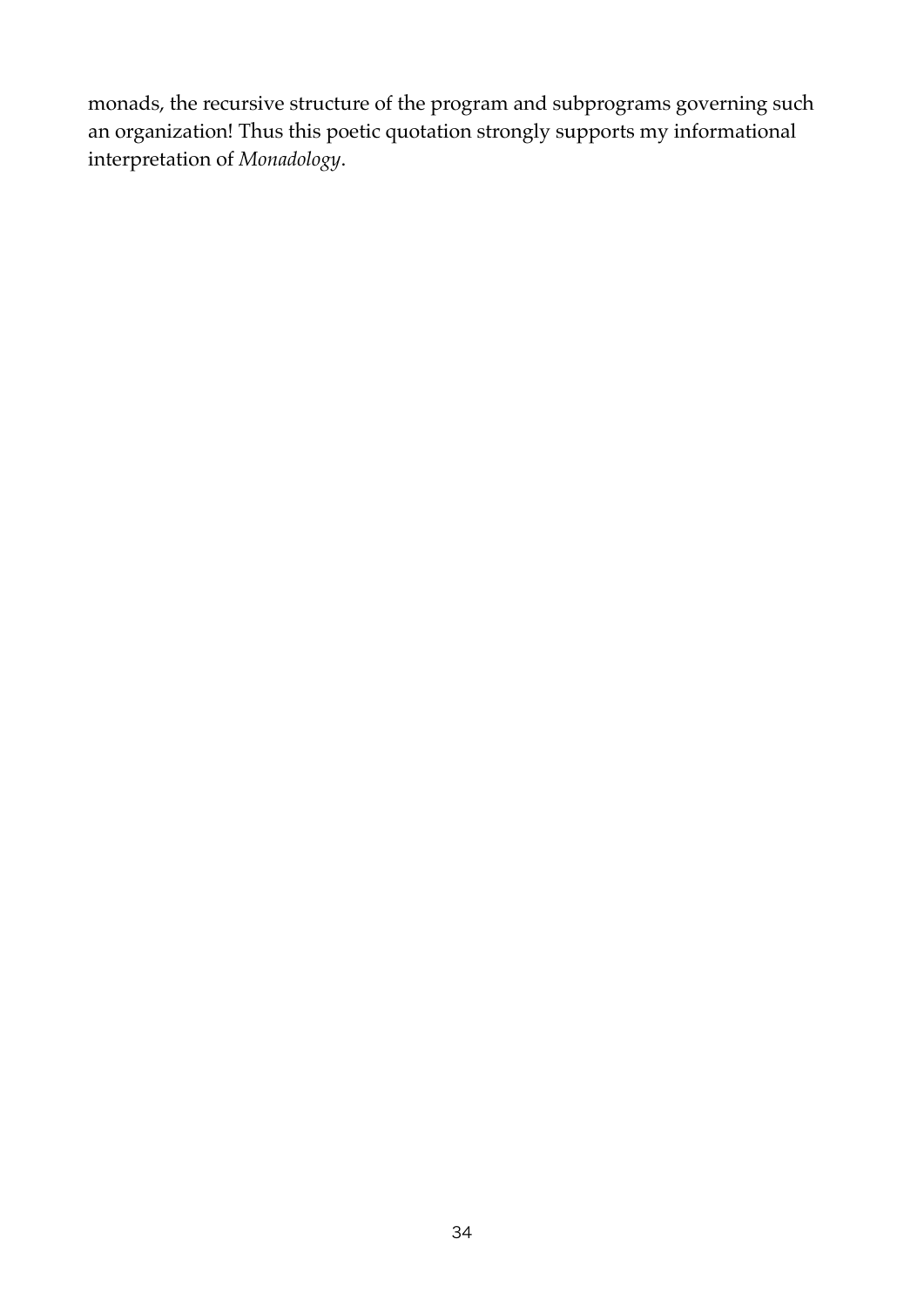# **12. Divine Machines and Cellular Automata**

It may be instructive to try this interpretation from another perspective, in order to see how Leibniz's other key words may fit in this interpretation. Besides, some appropriate way to handle *communications* among many bodies may be suggested in our discussion.

Suppose we are focusing on the *flow of information* in an organism; this flow must be reflected in the hierarchy of programs. Borrowing one of Leibniz's favorite examples, the "roar of the sea," we perceive that great noise, roughly as follows. Each of innumerable waves raises a small noise, and all of such noises reach our body (ears, in particular) and a bunch of complex processes will go on. At some stage, what Leibniz calls "petites perceptions" (minute perceptions) appear. Our *anima* cannot recognize them, but their overall effect is the "roar of the sea,"which everyone can perceive, although no one can *distinguish* the sound of each wave, except for a few large ones. Thus the roar is a confused perception. However, only the *anima* can have this perception, presumably, neither our body, nor any organs in our body can, including ears. Nevertheless, that perception is a product of the works made by various *subprograms* (in the ears and other organs in our body).

In this example, the (external) information flows from each waves to our ears, and finally to our *anima*. Now suppose there are a thousand of observers in various locations on the sea, concentrating on a few waves and listen to their sound. Each of these observations are certainly more distinct! Then, these observations, which may be regarded as corresponding to our *minute perceptions*, may be in *some sense* more distinct than our perception of the roar. But when these noises reach us on the shore, our perceptions are confused. This shows that, as far as the *flow of information* is concerned, more distinct perceptions become less distinct, as it propagates to a *distant* place (also it take *time*); so that it may be misleading to say that distinctness is a good mark for attributing *activity*. That's one of my reasons for invoking the structure of program, in order to distinguish activity from passivity.

This is a story of the flow of information in our *phenomenal* world. However, Leibniz says similar things even as regards *monads* governing organisms.

... although each created monad represents the whole universe, it more distinctly represents the body which is particularly affected by it, and whose entelechy it constitutes. (*Monadology*, sect. 62, Ariew and Garber 1989, 221)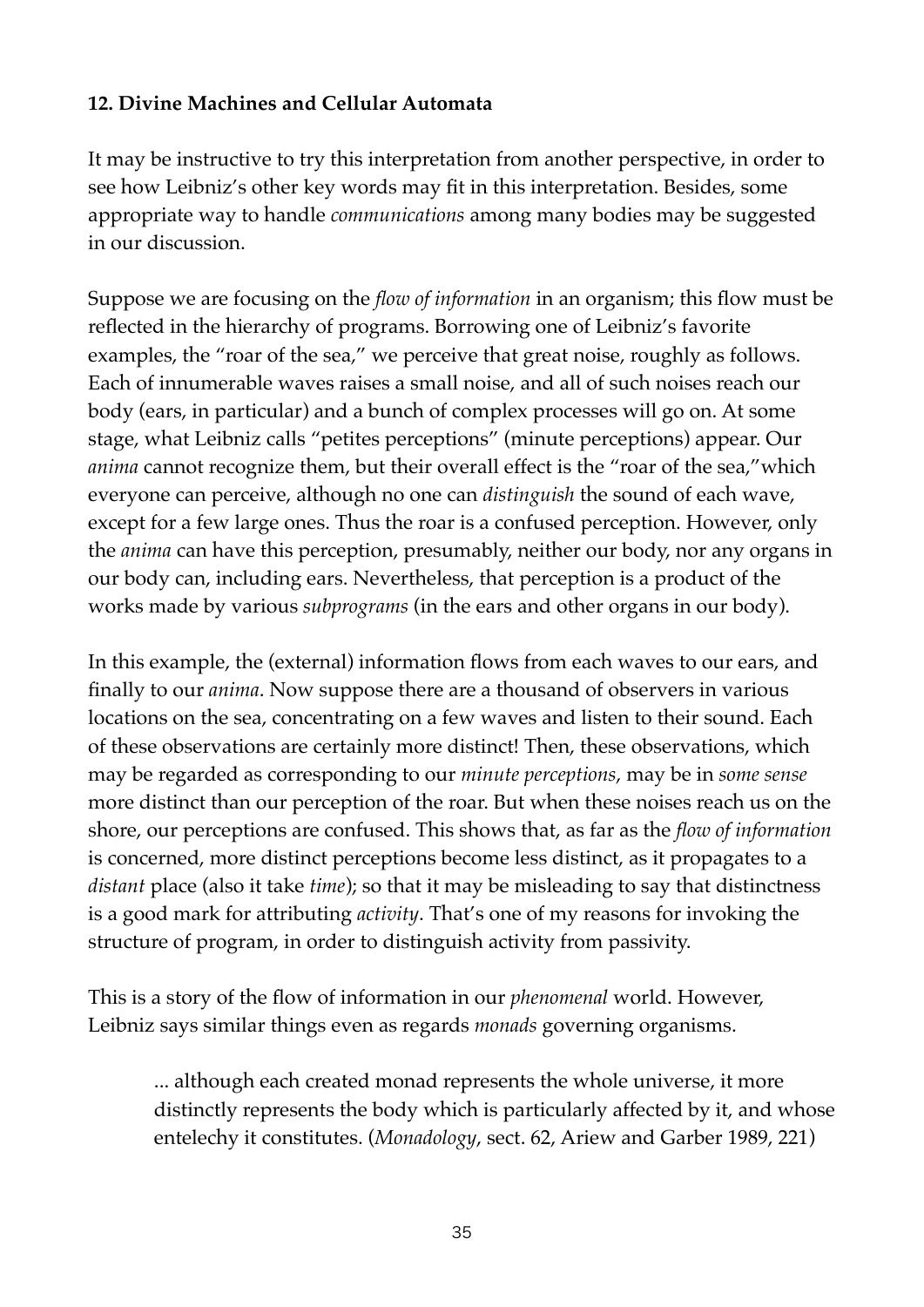And notice that in the realm of monads, *there is neither spatial distance nor temporal duration*. Then, why is there this difference of the body of a monad and the rest of the world, in the monad's perceptions of them? In the realm of monads, the flow of information may have no constraints comparable with that in the phenomenal world. This question may lead us to a surprising discovery in our interpretation of Leibniz's physics and metaphysics.

Leibniz's answer to this question would be something like this (with free paraphrasing in modern terms): the *anima* of a given body *controls* the body by its program (and hence *active*), but not waves or their sounds, which do not belong to the body; this difference comes from God's organization of monads. In short, the reason for the limited capacity of perception is: aside from the limitation of created monads themselves, God's *organization* of the monads in terms of *various units*, each of which has one entelechy governing its body (corresponding to a collection of other monads, in reality). Each monad is programmed, but *in each unit*, there is a definite hierarchy of these programs.

There should be various connections between waves and people on the shore, but neither water nor people can have any distinct perceptions of such connections. Only God can take care of this matter. But, here, we have to remember Leibniz's consistent view of *plenum*, that *vacuum* cannot exist and the phenomenal world is filled with matter without void. This means that, in the case of our perception of the roar of the sea, when each sound of wave travels to our ears, its path is completely filled with *other bodies* of various kind. What are these bodies? They are of course *bodies each governed by an entelechy*, so that each of them corresponds to a group of monads organized in a certain way.

So, here is a surprising discovery (I pointed this out in my 2009 paper, Glymour, Wei, and Westerståhl 2009, 346)! John von Neumann proposed, around the middle of the 20th century, the notion of c*ellular automaton*, in order to show that a selfreproducing automaton is possible. It is a larger automaton composed of many unit automata (they are "cells" as it were). Let me briefly explain. Von Neumann assumed a two-dimensional cellular space, where the same unit automata are arranged in an infinite grid-circuit, and each is connected with four neighbors. They shear the *boundary*, so to speak; inserting double arrows is only a manner of depicting, and they can be deleted, as long as the *relation of neighbor* is kept in mind. Thus, von Neumann's cellular space can be made into a *plenum*, with no vacant spot in it! According to von Neumann's original version, the unit automaton can have 29 states (but later researches reduced the number of states to a much smaller number). See Figure 6 (see also Burks 1970, 9; for a reconstruction of self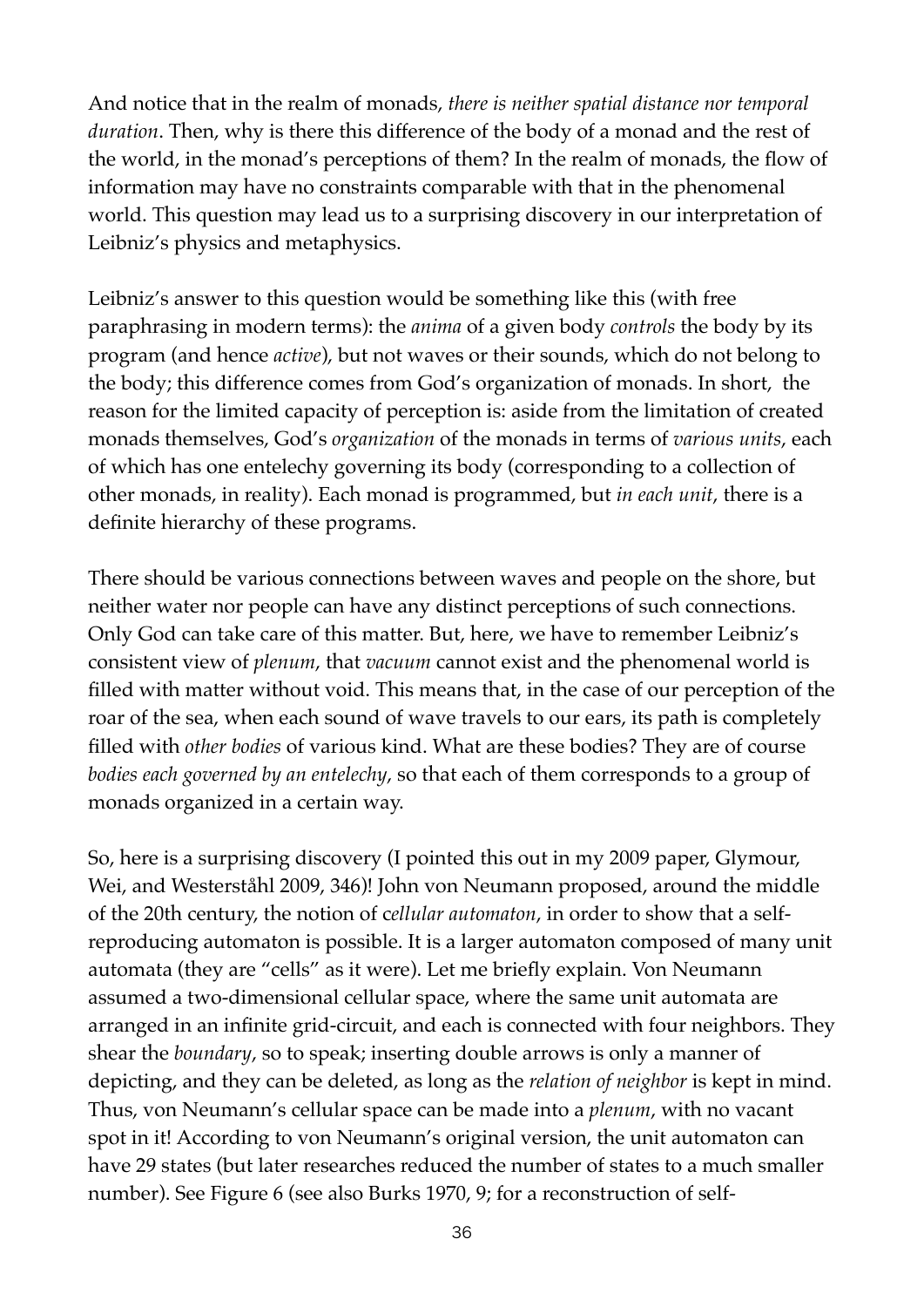reproducing automata in terms of Wang's program version of Turing machine, see Thatcher 1970).



Figure 6: Von Neumann's Cellular Space

Now, the point of a cellular automaton, i.e., an *organized* automaton from many unit automata in the cellular space, is that it can do various things, including universal computation and self-reproduction (a case of universal construction). Leibniz suggested basically a similar idea more than 300 years ago, although he did not have an appropriate word for that, except for "body," or "corporeal substance." His words are old-fashioned, but his idea is as new as von Neumann's brilliant idea. And sometimes Leibniz uses other expressions, such as "divine machine" or "natural automaton" (*Monadology*, sect. 64, etc.), and this is another strong support for my claim. And you may see the importance of this idea that by *organizing* unit automata (monads, in Leibniz), we can make a *much powerful* automaton. In Leibniz, the whole world may be regarded as a *single cellular automaton*, both in reality and in phenomena, according to my interpretation.

Further, we can find many other texts which support my claim. In section 61 of *Monadology*, Leibniz's discussion of the limitations of a monad is extended to "composite substances" (organized bodies, each governed by an entelechy). The limitations, i.e., that a monad can represent the whole universe, but since its perceptions can be distinct only for a limited portion, the rest of perceptions are confused.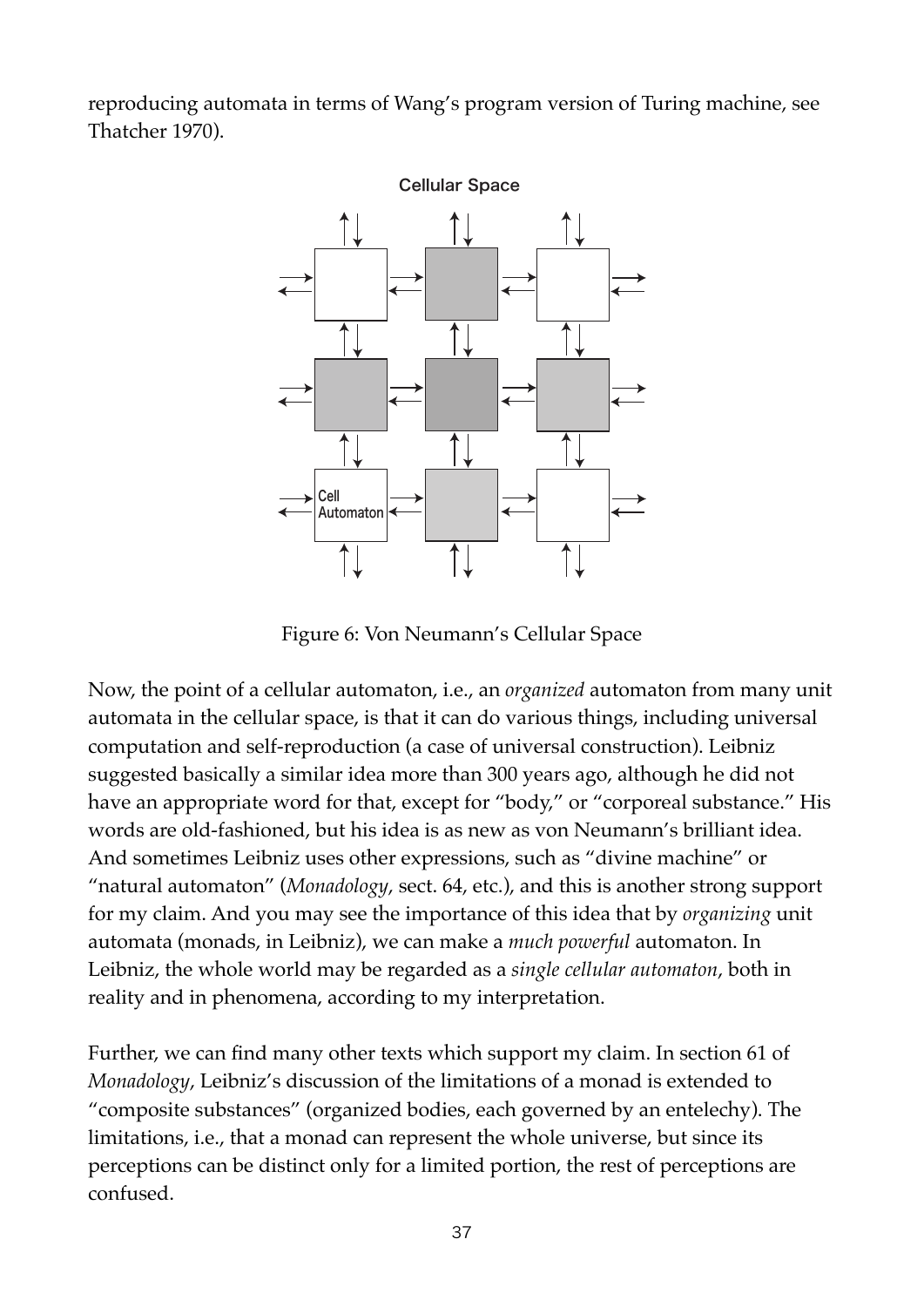In this respect, composite substances are analogous to simple substances. For everything is a plenum, which makes all matter interconnected. In a plenum, every motion has some effect on distant bodies, in proportion to their distance. For each body is affected, not only by those in contact with it, and in some way feels the effects of everything that happens to them, but also, through them, it feels the effects of those in contact with the bodies with which it is itself immediately in contact. (Ariew and Garber 1989, 221)

According to Leibniz, the phenomenal universe is filled with matter, divine machines, ether, etc., and each body has its *neighbors immediately in contact*. And he is saying that communication between bodies are made through their boundaries (which must be two-dimensional surfaces); the information from distant bodies can be transferred by a chain of such immediate contacts. Thus he is in effect suggesting that the universe is filled with innumerable *cells* (some are large, and maybe each is a divine machine) , and such cells communicate through their boundaries. The seemingly vacant space is filled with ether (see Figure 7, which is nothing but a crude sketch. Each body, or "cell," shares boundaries with many neighbors in the plenum). Hence, according to Leibniz, the actual space is a "cellular space," so to speak. Therefore, he is certainly qualified to be called the first proponent of "cellular automata," although the honor of working out the details goes to von Neumann.



Figure 7: Leibniz's Cellular Space

Moreover, Leibniz supported this picture by his metaphysics of monads. God organized monads into groups, and these groups are the basis of cellular automata in the phenomenal world. Thus, Leibniz *doubly* utilized the notion of cellular automata, in reality and in phenomena.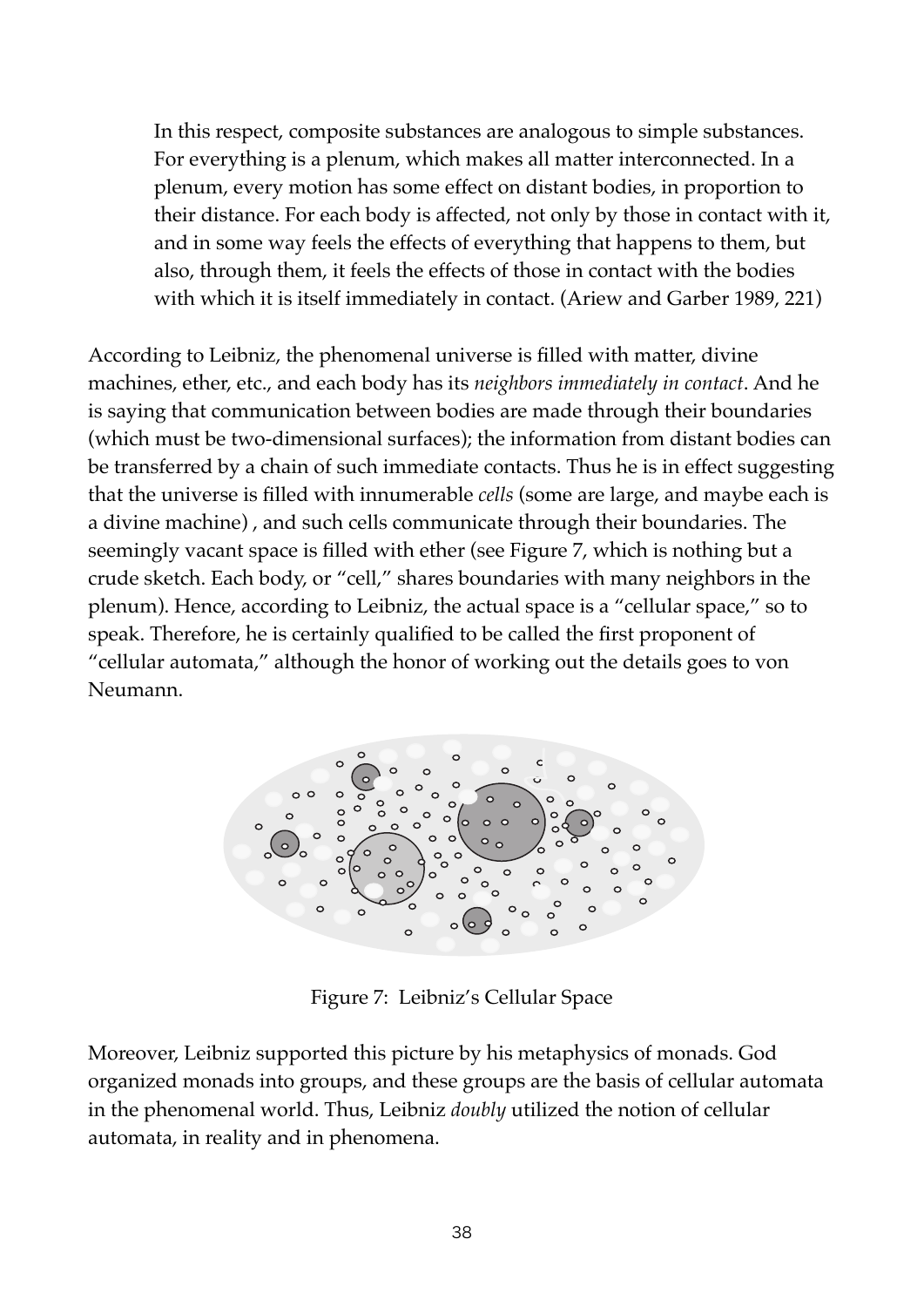Let me finish my discussion of cellular automata. As I have already quoted, Leibniz, in section 62 of *Monadology*, said that "although each created monad represents the whole universe, it more *distinctly represents* the body *which is particularly affected by it*" (this time, my own italics). The comparison here is between the monad's perceptions (representation) of the "whole universe" and of "the monad's body," but the same can be said of the monad's perceptions of *any bodies other* than its own. As I understand, although Leibniz here seems to be talking about *distinct perceptions*, he is rather stating the *reason why* its perception of its own body is *more distinct* than other representations (of universe, of other external objects). That reason is the second italicized phrase. Namely, the monad *particularly affects* its body; *because of* this close relation, the monad represents its body *distinctly*. In my own words: the monad (or its program) *controls* the body (or its program, and through it, all of its subprograms), and hence distinctly represents it. The monad's program is not only its own program, but also the dominant program of the *whole cellular automaton* composed of itself and its body.

Now let us remember that, from Section 9, we have been dealing with the distinction between "active and passive" in *Monadology*. Our discussion is still incomplete, but I think I have shown so far that my interpretation of the distinction is promising. In terms of the relation of a program and its subprograms, we can take care of "a priori reasons" Leibniz evoked, and also of "distinct/confused" perceptions, even giving a *reason* for that distinction. What remains is the relation of "act on" and "to be acted on," which seems particularly relevant to dynamics.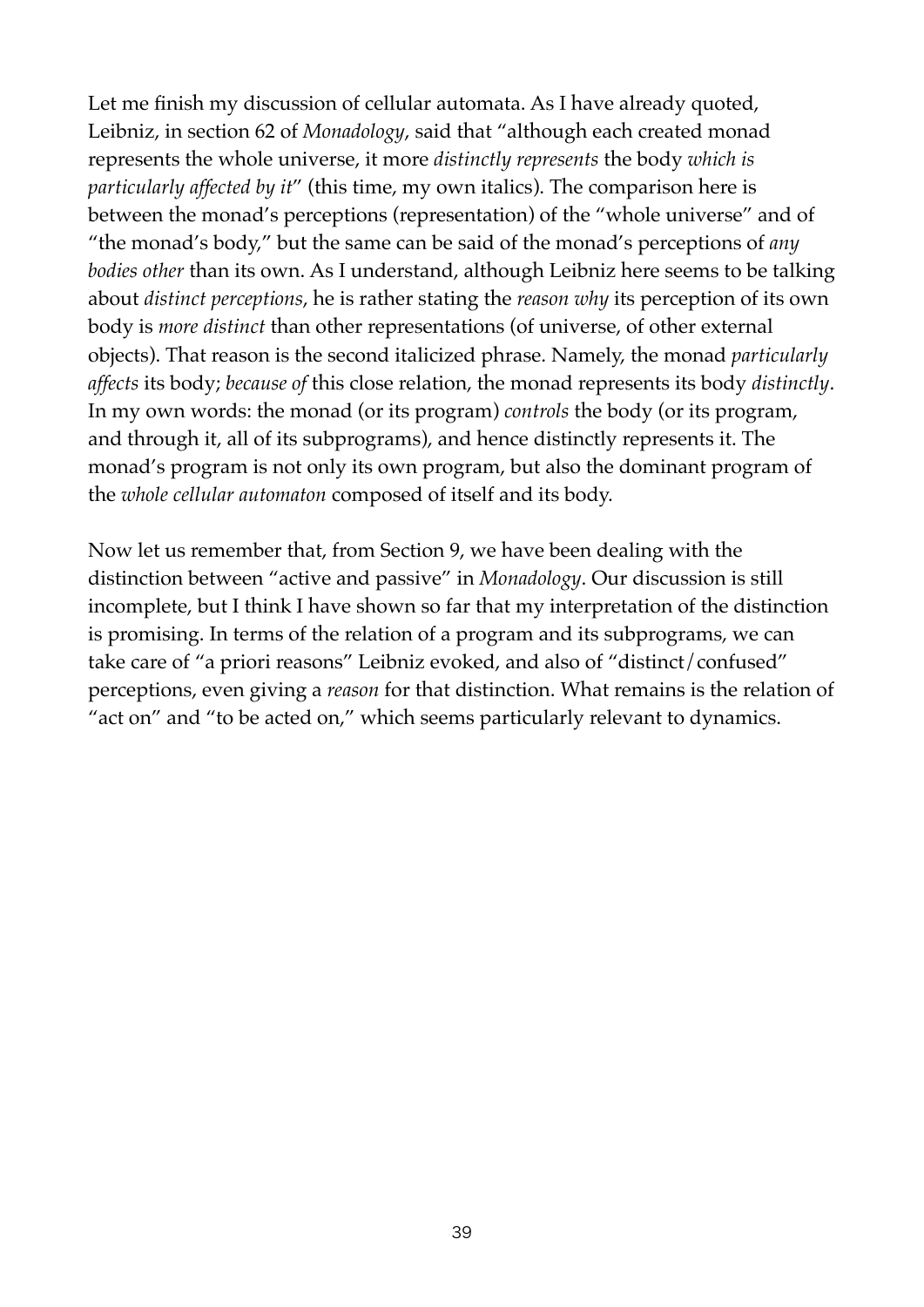# **13. Relativity of Action and Passion, based on Recursion**

I order to discuss the details of one monad acting on another, and of the latter being acted on by the former, I wish to make clear my assumptions for the whole discussion.

First, I assume that *the information of the monads* (individually and taken together) is *conserved*, this being Leibniz's own assumption, although it is hard to find any explicit statement on this (because he did not use the word "information"). However, since the world of monads must be conserved unless God decides to annihilate it, the transition functions (programs) of the monads must be preserved as long as the real world exists.

Second, I assume the *primitive force* is another name of the essental part of the information contained in a monad (remember that the monad is given at once, including *all its changes*). But what is essential? None other than the *transition function* (realized by its program) of the monad; for, given the initial state (perception) of a monad, everything is determined by that function. And, in order to avoid tedious expressions, I say "transition function" for expressing the whole series of a monad's states, which is equivalent with "the transition function plus the initial state." But recall that the primitive force consists in the *active force* (from the entelechy) and the *passive force* (from the primary matter).

Third, therefore, I assume that the transition function is concerned *both* with *active* and *passive forces*. This may look a truism, but worth mentioning, since some people may misunderstand that only active force is involved in any change. But, of course, in order to change a state (perception) of any monad, all monads must be involved, and in the change of that state both action and passion are necessary, since "acting on" presupposes something "to be acted on." Remember that both elements (expressed in phenomena, i.e., derivative forces) are contained in *impetus* (*mv* or its infinitesimal element) as well as in *living force* (*mv*<sup>2</sup>*/2*). If we neglect this point,

Leibniz's dynamics (which is subordinated to metaphysics) may become unintelligible!

And fourth and finally, I assume "the transition function of a monad" and "the program of that monad" (together with its initial state) are equivalent, despite my previous remark, since from now on, we will be talking about *God's programs*. Although there can be a number of different programs for realizing the same transition function, God will choose the *optimal* program together with his *coding*. Thus we have *no* need for considering any other *possible programs*. However,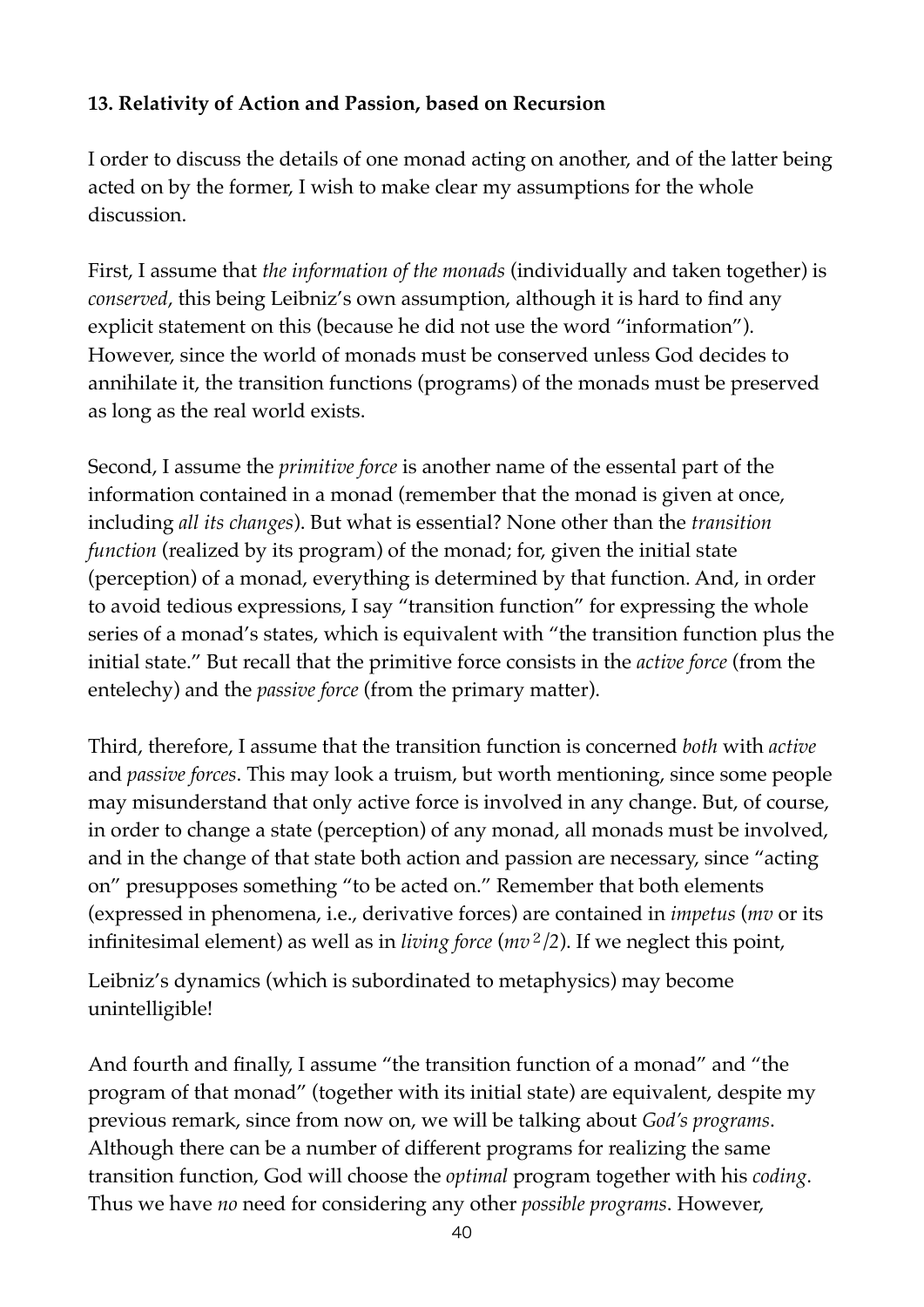depending on contexts, we will often exchange one word for the other; when we wish to make explicit the current *state* of a monad, transition function is more appropriate, and when we wish to point out recursion, program may be more appropriate. And in this connection, we will introduce the following symbolism for expressing a state-transition of monad:

- (1) *f([x])*=*[x']*: the transition function *f* is applied to the current state *[x],* and the next state is *[x']*. (NB, "next" does *not* imply time; it only means *order*  in the *given series of all states*, hence I adopted the symbol usually employed for the "successor" of a natural number)
- (2) Alternatively, we may simply write:  $[x] \rightarrow [x']$
- (3) Further, we may express the *n*th successor as *[xn]*.

With these preparations, let us examine the consequences from my interpretation of "active/passive" in terms of the hierarchical structure of programs. We can easily see the *relativity* and *contextual* character of this distinction. To repeat the example of the program of iteration *I(P)*, *I* is active relative to another program *P* in this context, but if we find the same program *I* within the context of *P*, where *I* is acting on another program *S,* thus *P* containing as part *I(S)*, *I* is active relative to *S* but passive relative to *P*; *I(I(S))* is a particularly clear example, in that the outer *I* is active whereas inner *I(S)* is passive relative to the outer. It is clear that this trick is made possible by *recursion*. And this seems quite in conformity with what Leibniz says in the text of *Monadology*. According to the terminology of "act on" and "to be acted on," *I* act on *P* in the context of *I(P)*, but *I* is acted on by *P* when *I* appears as a subprogram of *P*.

However, we have to be very careful here. Leibniz is talking about interactions between two *monads*, and we *do not know* whether or not such programs as *I* or *P* above represent the program of a monad. So we may have to switch to "transition function." On the other hand, however, Leibniz often reminds us of the *ideality* of any relations among monads. When he says "one monad acting on another," this is only a manner of speaking for describing what happens *within* the perceptions of a single monad. Because of the pre-established harmony among the monads, every monad represents the whole universe in its own way, and this is *solely* governed by its own program or transition function. Thus, there is a perfectly legitimate manner of speaking that a program "acts on its subprogram" or "being acted on by another." And in every monad, the whole universe is represented as a series of perceptions (many are confused, though), i.e., all values of *f([x]), [x]* running from the initial state *ad infinitum*, which I stipulated to call its "transition function"; this is what we always have to keep in mind.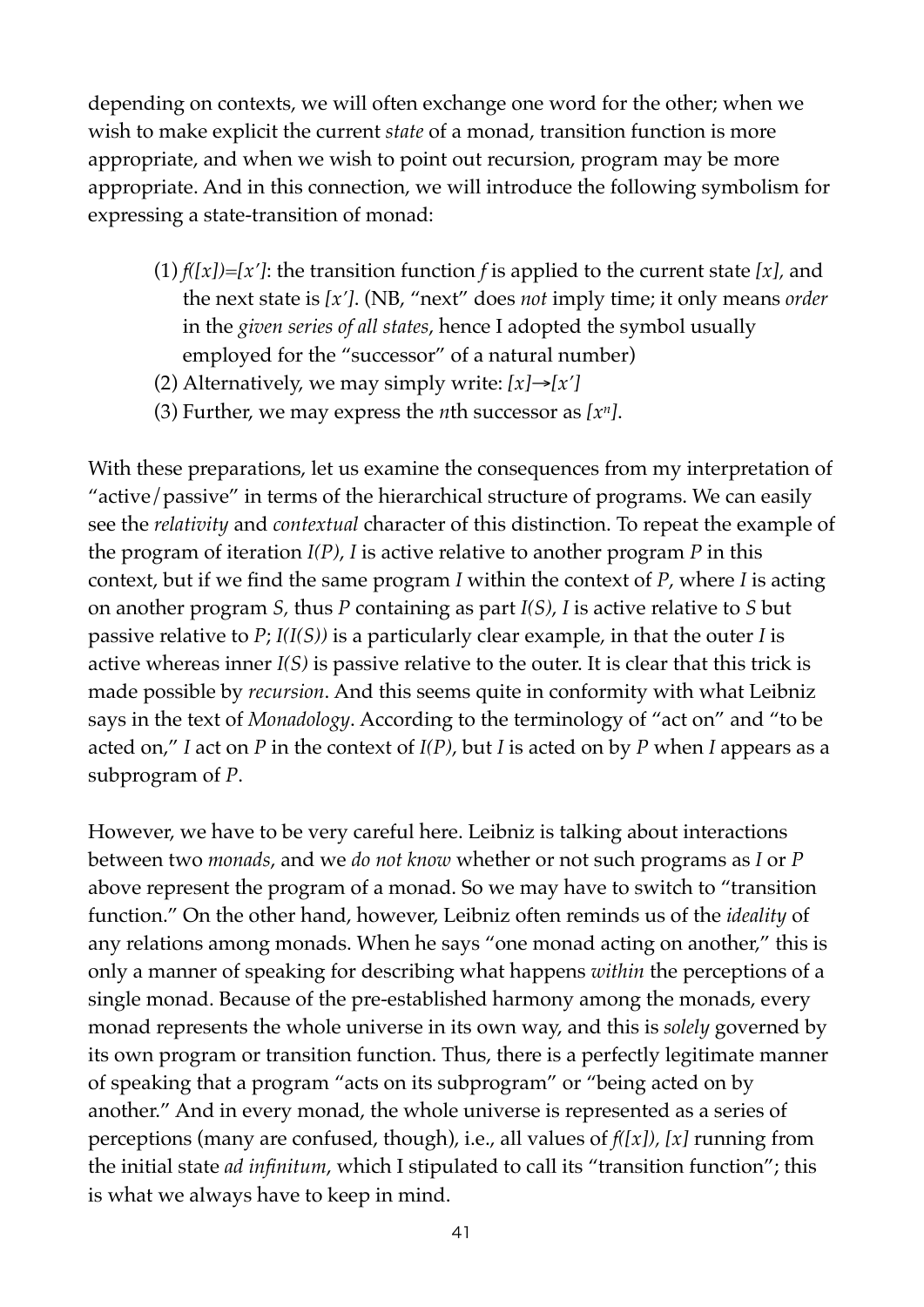And now, let me remind the reader of the following important passage from section 61 of *Monadology*:

every body is affected by everything that happens in the universe, to such an extent that he who sees all can read in each thing what happens everywhere, and even what has happened or what will happen, by observing in the present what is remote in time as well as in space. (Ariew and Garber 1989, 221)

Le us call this person, "he who sees all," *Leibniz's demon*. Notice that Leibniz's demon appeared *well before* the famous demon described by Laplace, and much stronger than it! Leibniz's demon is *logically possible*, because all monads together with their transition functions are given *at once*, with the *pre-established harmony* among them.

However, I have to point out here, that this demon has to know *God's coding* also, in order to know how reality and the phenomena correspond to each other. Reading the phenomenal information contained in a body, is not sufficient for reconstructing the *program* in the monads (reality), and unless you know God's *coding*, you can neither know this program nor the whole history of the world. You can clearly see this point, as soon as you recall a Turing machine. Unless you know how numbers are *encoded* on the tape, you cannot *decode* a bunch of marks on the tape!

With this proviso in mind, we may revise or extend, the preceding statement of the demon. Namely, we can say that by examining the *program of a single monad*, the demon can know the whole history of the world, reality and phenomena. This justifies me for continuing the preceding manner of speaking, about action and passion, in terms of programs, in order to see more of its consequences.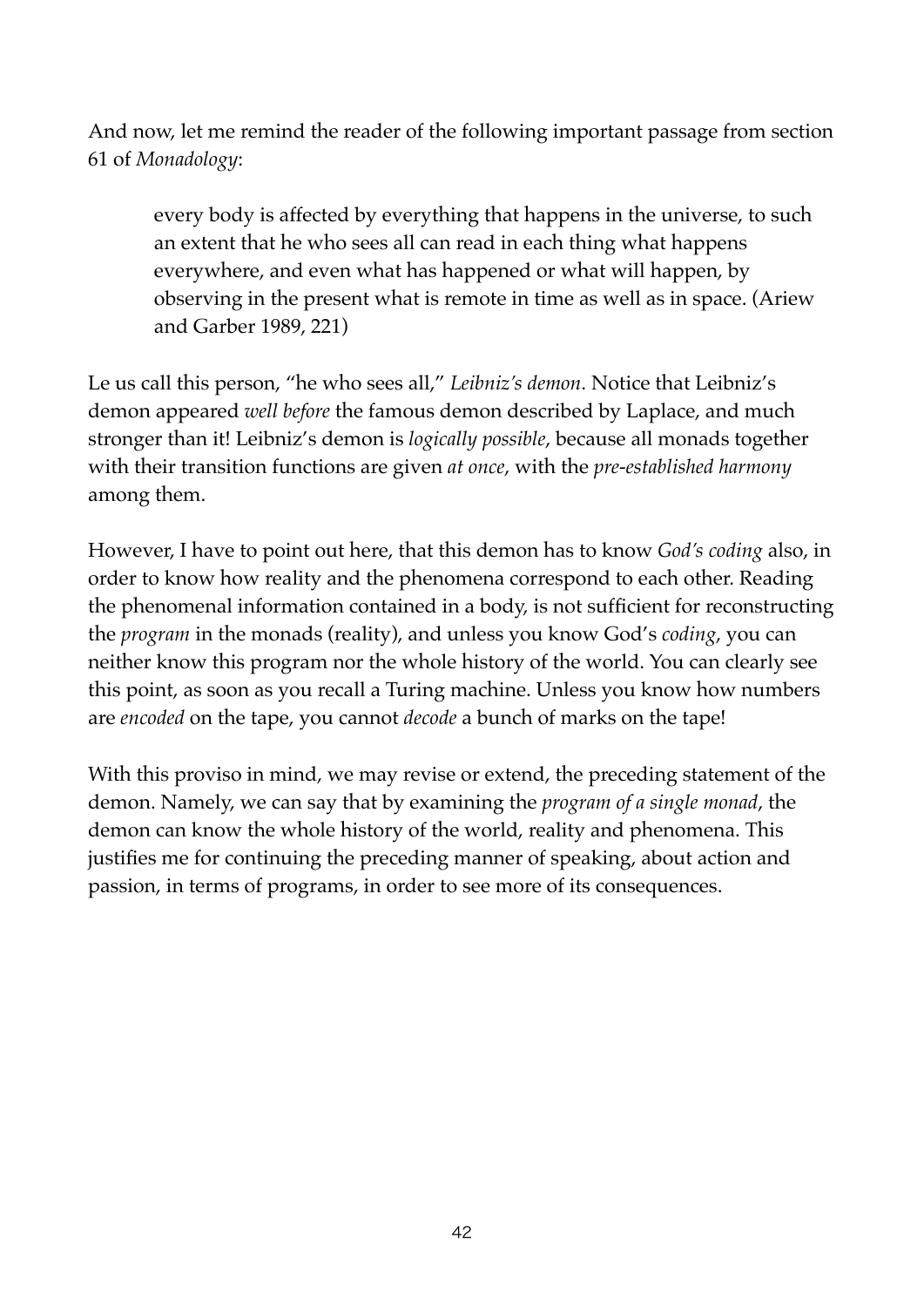#### **14. Recursion in the Phenomena**

Then, in view of this, what can we say about *derivative forces* in the phenomenal world? Obviously, such relativity and contextual dependence must be somehow reflected in dynamics. So let us reexamine Leibniz's dynamics in view of my interpretation of "active/passive."

First, take an inertial motion with velocity *v*. For Leibniz, "absolute velocity" does not make sense, and hence this *v* is only nominal. A more serious problem is that we cannot discuss any motion without *something* which has a velocity. Thus we have to assume some *body* with mass *m*, and as soon as we introduce a body, we have to take passive force contained in that body into consideration. And as I have already made clear in Section 4, Leibniz has a good reason, given his metaphysics and *analysis situs* (qualitative geometry), to assume an active force working even in this inertial motion. Therefore, at any instant of motion, there is an infinitesimal *impetus* (or *nisus*). But, of course, *impetus mv* is an amalgamation of active *and* passive, and so is its infinitesimal element. An active (derivative) force striving toward change is represented by *v*, a passive (derivative) force resisting this force is represented by *m* (including the degree of resistance), and the result is represented by the product *mv*, and this balanced state (i.e., a linear uniform motion) *persists* unless further changes are added by some means. In short, an inertial motion *must* be described in terms of *both* active and passive derivative forces.

Now, with this simple example of inertial motion, where are the relativity and contextual character of "active/passive" reflected? First of all, an inertial motion has to be placed within the *context* of the whole (or a larger portion) of the phenomenal world. However, it is not clear how Leibniz would treat "the whole phenomenal world," and his dynamics remained incomplete. This problem is later taken up by Ernst Mach, and other proponents of relationalism (see Barbour and Pfister 1995). Secondly, since "the velocity of a motion", taken by itself, is meaningless, it must be replaced by a *relative* velocity, as was actually done in Leibniz's treatment of collisions. And in this context, Leibniz introduced the distinction of total and partial living force (Section 8). This means that our *nominal* velocity *v* of the inertial motion is a dummy, and *impetus mv* also contains the same dummy. However, in the context of a collision (of two bodies with respective inertial motions), such dummies can be replaced by meaningful quantities in *that context*, depending on the center of common gravity. If we wish to treat collisions *within* a body, we have to change the context (corresponding to smaller bodies within that body), and this time, the center of gravity is of the *single whole body*, different from the previous one.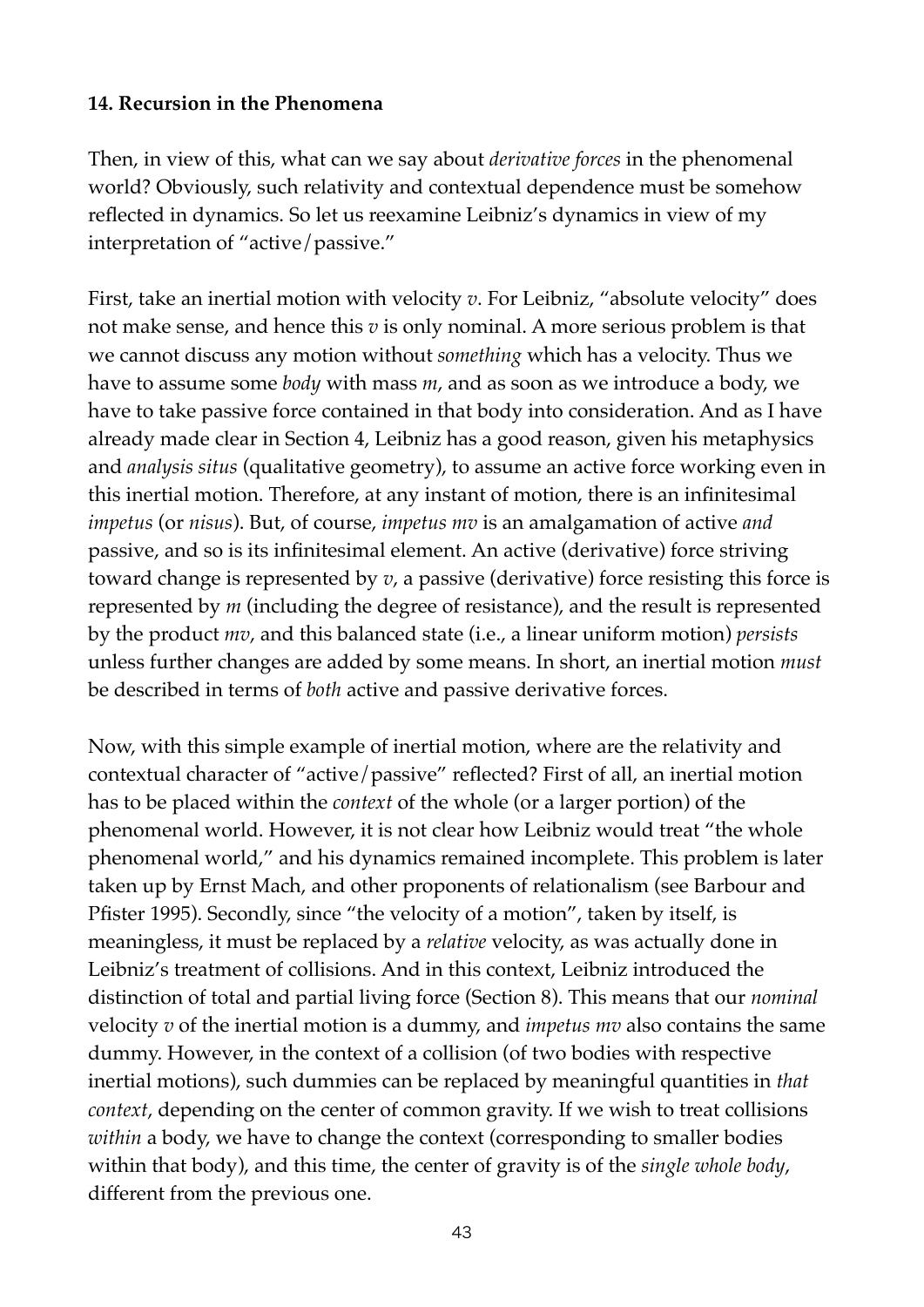Thus, although Leibniz has never completed his dynamics, he has at least shown how to apply his dynamics to specific problems contained in a *given context*. And, to be fair, the same must be pointed out as regards Newton's mechanics; he and his followers applied his mechanics by setting a certain context, extracted from the *unknown whole*, and were in no better position than Leibniz's. In a similar way, Leibniz's dynamics remained incomplete and unsystematic. But this is an inevitable consequence of Leibniz's metaphysics. Because, obviously, Leibniz could not spell out the *program* of the monads; he merely suggested or sketched the recursive structure of that program, according to my interpretation. But his idea that a monad is a incorporeal automaton governed by a transition function is really amazing. Thus even the preceding sketch is a striking novelty, in spite of his "old-fashioned" terminology. Moreover, he could at least show a *good vision* for dynamics, because, for him, the major changes of motion are due to *collisions*. In other words, most of the *interactions* among phenomenal bodies are described in terms of collisions.

And elastic collisions are *repeated* at every layer of the infinite divisibility of matter, from the level of planetary motions, action of gravity on the earth, centrifugal forces, collisions of billiard balls, deformation of a body, rebounding, etc., etc., *ad infinitum*. I suspect he might have considered the whole phenomenal universe as an *elastic machine*, so to speak, trying to explain gravity in terms of elasticity of ether, the ubiquitous matter filling the universe, together with other bodies.

So, here is another new discovery. In the preceding simple analysis, we can notice that the *same recursive structure* reappears! The program of an entelechy, as well as an organized collection of monads, has a recursive structure, as we have seen. And the same structure reappears in dynamics, which deals with motions in the phenomenal world. Thus, Leibniz's claim that a partial correspondence or homomorphism holds between reality and phenomena, is at least partially justified.

Leibniz says that we should describe the motion within dynamics without appealing to metaphysical concepts. However, if we wish to explain why the laws of dynamics hold in the phenomenal world, we have to appeal to metaphysics. Why do active and passive derivative forces collaborate in such ways as described above? Leibniz's general answer is: because the program of the body (of the preceding inertial motion) is enacted by the entelechy governing that body. All right, then, how does this program work? Thus we have go into *some details* of the program.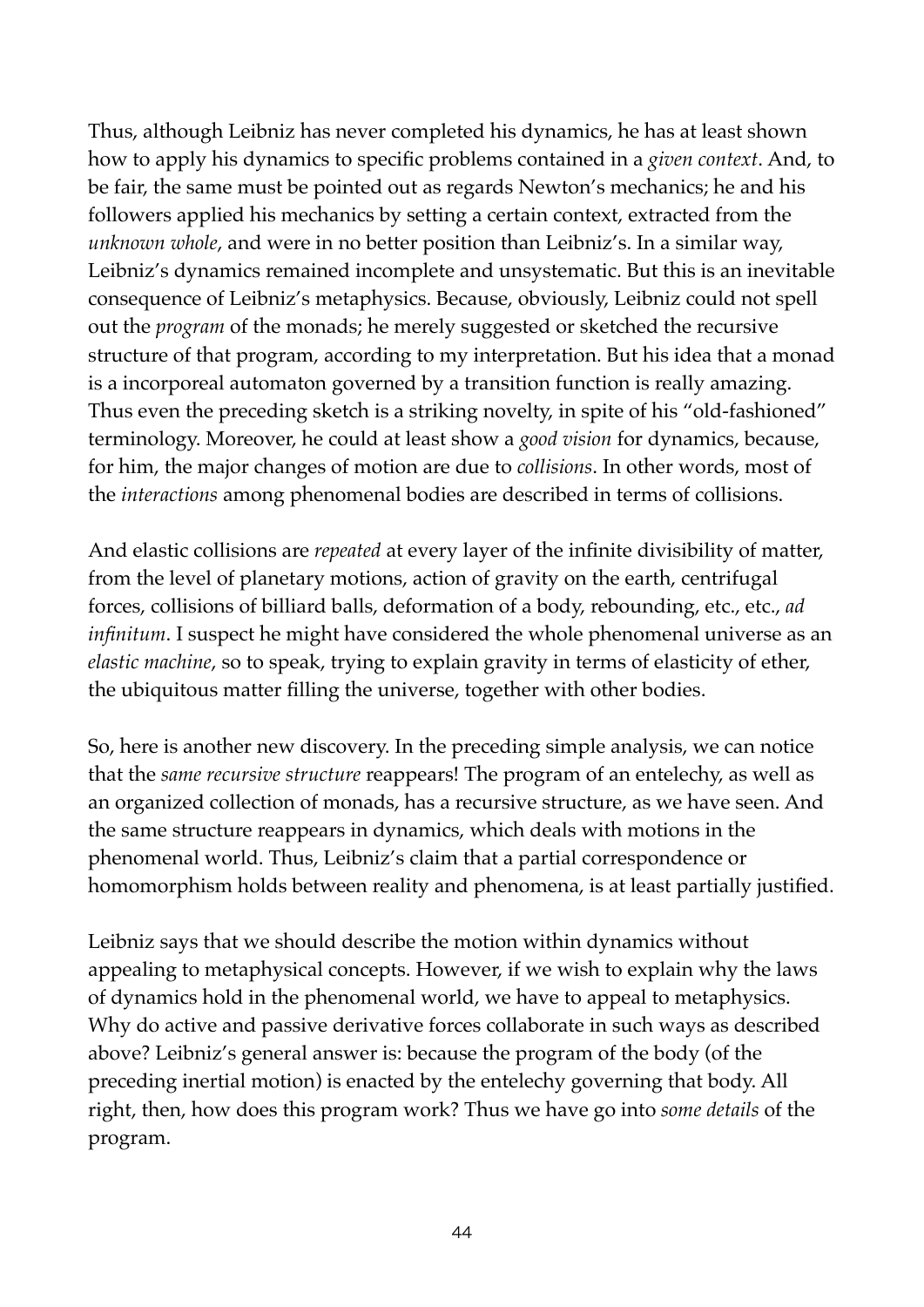For this purpose, let us introduce the notion of the "collective state" of a group of monads, and the "common force" of the same group. This group is the source of a body in the phenomenal world. And the *collective state* corresponds to an *instantaneous place* (with some extension) of the body in the phenomenal situation, relative to all other bodies (recall that Leibniz's dynamics should be relational). The *common force* is nothing but the portion of the collective forces of the monads in the group, contributing to the *change* of the group taken *as a whole*. This is an adaptation of Leibniz's distinction of living force between *total* and *partial* (further divided into *proper* and *common*), in Section 8. Notice that the "common resistance" (passive force) is already taken into consideration, since "force" includes two kinds, active and passive.

With this preparation, the transition function (the relevant portion, as far as this motion is concerned) of the governing entelechy prescribes, for an *inertial motion*, like this:

(1) Common force, you strive for such-and-such *change of the collective state*; and continue the *same change* until a new instruction comes.

Notice that this instruction is "translated" within the language describing phenomena; we do not know God's coding, so that we cannot describe the program of a monad! However, we can at least point out that there must be, in the program of the dominant monad, a program corresponding to (1), written in God's language. On this point, Leibniz's explanation to Wolff (9 July 1711, Gerhardt 1860, 138) is quite helpful; this explanation is translated in Adams (1993, 385) as follows:

You ask how the primitive force is modified, for instance, when the motion of heavy [bodies] is accelerated by falling. I reply that the modification of the primitive force that is in the Monad itself cannot be explained better than by expounding how the derivative force is changed in the phenomena.

Thus, my rendering such as (1) is not off the mark. Leibniz is saying that by analyzing dynamic change, we can approach an explanation of the modification of the monad's force. And this is, according to my interpretation, nothing but an inference as regards how the monad's *program* is going on.

The reader should keep in mind that the "change" in (1) corresponds (in the phenomena) not to change of velocity but to *change of place*; Leibniz's (relational) definition of "place" is given in his 5th paper of the correspondence with Clarke (see Alexander 1956). That is, his dynamics must be understood within his own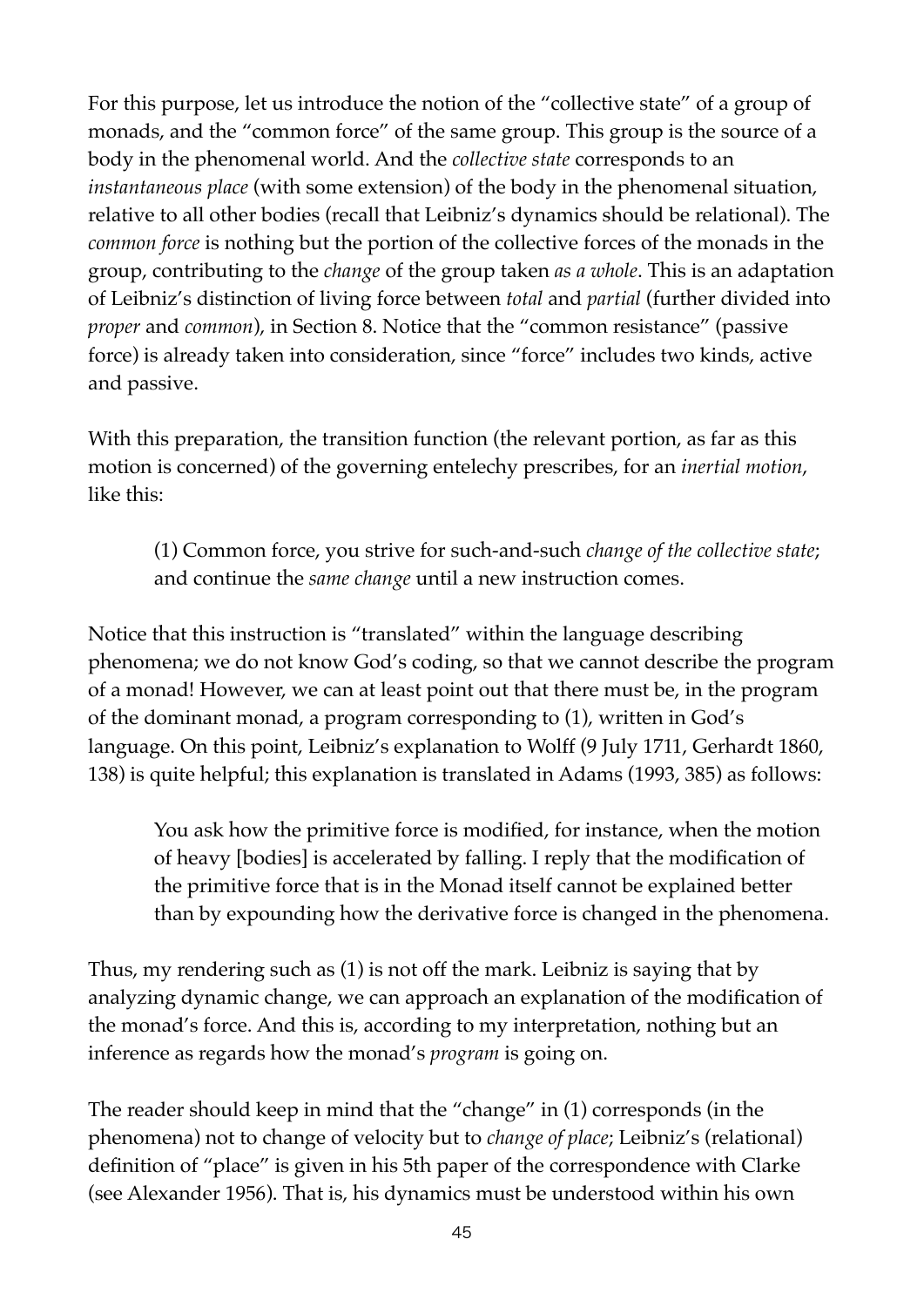framework of space and time; but unfortunately, his theories of dynamics and of space and time were incomplete.

Another remark we have to add is that the preceding instruction (program) must be understood as a "result" of a multitude of subprograms governing each part of the body; the entelechy of the body controls these subprograms and extract such a "result" as the preceding, by its *interactions* (i.e., action and passion) *with* the subprograms.

And further notice that this instruction is *repeated* at every moment, and in the monad in reality, the corresponding instruction (relevant part of its program or transition function) is *repeated* (not in time but it operates in succession). This is already a sort of *recursion*. And, here, we can clearly see that an important problem of *coding* is lurking. *Non-quantitative* successions of state in a monad must be transformed into *quantitative and continuous* successions in phenomena. In other words, how can Leibniz solve the problem of *metric* of time? The same problem appears for space (extension) too. Although I will postpone these questions until I begin to discuss Leibniz's view on space and time, one thing is clear. The problem of *metric* in the phenomenal world is *inseparable from God's coding*. Here is another crucial reason why we have to emphasize the mediation of coding. (Later, I will argue that this is the key for seeing the relevance of Leibniz's dynamics to Einstein's special relativity, which holds in *inertial* or Lorentzian systems. The Lorentz metric of relativity (in Minkowski space) *can* be reconstructed within Leibniz's dynamics, provided that God's coding is arranged appropriately.)

However, although this program for inertial motion is important, it is less important than the program for *collision*. For Leibniz's dynamics, collisions are far more important as an *interaction* between bodies, reflecting the corresponding interaction (even though *ideal*) between programs and between monads. Therefore, collisions are the *major part* of the source for knowing the activities of monads. And I will argue that, since collisions occur at every stage (layer) of the *infinite divisibility* of matter, they r*ecur* infinitely, forever. Thus, this *recursion* nicely reflects the *recursion in the program* of a monad.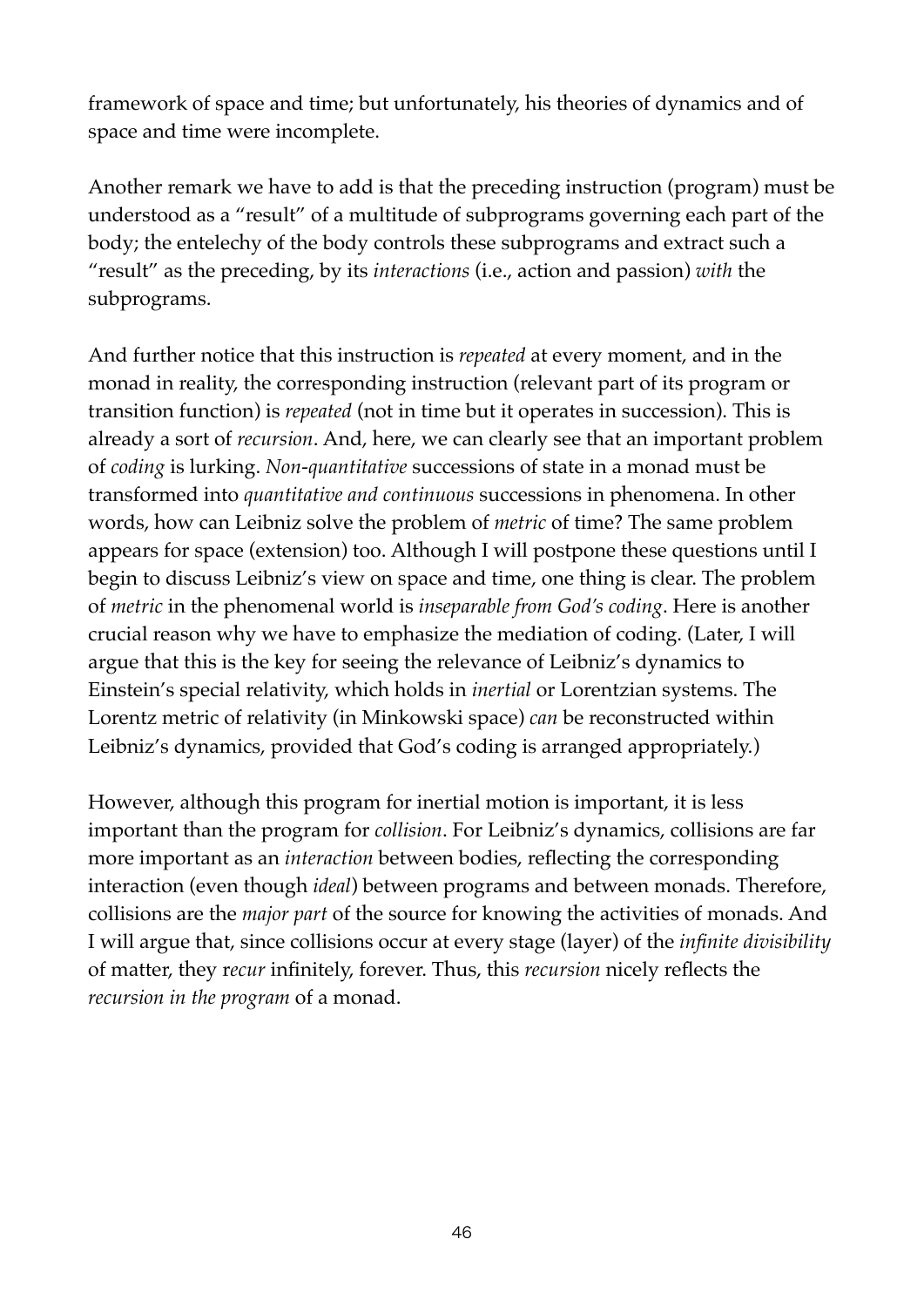# **15. Collisions and Programs**

Let us turn to the problem of a collision anew. In view of the program for inertial motion (Section 14, (1)), how does the program for collision look like? Because of Leibniz's view of collision (Section 6), we may concentrate on the program of one body. Although a collision does provide an occasion of the changes to follow, the process each body undergoes is governed by *its own forces* so that the program of this process can be described *independently* from (but connected with) the other's program (this is an instance of the pre-established harmony). Its program may look like this:

(1) On a starting signal (beginning of a collision), begin deforming the whole body, until the relative velocity (viewed from the common center of gravity) becomes zero. Then, begin the process of recovery and rebound, until the elastic force is completely released. And continue the resulted inertial motion.

Again, this instruction is translated in the language for phenomena, and supported by innumerable subprograms of the parts of the body. And in spite of this limitation, (1) can give a good starting point for reconstructing the original programs of the corresponding group of monads. The crucial point is that this program (1) *recurs* again and again, at *every layer* of the structure within the body. This recursion must have a counterpart in the programs of monads, which are the real source of this body in the phenomena.

Moreover, for Leibniz, centrifugal force, gravity, etc. are *all* utilizing the same, or similar, program as (1), since any interaction between bodies (including such fluid as ether) must be an elastic collision. Such interactions in the phenomenal world is endless, but the reason why they are endless can be explained by his metaphysics, i.e., *Monadology*. The following chain is repeated again and again, at every layer of matter:

*impetus* (of the relative velocity of collision) → collision → *deformation* (impetus changing into dead force) → *recovery* from the deformation (dead force transformed into infinitesimal impetuses)  $\rightarrow$  eventually leading to a *new impetus* of the whole body

Corresponding to this chain, in the program of the *entelechy* governing a body, the dominant program *acts on* subprograms, and they *are* in turn *acted on* by it, and such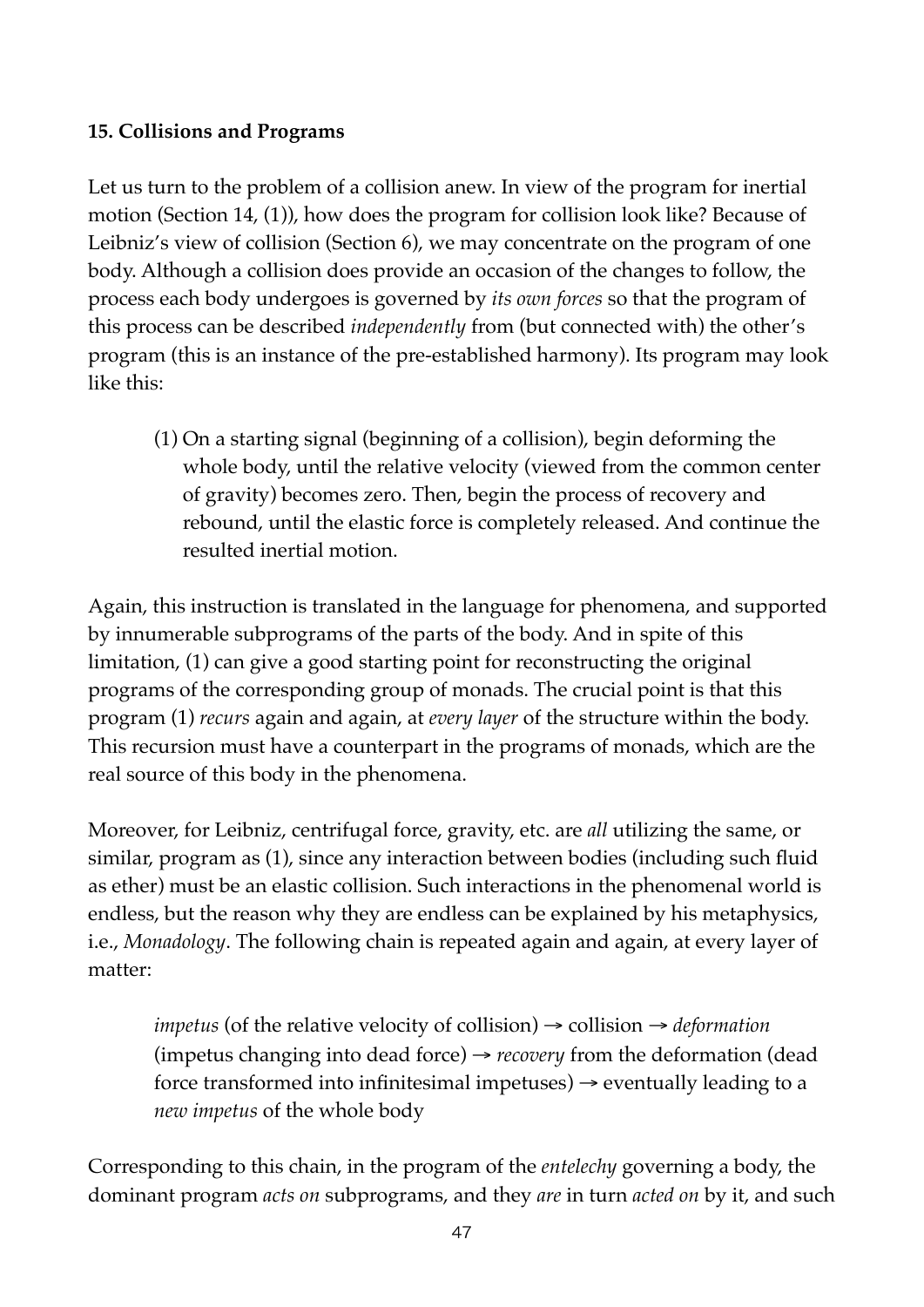reciprocal relations *recur* again and again, in every lower layer of the subprogram. Thus, although Leibniz never used the word "recursion," *we* can see that recursion is at the *center* of both of Leibniz's dynamics and metaphysics. And if we grasp this, we should have a better understanding of his famous passage:

each simple substance is a perpetual, living mirror of the universe. (*Monadology*, section 56)

We now understand that the metaphor of "mirror" is Leibniz's favorite way to express *recursion*: that a monad represents the whole universe, which contains that monad, and that the monad can, as a mirror, represent that all monads (including itself) can represent the universe, etc., etc., *ad infinitum*. Here, we can see an infinity of recursion. And because of the preceding correspondence (of recursion) between the reality and the phenomena, an anima *can know* something (at least) about the reality by examining phenomena.

(To be continued, to Part 2)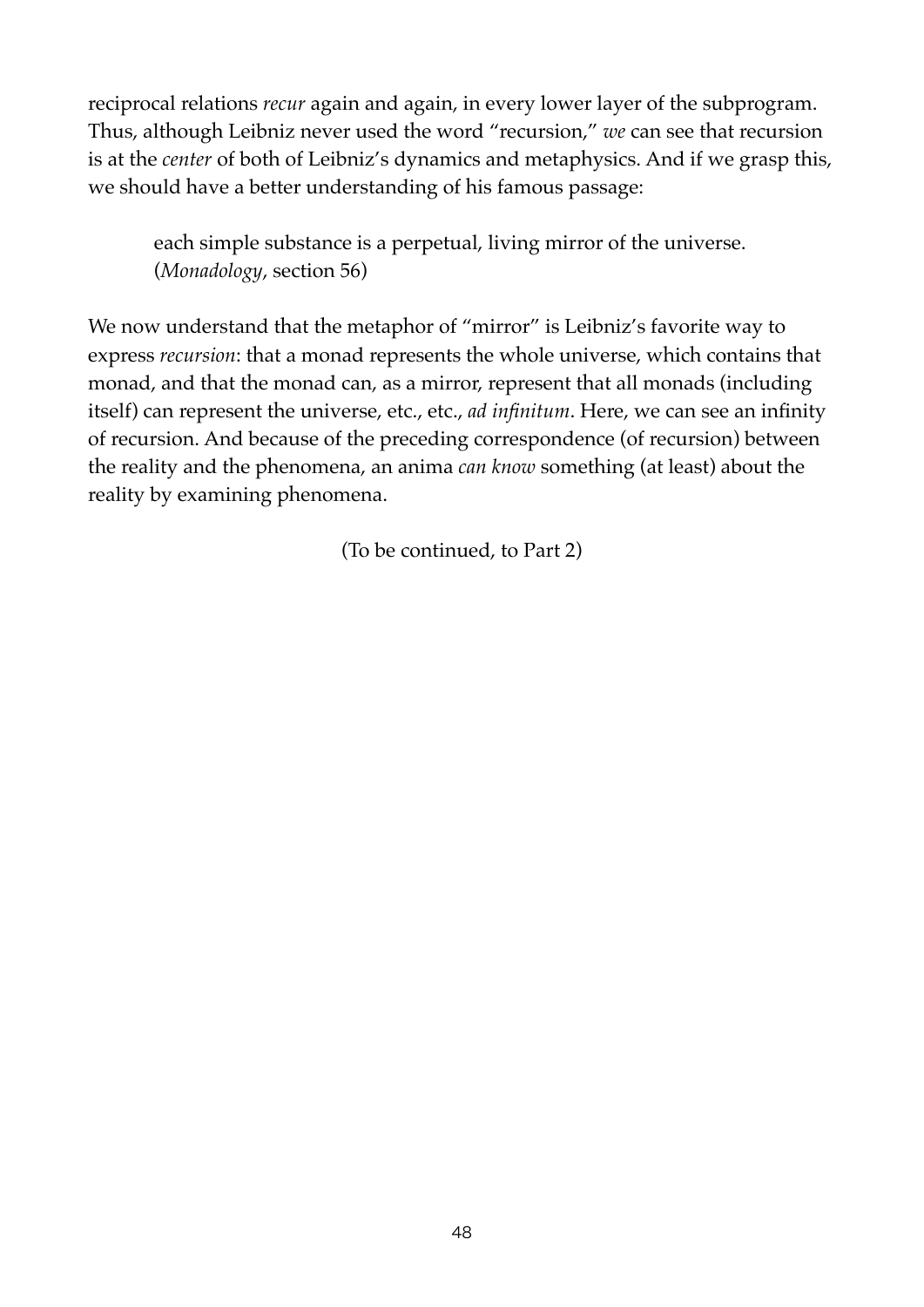## **Bibliography**

- Adams, R. M. (1994) *Leibniz: Determinist, Theist, Idealist*, Oxford University Press, 1994.
- Aiton, E. J. (1985) *Leibniz, a Biography*, Adam Hilger, 1985.
- Alexander, H. G., ed. (1956) *The Leibniz-Clarke Correspondence*, Manchester University Press, 1956.
- Ariew, R., and Garber, D., tr. and ed. (1989) *G. W. Leibniz Philosophical Essays*, Hackett, 1989.
- Barbour, J. B. (2000) *The End of Time*, Phoenix, 2000.
- Barbour, J. B. (2001) *The Discovery of Dynamics*, Oxford University Press, 2001.
- Barbour, J. B., and Pfister H., eds. (1995) *Mach's Principle*, Birkhäuser, 1995.
- Bertoloni Meli, D. (1993) *Equivalence and Priority: Newton versus Leibniz*, Clarendon Press, Oxford, 1993.
- Burks, A. W., ed. (1970) *Essays on Cellular Automata*, University of Illinois Press, 1970.
- Davis, M. (2011) *The Universal Computer, Turing Centenary Edition*, CRC Press, 2011.
- De Risi, Vincenzo (2007) *Geometry and Monadology: Leibniz's Analysis Situs and Philosophy of Space*, Birkhäuser, 2007.
- Earman, J. (1989) *World enough and Space-time*, MIT Press, 1989.
- Einstein, A. (1905a) "On the Electrodynamics of Moving Bodies," *Annalen der Physik* 17, reprinted in the *Collected Papers of Albert Einstein* 2, 140-171.
- Einstein, A. (1905b) "Does the Inertia of a Body depend upon its Energy Content?" *Annalen der Physik* 18, reprinted in the *Collected Papers of Albert Einstein* 2, pp. 172-174.
- Garber, D. (1995) "Leibniz: Physics and Philosophy," in Jolley (1995), 270-352.
- Garber, D. (2009) *Leibniz: Body, Substance, Monad*, Oxford University Press, 2009.
- Gerhardt, C. I., ed. (1860) *Briefwechsel zwischen Leibniz und Christian Wolff*, H. W. Schmidt, 1860.
- Gerhardt, C. I., ed. *Die Philosophischen Schriften von Gottfried Wilhelm Leibniz*, 7 vols., Weidmann, 1875-1890.
- Jolley, N. ed. (1995) *The Cambridge Companion to Leibniz*, Cambridge University Press, 1995.
- Loemker, L. E., tr. and ed. (1969) *Gottfried Wilhelm Leibniz, Philosophical Papers and Letters*, 2nd ed., Kluwer Academic Publishers, 1969.
- Mach, E. (1960) *The Science of Mechanics*, Open Court, 1960.
- Mates, B. (1986) *The Philosophy of Leibniz: Metaphysics and Language*, Oxford University Press, 1986.
- Rescher, N. (1991) *G. W. Leibniz's Monadology*, University of Pittsburgh Press, 1991. Rutherford, D. (1995a) "Metaphysics: The Late Period," in Jolley (1995), pp. 124-175.